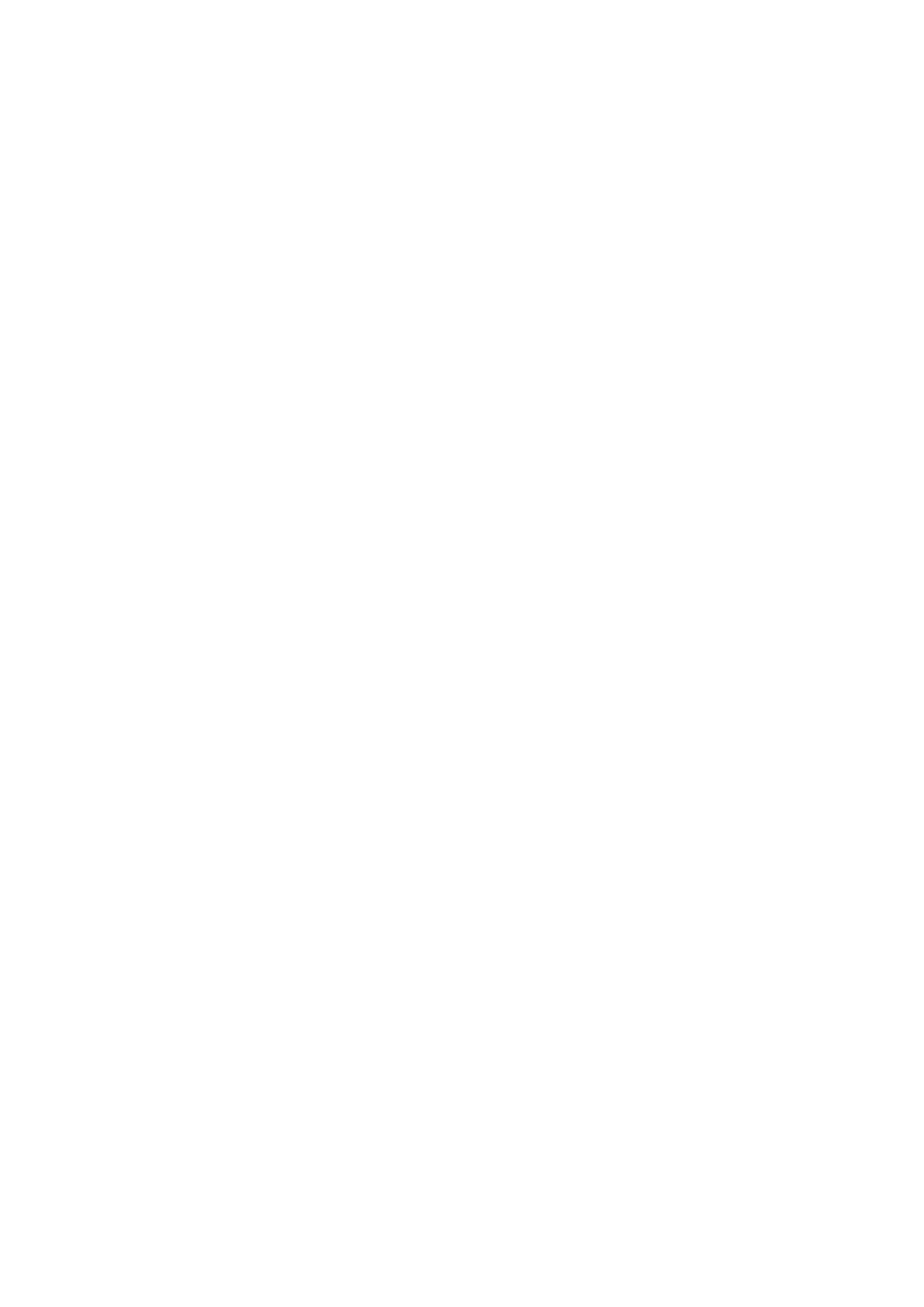#### **DR C566:2022 Number Management – Use of Numbers By Customers Industry Code**

**Communications Alliance Ltd was formed in 1997 to provide a unified voice for the Australian communications industry and to lead it into the next generation of converging networks, technologies and services.**

#### **Disclaimers**

- 1) Notwithstanding anything contained in these Industry Rules:
	- a) Communications Alliance disclaims responsibility (including where Communications Alliance or any of its officers, employees, agents or contractors has been negligent) for any direct or indirect loss, damage, claim, or liability any person may incur as a result of any:
		- i) reliance on or compliance with this Industry Code;
		- ii) inaccuracy or inappropriateness of this Industry Code; or
		- iii) inconsistency of this Industry Code with any law; and
	- b) Communications Alliance disclaims responsibility (including where Communications Alliance or any of its officers, employees, agents or contractors has been negligent) for ensuring compliance by any person with this Industry Code.
- 2) The above disclaimers will not apply to the extent they are inconsistent with any relevant legislation.

#### **Copyright**

© Communications Alliance Ltd 2022

This document is copyright and must not be used except as permitted below or under the Copyright Act 1968. You may reproduce and publish this document in whole or in part for your or your organisation's own personal or internal compliance, educational or non-commercial purposes. You must not alter or amend this document in any way. You must not reproduce or publish this document for commercial gain without the prior written consent of Communications Alliance. Organisations wishing to reproduce or publish this document for commercial gain (i.e. for distribution to subscribers to an information service) should apply to Communications Alliance by contacting the Communications Alliance Commercial Manager at info@commsalliance.com.au.

DR 566:2022 COPYRIGHT – Draft for Public Comment MAY 2022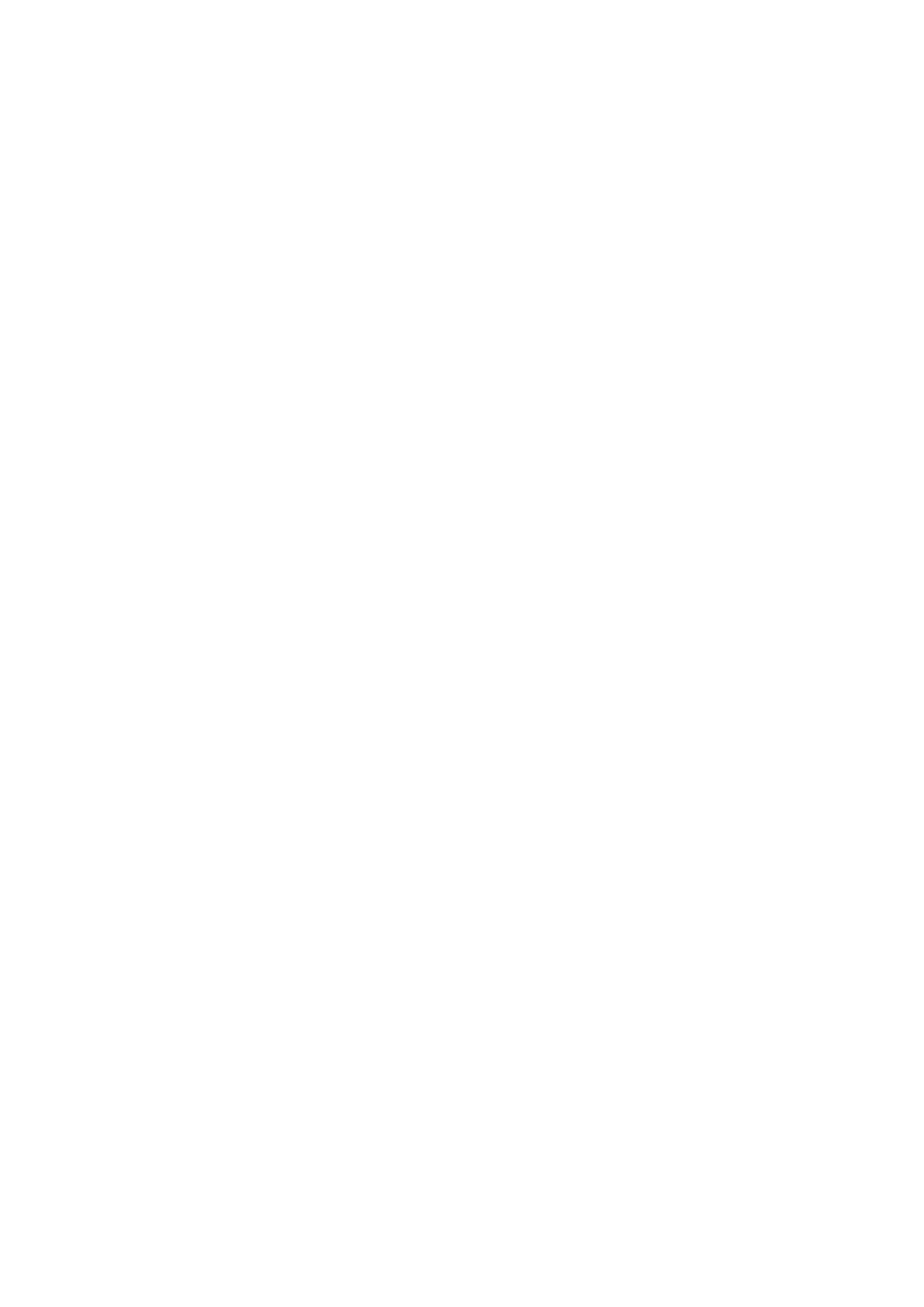## **INTRODUCTORY STATEMENT**

This draft of the C566:2022 Number Management – Use of Numbers By Customers Industry Code (the Code), replaces two former Industry Codes, these are: C566:2005 Rights of Use of Numbers Industry Code and C554:2004 Rights of Use of Premium Rate Service Numbers Industry Code.

The Code relates to the CSP and Customer activities (second tier) that arise from a CSP Holding Numbers and the CSP Issuing Numbers to Customers for their use (third tier).

The Explanatory Statement outlines the background, scope, objectives, processes and procedures described in this document. The anticipated costs and benefits are also discussed.

Expressions and abbreviations used in this Explanatory Statement have the same meaning as in this document.

### **Background**

Telecommunications Numbers are regarded as a national resource and are not in any sense owned by any party to whom they are Allocated, Assigned, Transferred or Issued. Ownership of Numbers is never passed to a Carriage Service Provider (CSP) upon Allocation, or to a Customer upon Issue, but remains with the Commonwealth of Australia.

A previous telecommunications regulator AUSTEL developed a national numbering plan for Australia in 1993. AUSTEL's subsequent changes to the 1993 plan included a statement of policy which would guide AUSTEL in its management of numbering and regulate the use of Numbers by telecommunications providers and others who Issue or use the Numbers.

On its establishment in 1997, the Australian Communications Authority (ACA) was given legislative responsibility for the specification and Allocation of Numbers under the *Telecommunications Act 1997* (the Act) and is required to manage Numbers as a national resource for public good for the benefit of end users.

In 1997 the ACA determined the *Telecommunications Numbering Plan 1997*. The Numbering Plan was based on previous numbering plans developed by AUSTEL but did not include the detailed policy statements and guidance of previous plans, instead adopting a higher-level approach towards setting out the processes involved in the Allocation, Assignment, Churn, Issue, Porting, Quarantine, Reservation, and Transfer of Numbers.

In 2015 the ACMA determined the *Telecommunications Numbering Plan 2015* (the Plan), this was a simplified version of the *Telecommunications Numbering Plan 1997*. That removed redundant obligations and made allowances for certain matters to be included in an Industry Code.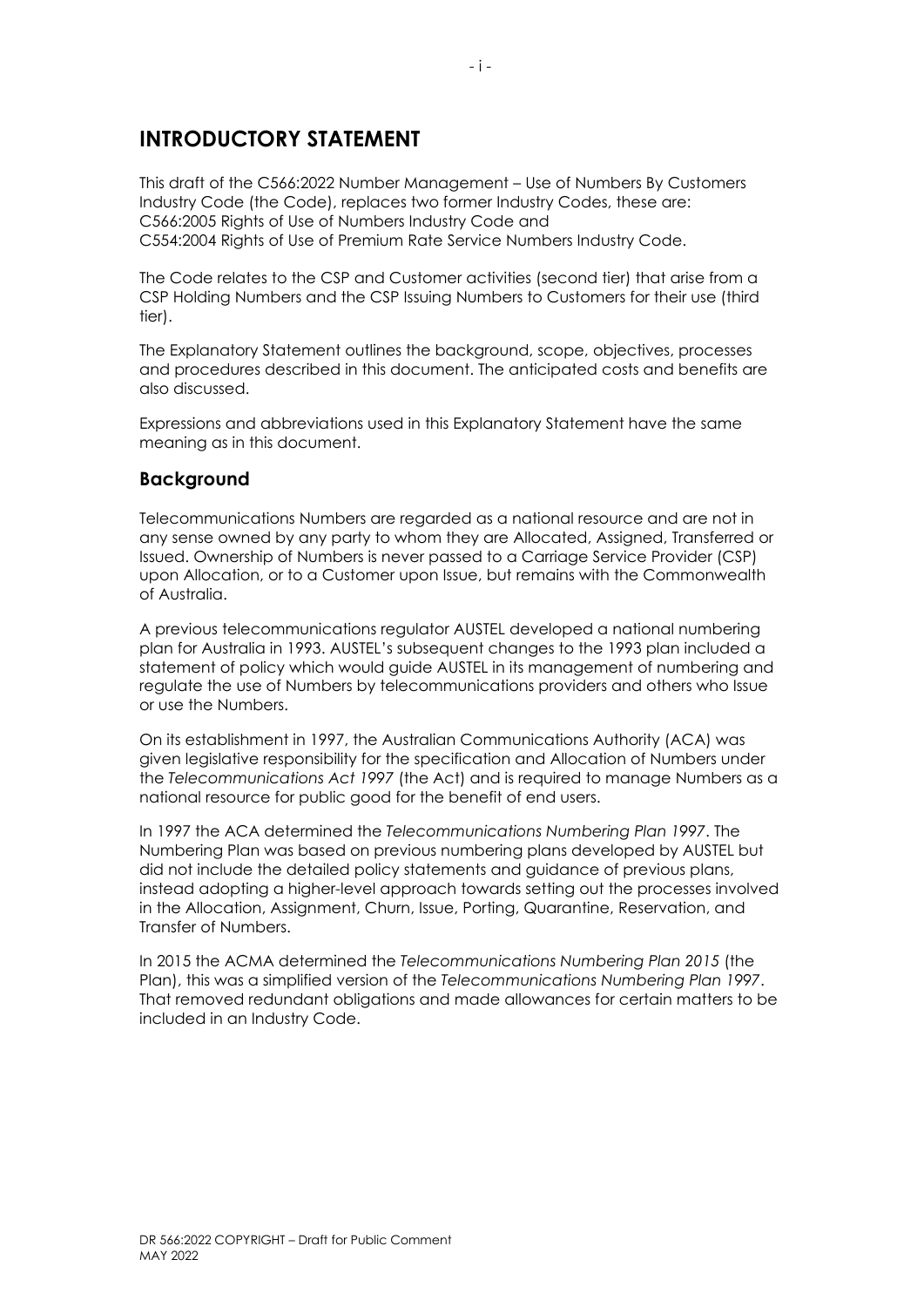### **Distribution of Numbers**

The Act and the Plan explain that the distribution of Numbers to the industry and users is a three-tier process (see the matrix in Appendix D).

In the first-tier process, the ACMA:

- determines a Plan which specifies Numbers that are for use in connection with the supply of different types of Listed Carriage Services to the public;
- reviews and guides the development and any necessary changes to the Plan;
- gives direction to and monitors the activities of compliance to industry regulation relating to numbering.

In the second-tier process:

- the ACMA manages Number Allocation, Transfers and Surrender for CSPs, for the purpose of providing access to Listed Carriage Services.
- CSPs may Issue, Assign, Transfer or Surrender Numbers in accordance with the Code.

When a CSP is in receipt of a Number Allocated or Transferred to it via the ACMA, the CSP has an obligation to manage that Number until such time as that Number is either Transferred to another CSP or Assigned to another CSP, Surrendered to the ACMA, or Ported.

In the case of a Number being Assigned to another CSP the arrangement needs to be consistent with obligations in this Code and any other regulatory instrument.

A CSP who Holds a Number that has been Ported will continue to have certain responsibilities associated with that Number, such as recognising the Customers ongoing ROU of that Number and maintaining a Ported Number Register and any other obligations as required under the relevant Number Portability Code.

In the third-tier process, CSPs may Issue Numbers to their Customers from the Numbers Allocated, Assigned, or Transferred to them (2nd tier Allocation) of Numbers.

In the context of this Code, only the second and third tiers are relevant.

### **Current Regulatory Arrangements**

Numbering of Listed Carriage Services is regulated under Part 22 of the Act, and by the Plan, made by the ACMA

The Plan provides the broad policies for Number Allocation, CSP Issuing of Numbers, the Transfer of Numbers, and the placement in/Withdrawal of Numbers from Quarantine, etc. which apply to the various Number categories including, but not limited to, Freephone Numbers, Geographic Numbers, Local Rate Numbers and Mobile Numbers, etc.

### **How the Number Management Code Operate**

While the Act and Plan provide CSPs with high level principles on the use, Allocation, Issue, Transfer, Withdrawal, and Quarantine of some number types, other number types have insufficient information to identify what is expected of other number types, the Plan does not provide a consistent level of detail to ensure CSP consistency in the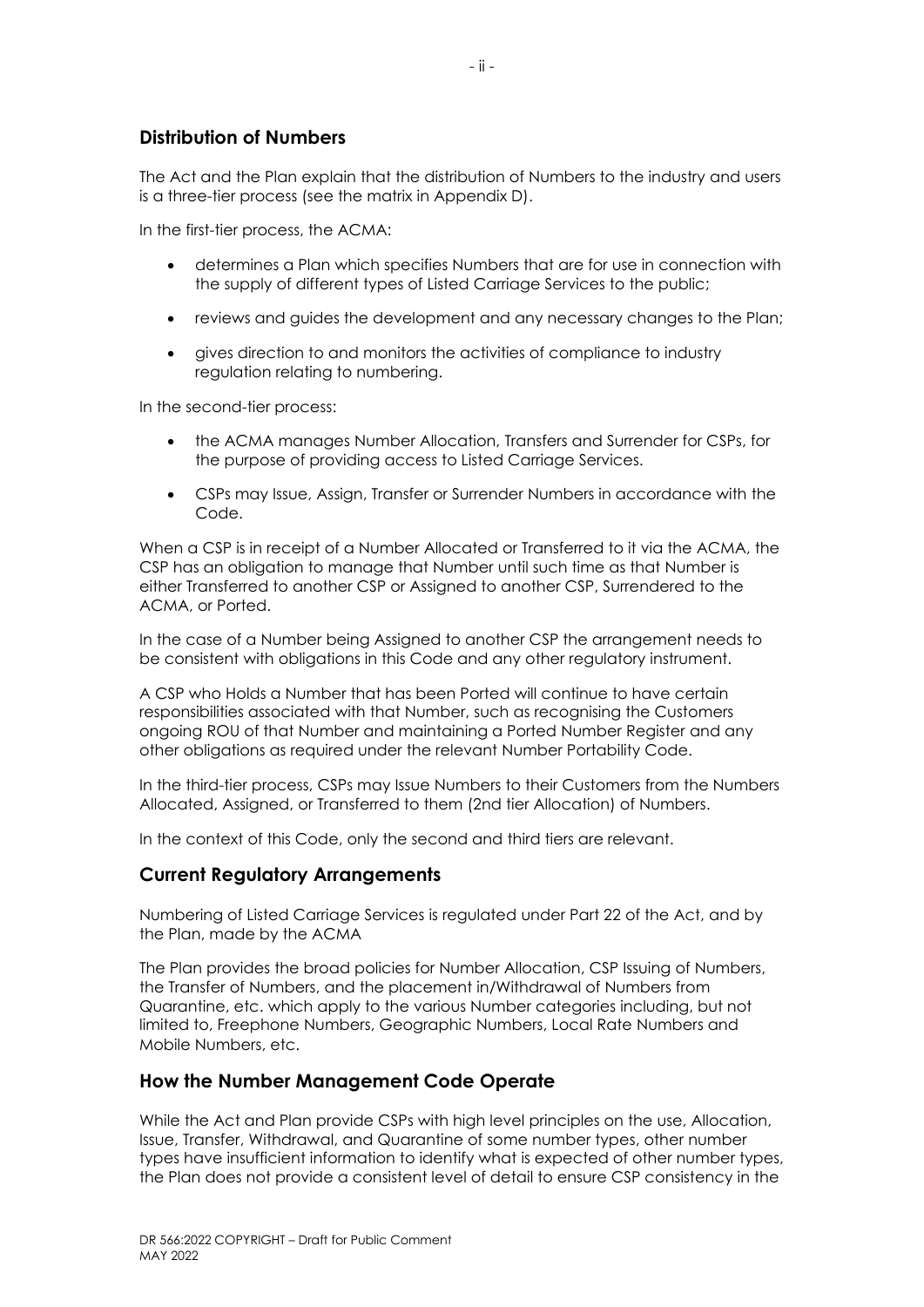various numbering processes. The Code provides a deeper level of detail to ensure consistent industry views and practices in relation to a Customer's Rights of Use of Numbers.

The Code is designed to clarify the rights and obligations of all parties, particularly covering those issues and processes that are not included in the Plan.

The Code clarifies a number of issues including those related to a CSPs role in managing Numbers Allocated to them and numbering matters related to consumers such as when CSPs must consider that a Customer has Reserved a Number, when a Number must be considered as Issued by a CSP, when a Listed Carriage Service is considered as Disconnected and therefore placed in Quarantine and when a Number can be taken out of Quarantine for re-Issue to either to the last ROU Holder or a new Customer.

The Code clarifies that a Customer gains Rights of Use (ROU) of a Number when a CSP Issues a Number in association with a Listed Carriage Service and may enjoy beneficial use of the Number freely and without hindrance while a Listed Carriage Service is provided in association with the Number. Customers have an interest in the Numbers that are Issued to them. For example, individuals or organisations might advertise their Number in a public number directory. These Customers therefore have an interest in the advertised Number, irrespective of any change in their CSP.

The Code requires that Customers are informed of important processes which may affect their ROU of their Number(s).

A Customer, who is the ROU Holder, may also Port their Number to another CSP if the Number is identified as a Portable Number under the Plan.

The Code also clarifies that ROU does not mean that the ROU Holder owns the Number, nor has any rights to trade the Number, except in circumstances allowed under the Plan. For example, Numbers such as Smartnumbers have Extended Rights of Use and Extended Rights of Use Holders (EROU Holder) are allowed to trade Smartnumbers, Customers should consult with their CSP to discuss any potential Movement of a Number to another person.

### **How the Objectives will be Achieved**

The Code will provide guidance for CSPs for the various processes involving Numbers, ensuring that all CSPs can have a common understanding of those processes, and can incorporate those understandings into their internal processes. The Code will also ensure that Customers can share a common understanding of the ROU, or EROU, of their Number(s).

### **Anticipated Benefits to Consumers**

The Code will ensure that CSPs and ROU Holders have access to information about Numbers and the Customers ROU of Numbers and, as a result, can expect a consistent, industry wide approach to the various processes followed by CSPs in the Reservation, Issuing, Quarantine and re-Issuing of Numbers.

### **Anticipated Benefits to Industry**

The industry will benefit from the introduction of a consistent view of the three tiers of numbering processes, particularly to identify when a Customer's ROU of Numbers arise for Number portability. The Code also provides information to enable identification of which CSP or person has the authority to Issue or Reserve a Number to a Customer. This will ensure there are consistent and correct industry mechanisms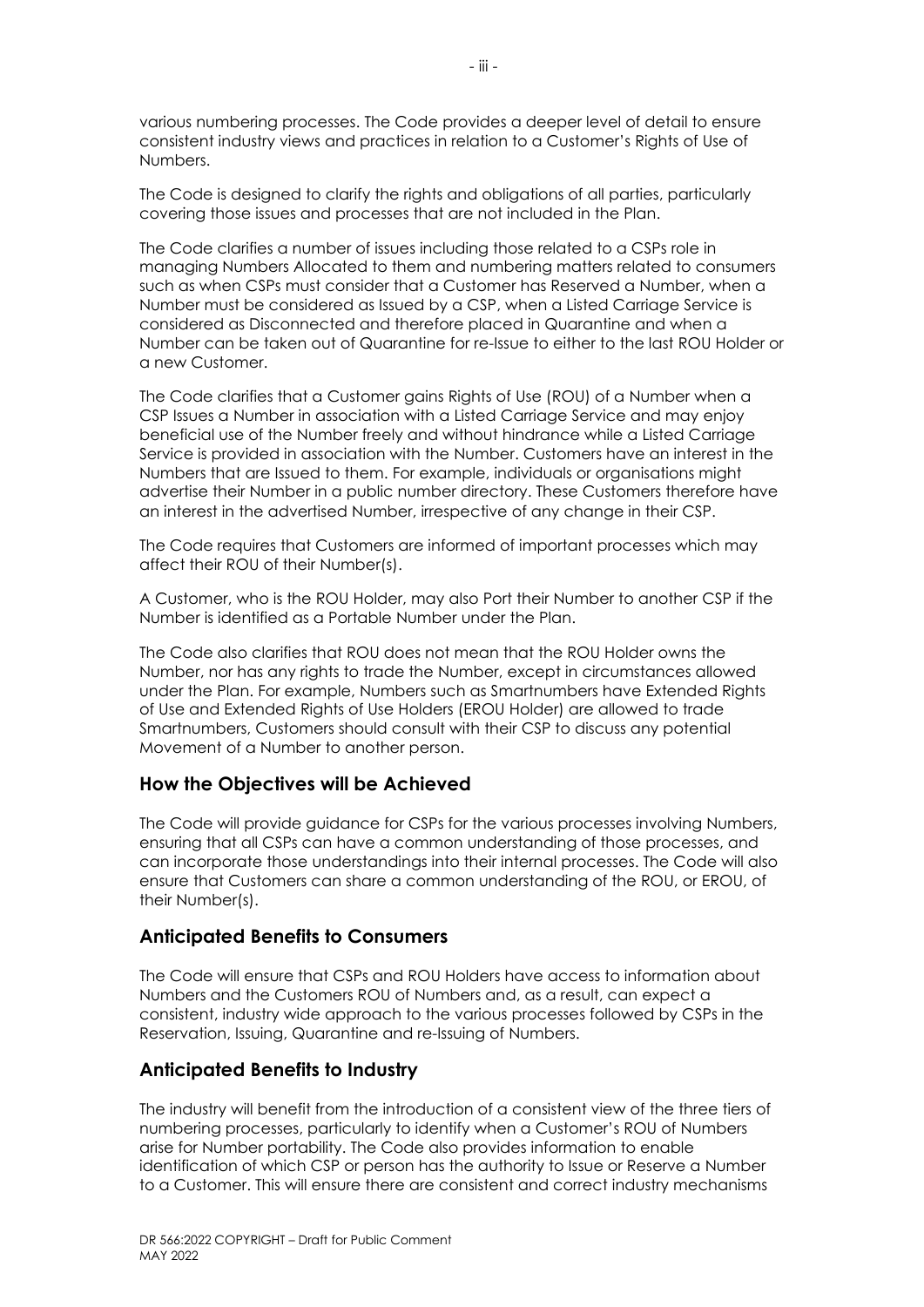regarding the Reservation, Issuing, Transfer and Quarantine of Numbers, allowing simplified industry processes, which will avoid disputes or make them easier to settle and lead to less legal disputation.

### **Anticipated Cost to industry**

The Code envisage that CSPs will be required to support a single industry view of the three-tier numbering process that clearly identifies requirements for arrangements with numbering management, particularly where Numbers have been Ported, Assigned, Transferred or are to be Recalled from one Customer and Issued to another. This may involve some industry members changing their internal systems and processes and require additional staff training.

### **2022 Code Revision**

This issue of the Code:

- combines the former Industry Codes C566:2005 Rights of Use of Numbers and C554:2004 Rights of Use of Premium Rate Service Numbers into a single document detailing arrangement for use of Numbers by Customers;
- changes arrangements for Number Quarantine and Give Back of Ported local and Mobile Numbers to bring them into alignment to have a common approach for number management and enable a defined person to access a Number that is no longer associated with an Active Service;
- supports arrangements for those affected by domestic and family violence as set out in Industry Guideline G660:2018 Assisting Customers Experiencing Domestic and Family Violence;
- aligns arrangements for use of Numbers across various number types relating to the Issue, Transfer, Assignment, Churn and Disconnection arrangements;
- improves traceability of Assigned Numbers through new record keeping rules; and
- contains editorial changes to improve clarity in the definitions and various sections of the Code.

Alexander R. Osborne **Chair WC101 Rights of Use of Numbers Working Committee** 

May 2022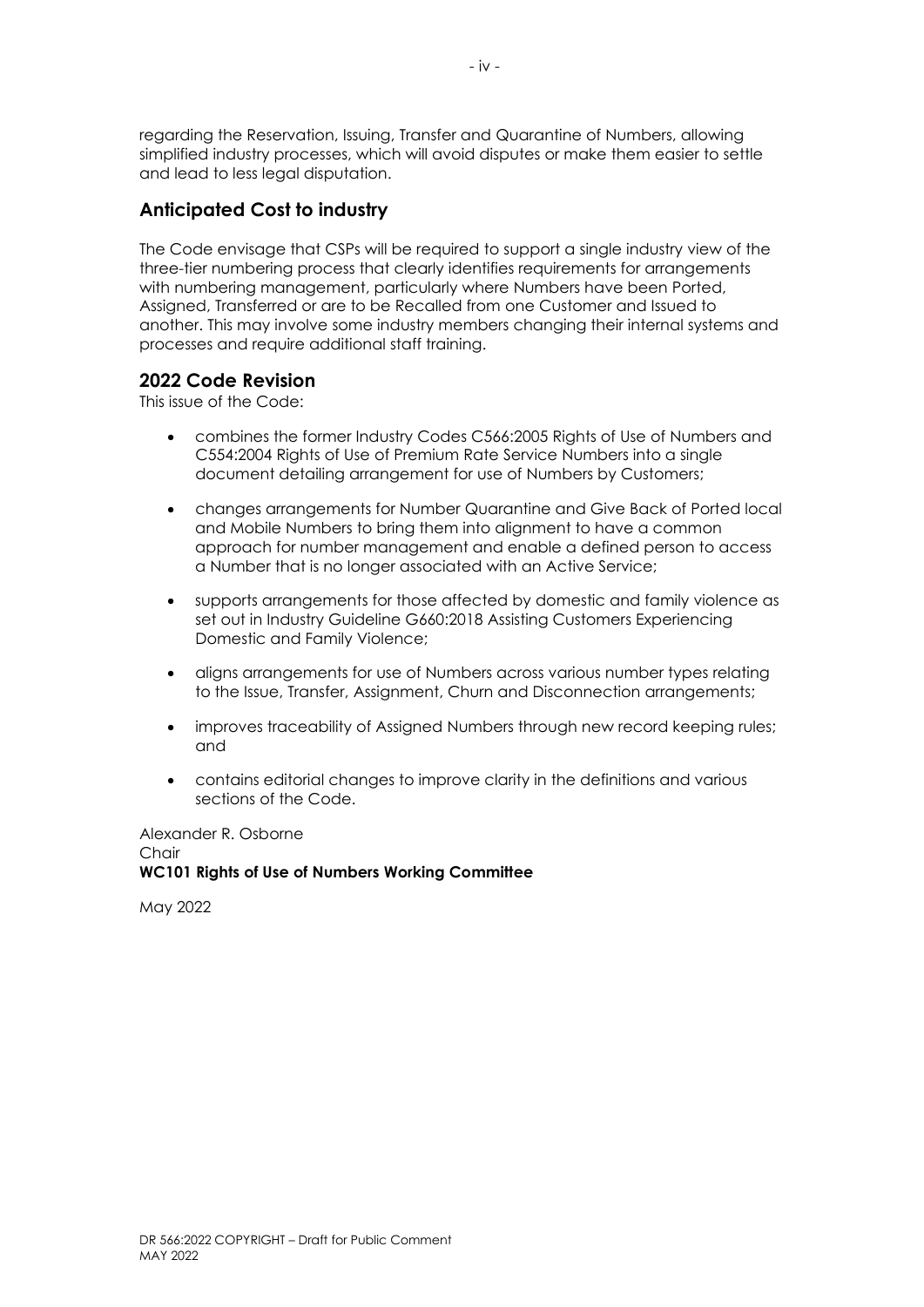## **TABLE OF CONTENTS**

| $\mathbf{1}$ | <b>GENERAL</b> |                                                                                                        | $\mathbf{3}$            |
|--------------|----------------|--------------------------------------------------------------------------------------------------------|-------------------------|
|              | 1.1            | Introduction                                                                                           | $\mathbf{3}$            |
|              | 1.2            | Scope                                                                                                  | 4                       |
|              | 1.3            | <b>Objectives</b>                                                                                      | 5                       |
|              | 1.4            | <b>Number Management Code Review</b>                                                                   | 5                       |
| $\mathbf{2}$ |                | <b>ACRONYMS, DEFINITIONS AND INTERPRETATIONS</b>                                                       | 6                       |
|              | 2.1            | <b>Acronyms</b>                                                                                        | 6                       |
|              | 2.2            | <b>Definitions</b>                                                                                     | $\overline{\mathbf{z}}$ |
|              | 2.3            | <b>Interpretations</b>                                                                                 | 15                      |
| 3            |                | CSP AUTHORITY TO ISSUE AND RECOVER PUBLIC NUMBERS (2ND TIER)                                           | 16                      |
|              | 3.1            | <b>CSP Holding the Number</b>                                                                          | 16                      |
|              | 3.2            | <b>Authority to Issue and Recall Numbers</b>                                                           | 17                      |
|              | 3.3            | Notice of Geographic Number that may terminate in different                                            |                         |
|              |                | locality (Out of Area Numbers)                                                                         | 17                      |
| 4            |                | CSP OBLIGATIONS REGARDING USE OF NUMBERS FOR CUSTOMERS (3RD                                            |                         |
|              | TIER)          |                                                                                                        | 19                      |
|              | 4.1            | 3rd Tier Processes                                                                                     | 19                      |
|              | 4.2            | <b>Number Reservation</b>                                                                              | 19                      |
|              | 4.3<br>4.4     | <b>Issue of a Number</b><br><b>Issue of Premium Rate Numbers</b>                                       | 19<br>21                |
|              | 4.5            | <b>Issue of Smartnumbers</b>                                                                           | 22                      |
|              | 4.6            | <b>Change of Number</b>                                                                                | 22                      |
|              | 4.7            | <b>Issuing Numbers Held in Quarantine to a Customer</b>                                                | 22                      |
|              | 4.8            | <b>Number Portability</b>                                                                              | 24                      |
|              | 4.9            | Providing an Equivalent Porting Capability for a Listed Carriage                                       |                         |
|              |                | <b>Service</b>                                                                                         | 24                      |
|              |                | 4.10 Network Routing                                                                                   | 25                      |
|              |                | 4.11 Network Routing of Ported Numbers                                                                 | 25                      |
|              |                | 4.12 Disconnection of Service to a Ported Number                                                       | 25                      |
|              |                | 4.13 Moving Numbers Between Customers                                                                  | 26<br>27                |
|              |                | 4.14 Premium Rate Numbers - Recovery Record<br>4.15 Premium Service Cancellation and Recall of Numbers | 28                      |
|              |                | 4.16 Restriction on providing Registration Premium Rate Service on other                               |                         |
|              |                | <b>Numbers</b>                                                                                         | 29                      |
|              |                | 4.17 Application to Surrender Smartnumber                                                              | 29                      |
| 5            |                | <b>CSP'S OBLIGATIONS: RECALLING AND REPLACING NUMBERS</b>                                              | 30                      |
|              | 5.1            | <b>CSP must not Recall and replace Numbers</b>                                                         | 30                      |
|              | 5.2            | Deciding the application for Recall and Replacement                                                    | 30                      |
|              | 5.3            | The ACMA may ask for further information about application                                             | 31                      |
|              | 5.4            | The ACMA may ask for advice from appropriate bodies                                                    | 31                      |
|              | 5.5            | CSP must tell the Customer about Recall and Replacement                                                | 31                      |
|              | 5.6            | <b>Notification period</b>                                                                             | 31                      |
| 6            |                | <b>CSP'S OBLIGATIONS: RECALLING NUMBERS WITHOUT REPLACING THEM</b>                                     | 32                      |
|              | 6.1            | CSP must not Recall Numbers without Replacing them                                                     | 32                      |
| 7            |                | <b>DISCONNECTION AND QUARANTINE</b>                                                                    | 33                      |
|              | 7.1            | <b>Disconnection</b>                                                                                   | 33                      |
|              | 7.2            | <b>Number Quarantine</b>                                                                               | 34                      |
| 8            |                | RIGHTS OF USE AND CUSTOMER INFORMATION                                                                 | 36                      |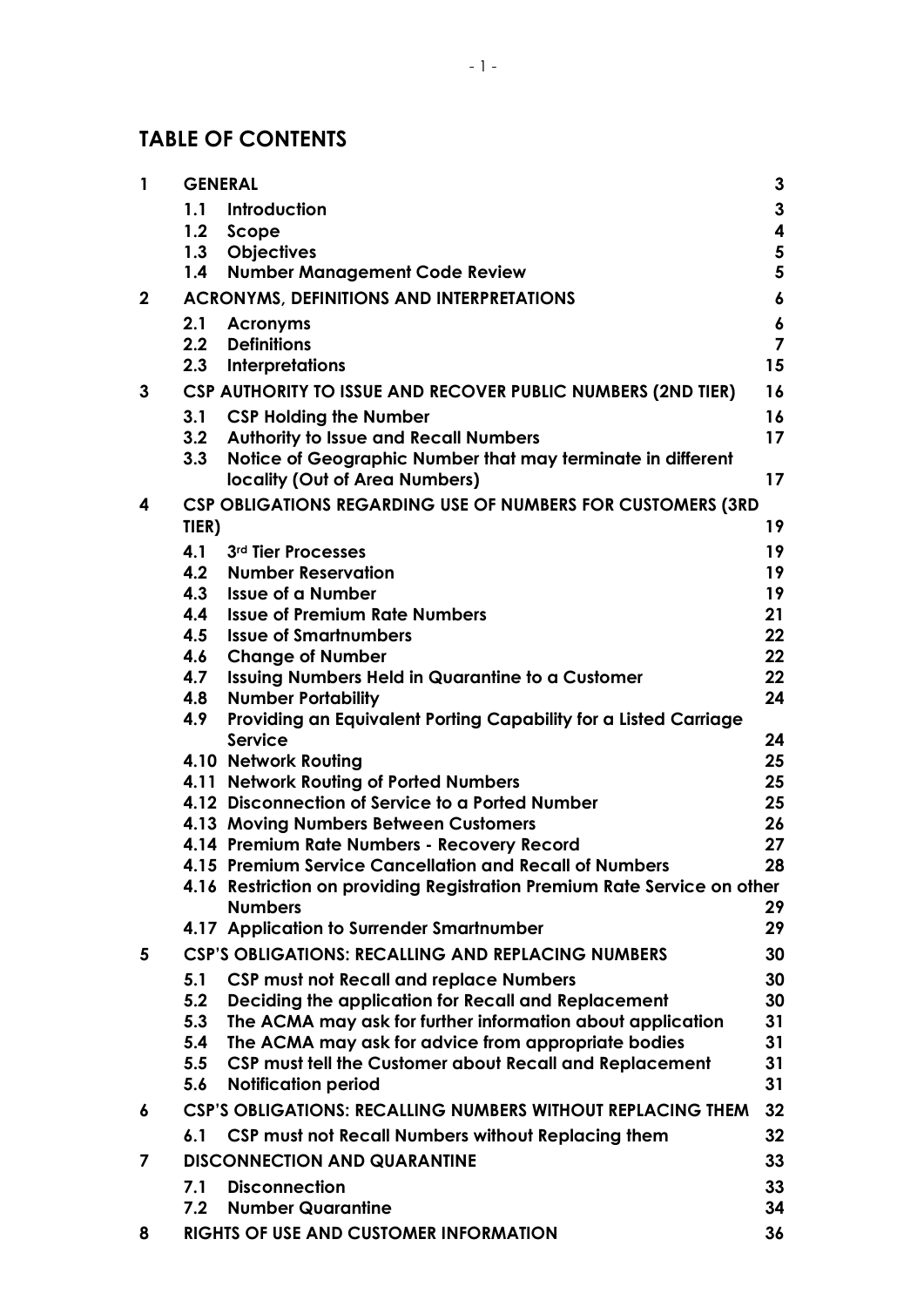|    | 8.1                 | Informing Customers of their Rights Of Use                        | 36 |
|----|---------------------|-------------------------------------------------------------------|----|
|    | 8.2                 | <b>Re-instating Use of a Number</b>                               | 37 |
|    | 8.3                 | Changes by a CSP or underlying Carrier                            | 37 |
|    | 8.4                 | Premium Rate Numbers - Rights of Use                              | 37 |
|    | 8.5                 | Premium Rate Numbers - Change of ROU Holder                       | 38 |
|    | 8.6                 | <b>Smartnumbers – Enhanced Rights of Use</b>                      | 39 |
|    | 8.7                 | Trading the enhanced rights of use and licensing a Smartnumber 39 |    |
|    | 8.8                 | <b>Waiver of EROU</b>                                             | 40 |
|    |                     | 8.9 Cancellation of EROU – false statement                        | 40 |
|    |                     | 8.10 Cancellation of EROU – no allocation for 3 years             | 41 |
| 9  |                     | <b>REFERENCES</b>                                                 | 42 |
|    | <b>APPENDIX</b>     |                                                                   | 43 |
| A  |                     | <b>CSP OBLIGATIONS TO RECOGNISE ROU</b>                           | 43 |
| B  |                     | <b>STATE OF NUMBERS</b>                                           | 44 |
| C  |                     | <b>RIGHTS OF USE MATRIX</b>                                       | 45 |
| D  |                     | THE NUMBERING PROCESS                                             | 49 |
| E. |                     | <b>ROU RECORD PROFORMA</b>                                        | 50 |
|    | <b>PARTICIPANTS</b> |                                                                   | 51 |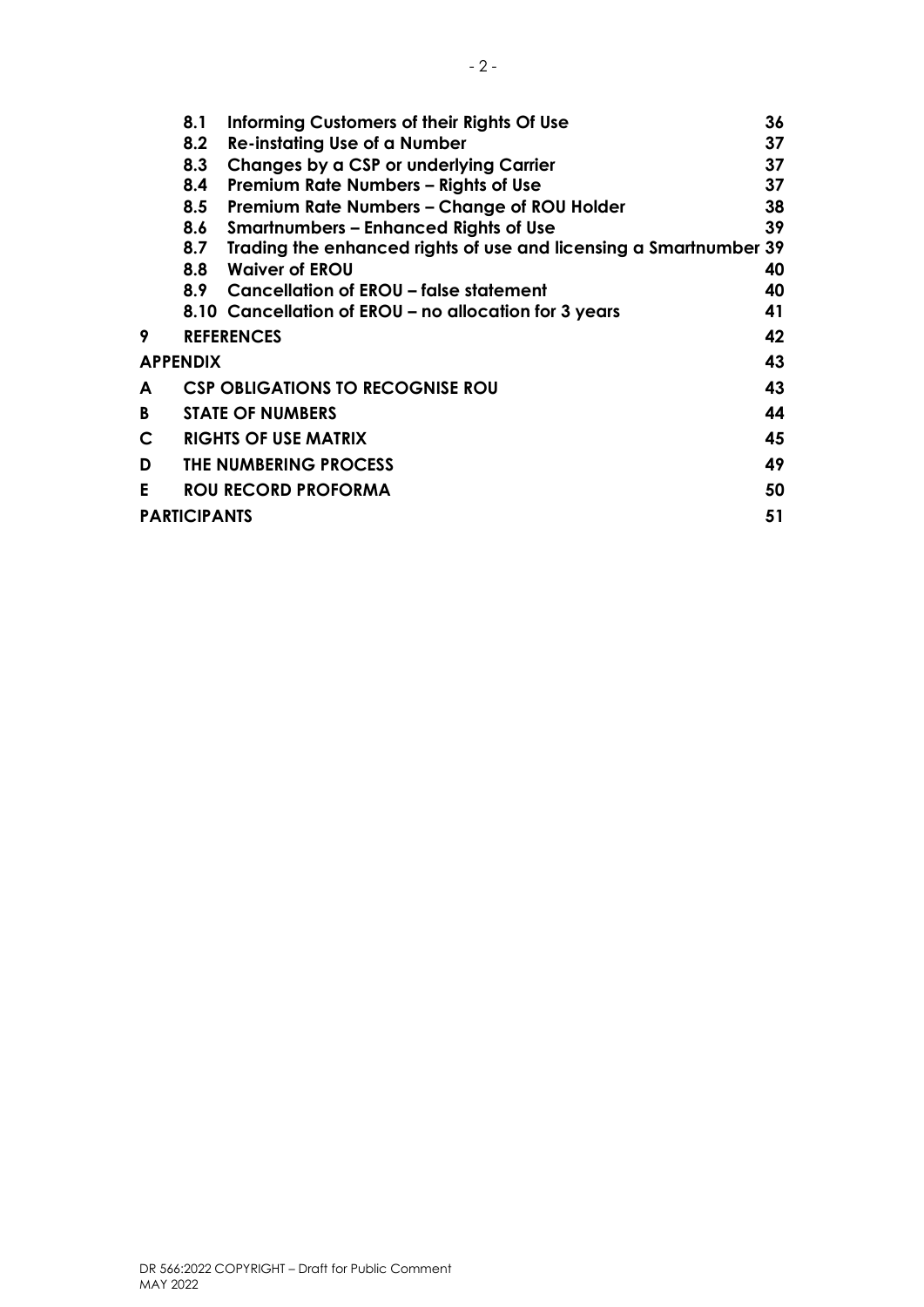## <span id="page-10-0"></span>**1 GENERAL**

### <span id="page-10-1"></span>**1.1 Introduction**

The *Telecommunications Act 1997* (the Act) and Plan for Telecommunications Numbers (the Plan) provide Carriage Service Providers (CSPs) with high level principles on the use, Allocation, Issue, Transfer, Withdrawal, and Quarantine of Numbers. It is the intent of the Code to clarify the rights and obligations of all parties, particularly covering those Issues and processes that are not included in the Plan and to provide the necessary level of detail in relation to Number management and a Customer's Rights of Use of Numbers.

- 1.1.1 The development of the Code has been facilitated by Communications Alliance (CA) through a Working Committee comprised of representatives from the telecommunications industry.
- 1.1.2 The Code should be read in conjunction with related legislation and related instruments, including the:
	- (a) *Telecommunications Act 1997;*
	- (b) *Telecommunications Numbering Plan 2017; and*
	- (c) *Telecommunications (Numbering Charges) Act 1997*.
- 1.1.3 The Code should also be read in the context of other relevant Industry Codes, including:
	- (a) C525:2017 Handling Life Threatening and Unwelcome Communication Industry Code;
	- (b) C540:2013 Local Number Portability Industry Code;
	- (c) C570:2009 Mobile Number Portability Industry Code;
	- (d) C628:2019 Telecommunications Consumer Protections (TCP) Industry Code;
	- (e) C657:2015 Inbound Number Portability Industry Code;
	- (f) C661:2021 Reducing Scam Calls and Scam SMs Industry Code; and
	- (g) G660:2021 Assisting Customers Experiencing Domestic and Family Violence Industry Guideline.
- 1.1.4 If there is a conflict between the requirements of the Code and any requirements imposed on a CSP by statute, the CSP will not be in breach of the Code by complying with the requirements of the statute.
- 1.1.5 Any personal information collected under the Code must be handled in accordance with the Privacy Act 1988.
- 1.1.6 Statements in boxed text are a guide to interpretation only and not binding as Code rules.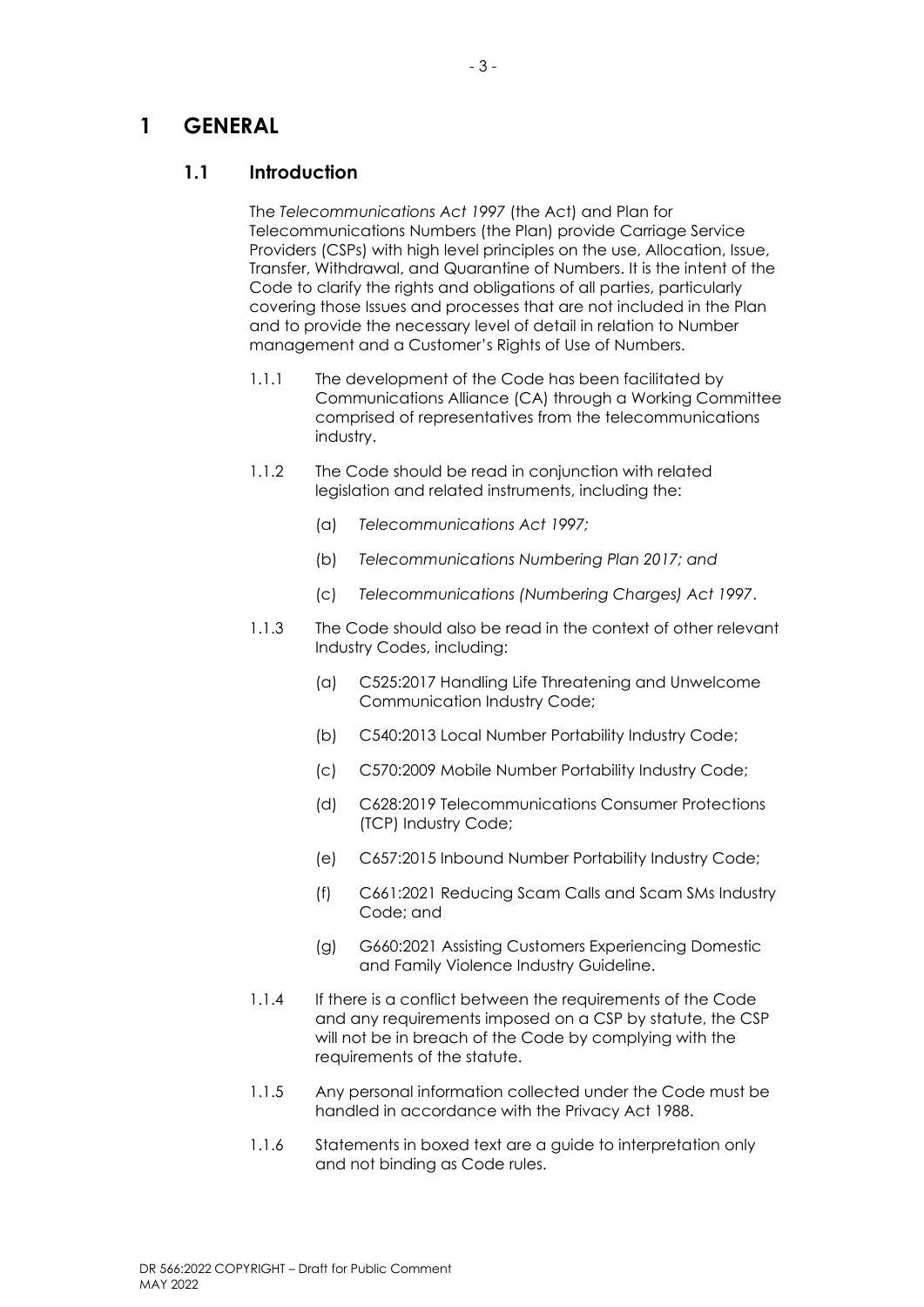### <span id="page-11-0"></span>**1.2 Scope**

- 1.2.1 The Code is applicable to:
	- (a) CSPs either Holding, or wanting to Hold, Numbers for use by them in connection with the supply of a Listed Carriage Service to a Customer;
	- (b) Carriers in their role of supplying Listed Carriage Services using Numbers; and
	- (c) EROU Holders seeking to apply for Allocation, Reservation or Withdrawal of Smartnumbers.
- 1.2.2 This Code includes arrangements for Number:
	- (a) Churn
	- (b) Reservation;
	- (c) Issue;
	- (d) Transfer;
	- (e) Assignment;
	- (f) Porting;
	- (g) Give Back;
	- (h) Quarantine;
	- (i) Recall;
	- (j) obligations in regard to ROU, including EROU, of Numbers; and
	- (k) Movement of Numbers between Customers.
	- 1.2.3 The Code does not cover arrangements for:
		- (a) CSP obligations in relation to the imposition of annual numbering charges by the Commonwealth of Australia, which are covered by the T*elecommunications Numbering Charges Act 1997*;
		- (b) payments between CSPs, between Customers and CSPs, or between Customers, in relation to the use of Numbers;
		- (c) Use of numbers that are outside the control of the Plan, such as those numbers that do not cross Network interconnect boundaries, or numbers that are not used in connection with the supply of Listed Carriage Services to a Customer;
		- (d) regulating the Content of a PRS; or
		- (e) Number Portability processes (i.e. where a ROU Holder Moves a Number between CSPs whether on the same or a different Network) as these are covered in relevant Industry Codes.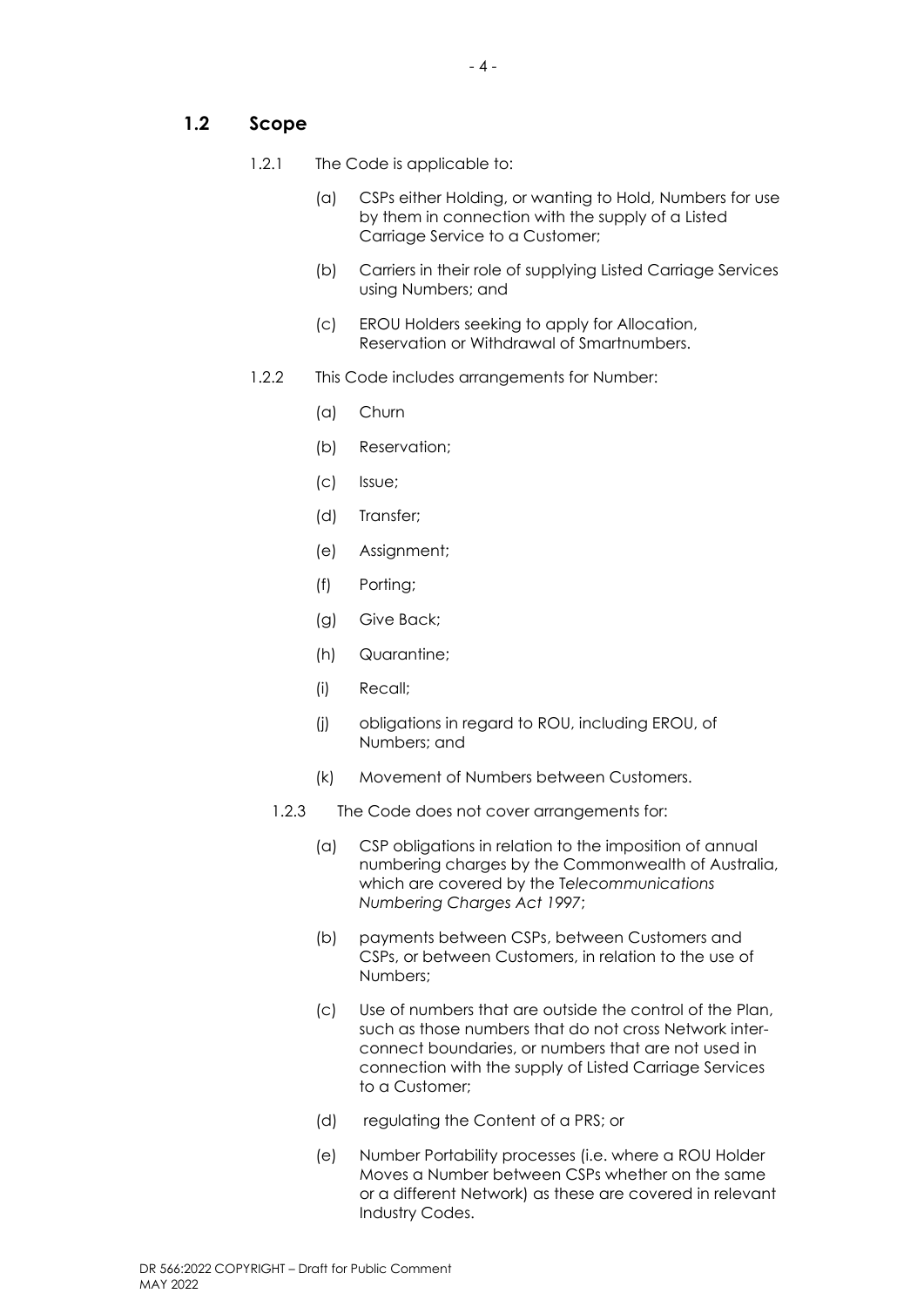### <span id="page-12-0"></span>**1.3 Objectives**

- 1.3.1 The objectives of the Code are to:
	- (a) define the arrangements between CSPs and their Customers when a Number is Issued to a Customer in association with supply of a Listed Carriage Service;
	- (b) clarify the CSP obligations in providing ROU when a Number is Issued;
	- (c) enable ROU Holders to understand how they can use a Number Issued to them and what is and is not permitted; and
	- (d) ensure numbers are used by C/CSPs in a way that is consistent with other regulatory obligations, including the obligations relating to the IPND and its end user community, data retention and interception arrangements.

### <span id="page-12-1"></span>**1.4 Number Management Code Review**

Review of the Code will be conducted five years after the Code is published and every five years subsequently, or when changes are made to the Plan that significantly impact on the Code, or when other numbering matters require the Code to be revised.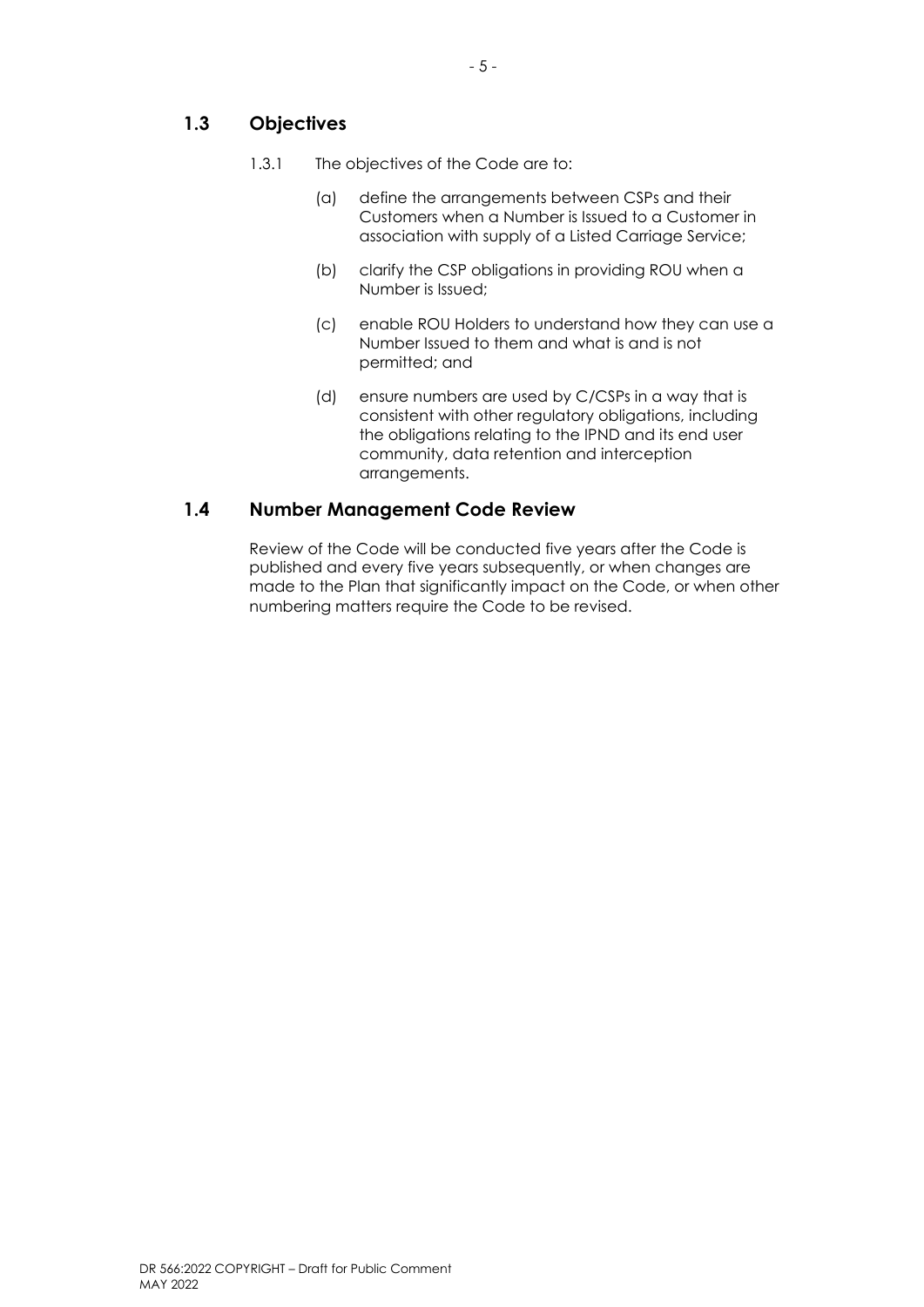## <span id="page-13-0"></span>**2 ACRONYMS, DEFINITIONS AND INTERPRETATIONS**

### <span id="page-13-1"></span>**2.1 Acronyms**

For the purposes of the Code:

#### **ACMA**

means the Australian Communications and Media Authority.

### **CA**

means Communications Alliance.

### **CSP**

means Carriage Service Provider.

### **EROU**

means Enhanced Rights Of Use.

### **IP**

means Information Provider.

### **OTT**

means Over the Top.

#### **PABX**

means Private Automatic Branch Exchange.

#### **PMTS**

means Public Mobile Telecommunications Service.

#### **PRS**

means Premium Rate Service.

#### **PRSP**

means Premium Rate Service Provider.

#### **ROU**

means Rights of Use.

#### **SFOA**

means Standard Forms of Agreement.

#### **SMS**

means Short Message Service.

#### **SZU**

means Standard Zone Unit.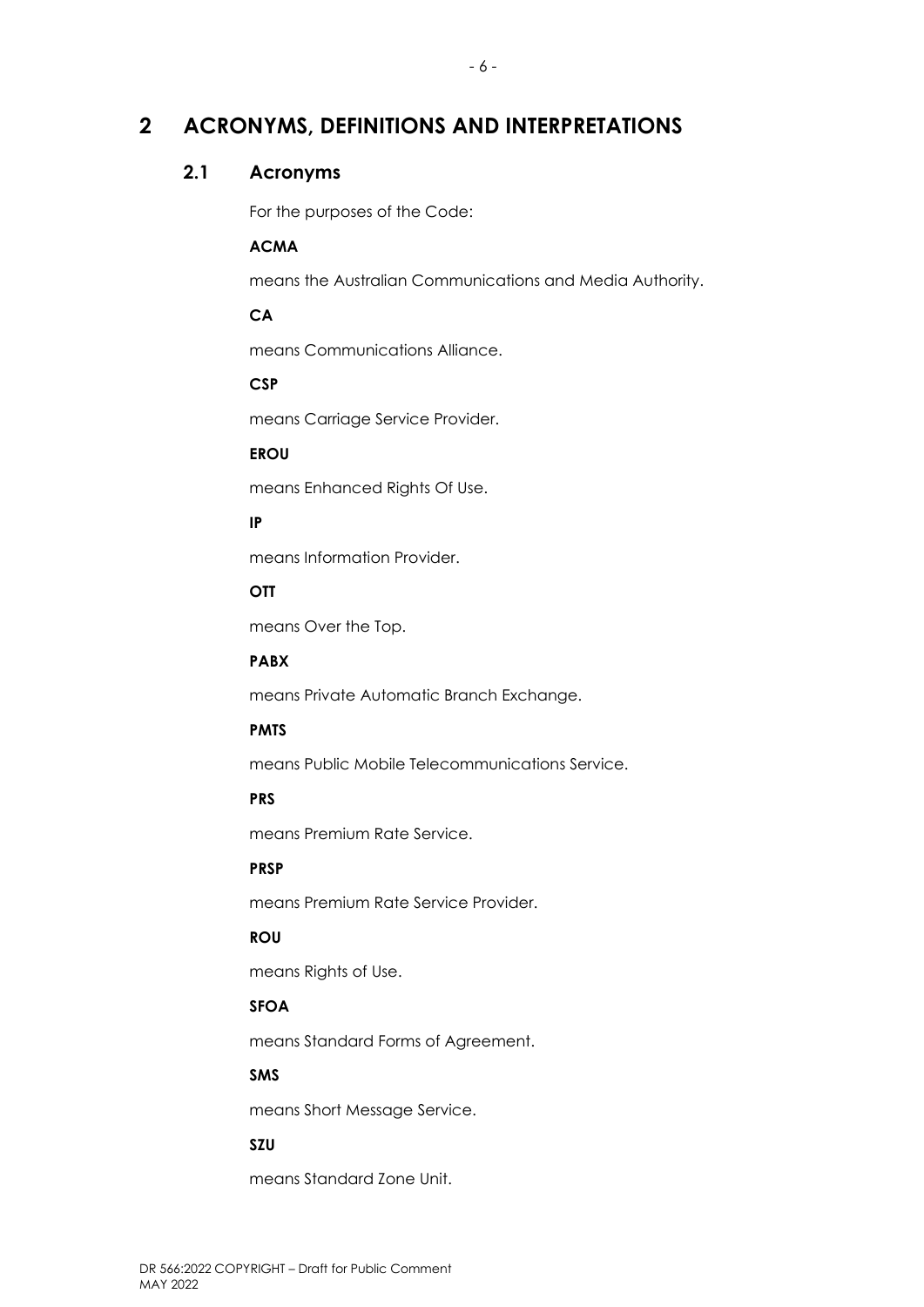- 7 -

### **VoIP**

means Voice over Internet Protocol

### **VPN**

means Virtual Private Network

### <span id="page-14-0"></span>**2.2 Definitions**

For the purposes of the Code:

### *Act*

means the *Telecommunications Act 1997 (Cth)*.

### *Active Service*

means the Listed Carriage Service associated with a Number, or Numbers in a Managed Number Block, that can be used by the Customer for the purpose for which it was provided. Activate and Activation have corresponding meaning.

### *Allocate*

means the process by which a Number passes from the ACMA Numbering pool to a CSP.

### *Assign*

means the process of a commercial transfer of a Number from one CSP to another CSP on the same Network. Assigned and Assignment have corresponding meaning.

> *NOTE: If a Number needs to be used on another Network it will need to be Transferred, or the number block conditioned to another Network.*

### *Assigned Unallocated Smartnumber*

means a Smartnumber for which there is an EROU Holder, but which is not held by a CSP.

### *Associated Number*

means a Number that is part of a Managed Number Block or a Number used for a Listed Carriage Service and there is an association with other Numbers for that Listed Carriage Service.

*NOTE: Examples of Associated Numbers could include Numbers that are associated with:*

- *(a) a number of single Listed Carriage Services that no other association to their use (e.g. voice, fax and data services);*
- *(b) a Service using a block of contiguous or non-contiguous numbers (e.g. individual numbers, partial number blocks or a block of Geographic Numbers associated with a PABX); or*
- *(c) a Service using a Managed Number Block. This may be made up of contiguous or non-contiguous Numbers (e.g. VPN, 3G-mobile managed block features, etc.).*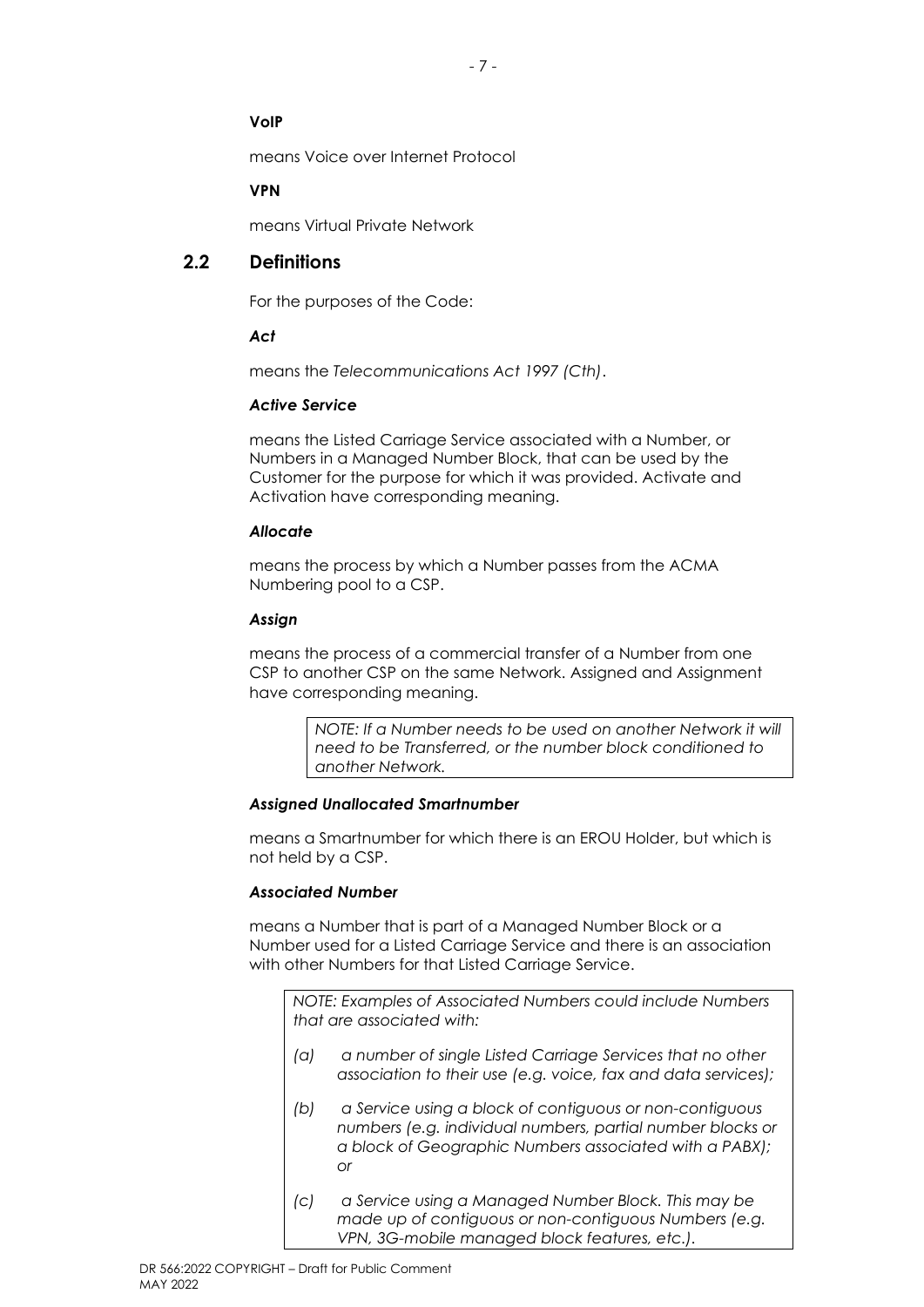#### *Australia*

has the same meaning as in the Act.

#### *Business Day*

means any day Monday to Friday (inclusive) other than a National Public Holiday or as otherwise agreed in Bilateral Agreements.

#### *Carriage Service Provider (CSP)*

has the meaning given by section 87 of the Act.

#### *Carrier*

has the meaning given by section 7 of the Act.

#### *Churn*

means the Movement of a Number, at the request of the Customer, between CSPs on the same Network where the Number is associated with a Listed Carriage Service.

*NOTE: If a Number needs to be used on another Network it will need to be Ported.*

#### *Content Service Provider*

has the meaning given by s97 of the Act.

#### *Customer*

means a person to whom a CSP Issues a Number in conjunction with supply of a Listed Carriage Service.

*NOTE: Upon being Issued a Number the Customer gains Rights of Use of that Number.*

#### *Disconnected (Service)*

means that the Service to which the Number is associated has been disabled from making and receiving communications, either at the request of the Customer, or as a result of CSP action (e.g. the culmination of credit management activity). Disconnection has corresponding meaning.

*NOTE: After the Service is Disconnected, the Number is Recalled and placed in Quarantine.* 

*A Disconnected PMTS can still make a call to an Emergency Service Number.* 

#### *Donor CSP*

means the CSP to which a Number has been Allocated or Transferred under the Plan or Assigned under the Code.

#### *Donor Carrier*

means the Carrier who provides Network capability on behalf of the CSP that Holds the Number as a result of the Allocation or Transfer of the Number.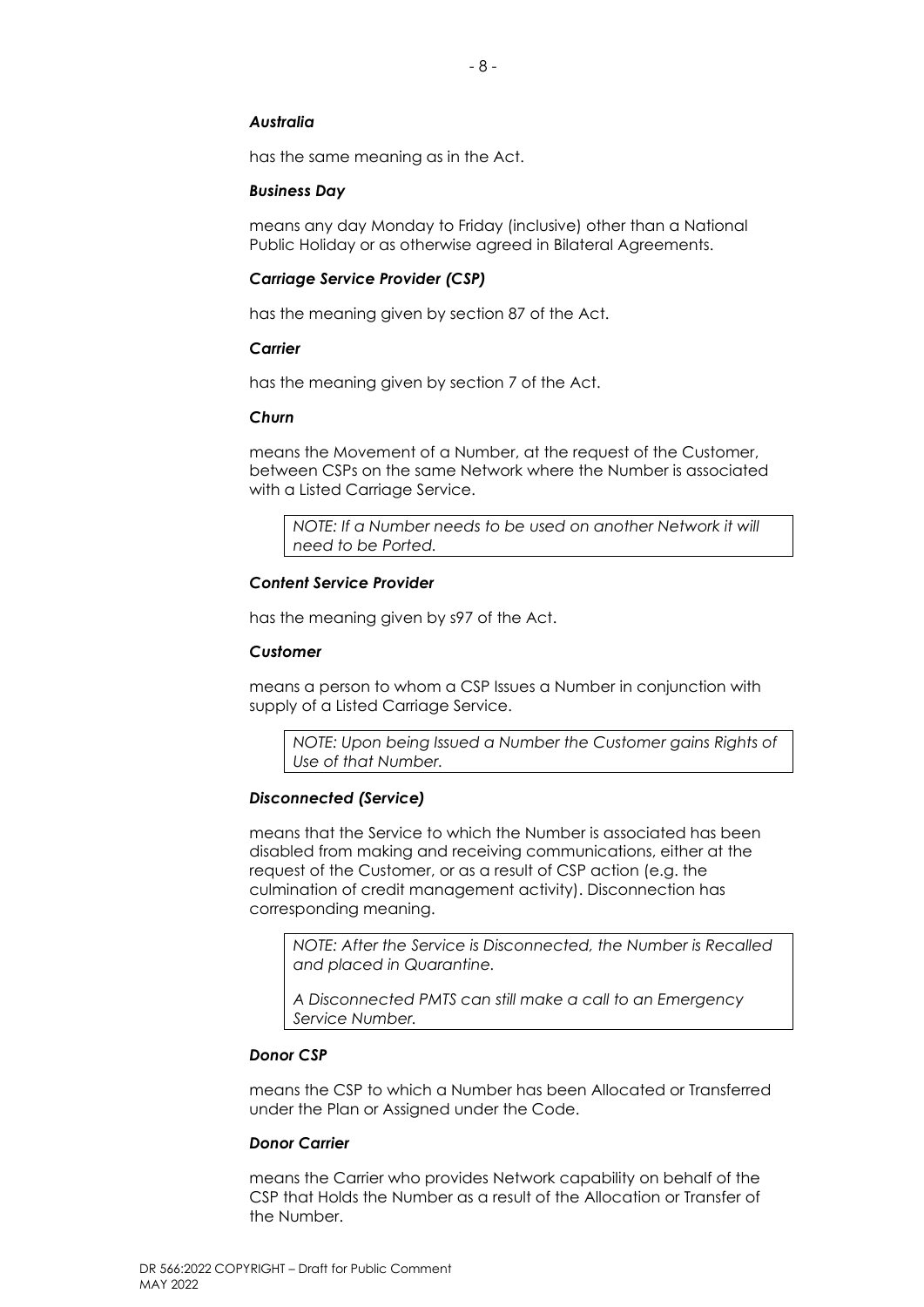#### *End User*

means a person that the ROU Holder allowed to use the Number and the associated Listed Carriage Service.

#### *Enhanced Rights Of Use*

has the same meaning as defined in the Plan.

#### *EROU Holder*

means the holder of the Enhanced Rights Of Use for a Smartnumber.

#### *Facility*

has the same meaning as in the Act.

#### *Freephone Number*

has the same meaning as defined the Plan.

#### *Geographic Number*

has the same meaning as defined in the Plan.

#### *Give Back*

means the process as described in the relevant Number Portability Code of returning a Ported Number to the Donor CSP after the Listed Carriage Service has been Disconnected and subjected to Quarantine. Given Back has corresponding meaning.

#### *Hold (a Number)*

has the meaning as specified in [3.1.1.](#page-23-2) Hold, Held and Holding have corresponding meaning.

#### *Information Provider*

means a person who has entered into a Contractual agreement with a PRSP/CSP to distribute Content in association with a Premium Rate Service.

#### *Issued (Number)*

means the action of the CSP that in agreeing to supply a Listed Carriage Service to the Consumer provides the Consumer with a Number consistent with clause [4.3.](#page-26-3) Issue and Issuing have corresponding meaning.

*NOTE: Reserved Number(s) are not Issued.*

#### *Life Threatening Communication*

has the same meaning as Industry Code C525 Life Threatening and Unwelcome Communications.

#### *Listed Carriage Services*

has the meaning given by section 16 of the Act.

#### *Local Number*

has the same meaning as defined in the Plan.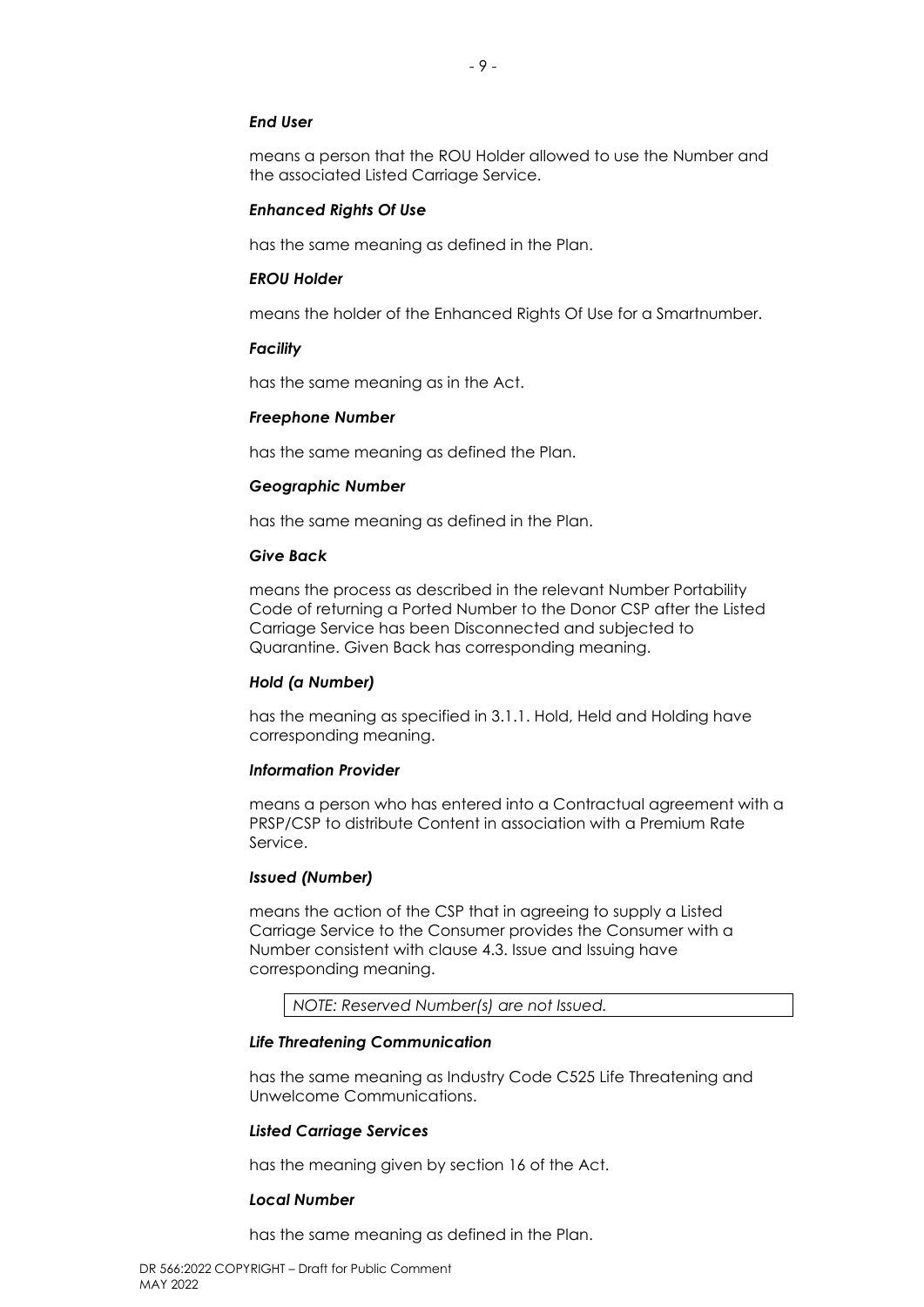#### *Local Rate Number*

has the same meaning as defined in the Plan.

#### *Local Service*

means a Listed Carriage Service that:

- (a) is capable of voice telephony; and
- (b) is provided for one or both of the following:
	- (i) receiving incoming calls at a location that is in an area identifiable, by the CSP with which the call originates, from the Number called;
	- (ii) making outgoing calls at a location that is in an area identifiable by the Customer's CSP;

where that location is:

- (iii) a switching Facility; or
- (iv) the premises occupied or used by a Customer; or
- (v) in the vicinity of the premises occupied or used by a Customer.

*NOTE: VoIP and OTT services using Geographic Numbers are considered a Local Service, while not being associated with a location.* 

#### *Managed Number Block*

means a block of Numbers a CSP has agreed to manage for a ROU Holder as an integral block of Numbers for their Listed Carriage Service.

*NOTE: Numbers in a Managed Number Block do not have to be contiguous. The Managed Number Block remains in existence while any of the Associated Numbers provide a working Listed Carriage Service on any Network or until the ROU Holder no longer requires the Managed Number Block. (see Appendix B).* 

#### *Mobile Number*

has the same meaning as defined in the Plan.

#### *Move*

means the Movement of a Number from one Customer to another. Moved and Movement have corresponding meaning.

*NOTE: For EROU means where the EROU Holder changes to a gaining PRSP for supply of the PRS using the same Number and where the gaining PRSP uses the same Carrier Network as the donor PRSP (refer to the figure in Appendix E). This is often referred to as a Change of Ownership.* 

#### *Movement Advice Form*

means a form completed by a ROU Holder and a gaining PRSP to Move a Number from the ROU Holder's current PRSP.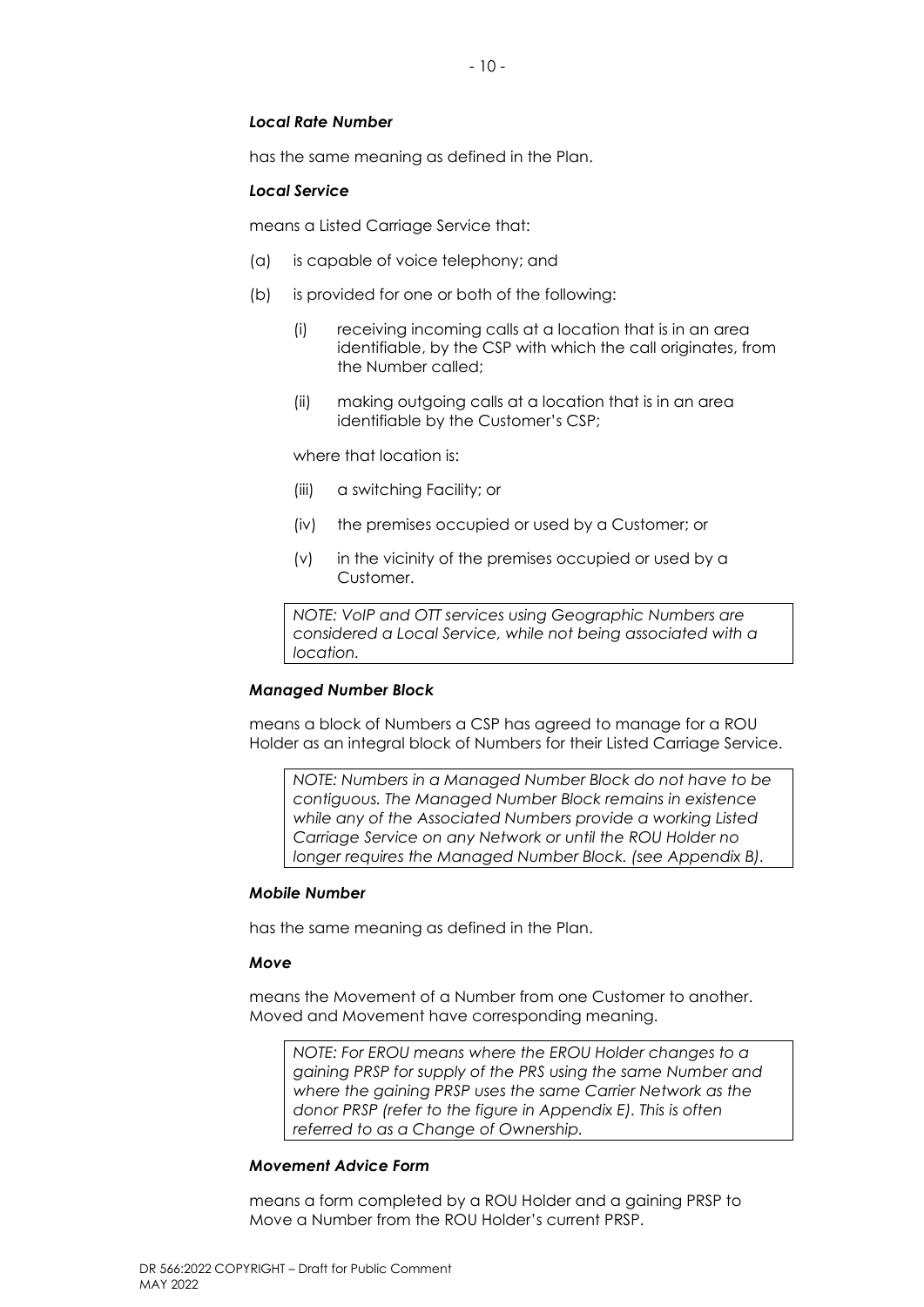#### *Network*

means a network made up of one or more network units as defined in Part 2 of the Act, that is used to supply Listed Carriage Services to the public.

#### *Number*

means those public numbers as defined in section 16 of the *Telecommunications Numbering Plan 2015 and* taken be used to supply a Listed Carriage Service to a CSP or a Customer as in section 44 of the Act.

#### *Number Portability Industry Code*

means an Industry Code that sets out the arrangements for Porting Numbers declared portable in the Numbering Plan.

```
NOTE: At the time this Code was registered these included
C540 Local Number Portability
C570 Mobile Number Portability. 
C657 Inbound Number Portability
```
#### *Numbering System*

means the system used for the Allocation, Surrender, Transfer and Withdrawal of Numbers under the Plan.

*NOTE: The Numbering System is currently provided by ZOAK Solutions*.

#### *Plan*

means the Plan for Telecommunications Numbering 2015.

#### *Port*

means the Movement of a Number between CSPs on different Carrier Networks where the Number is associated with a Listed Carriage Service which has been declared as Portable under the Act. Portable, Ported and Porting have corresponding meaning.

*NOTE: On completion of a Port back or Give Back to the Donor Carrier the Number is no longer considered Ported.* 

#### *Portable Number*

means an Allocated Number that is used in connection with the supply of a portable service.

*NOTE: Portable services include:*

*a Local (Geographic) Number; or*

*a Freephone Number; or*

*a Local Rate Number; or*

*a Mobile Number other than a Satellite Number.*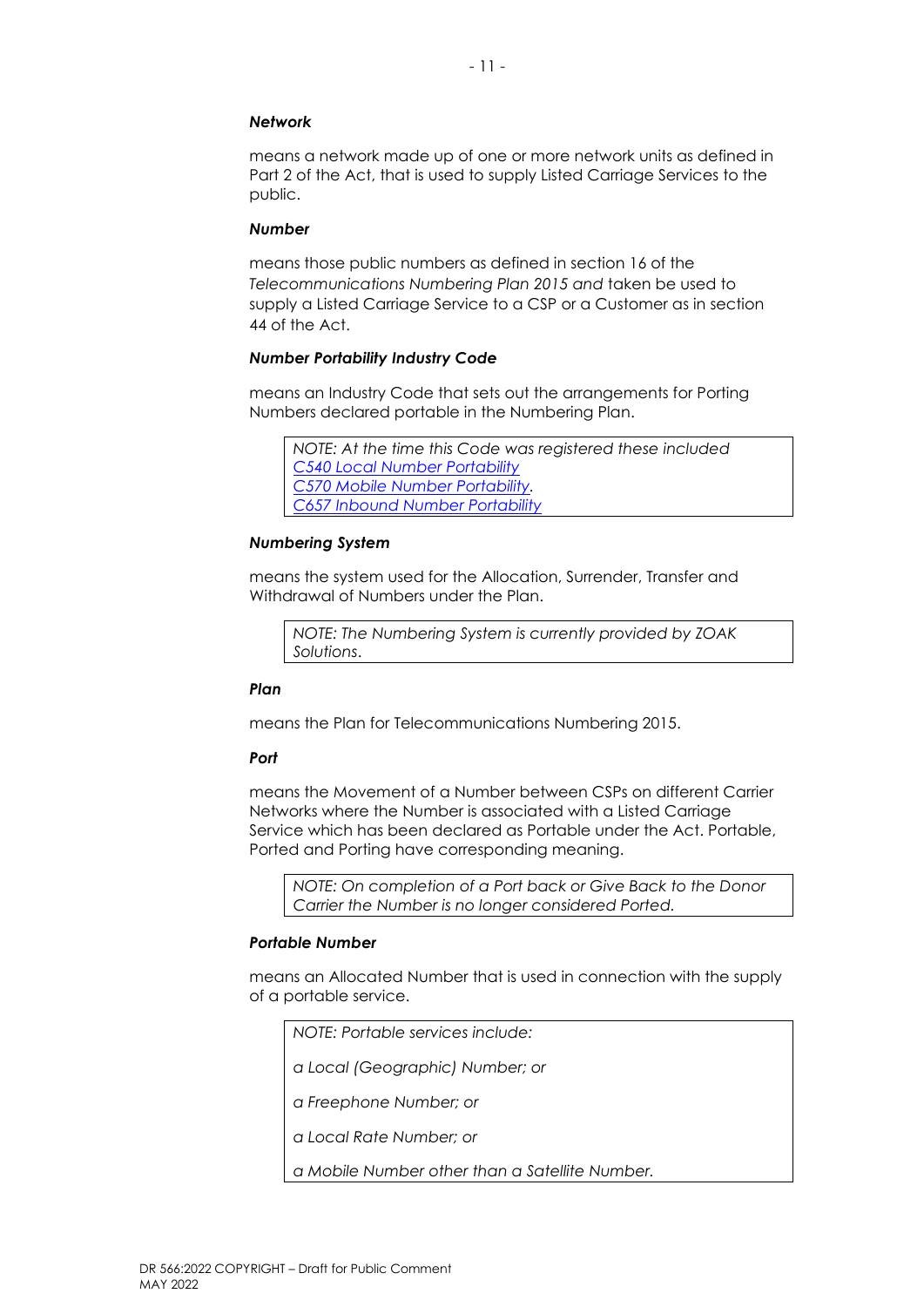#### *Premium Rate Number*

has the same meaning as defined in the Plan.

#### *Premium Rate Service*

has the same meaning as defined in the Plan.

#### *Premium Rate Service Provider*

means a CSP who supplies or arranges for the supply of a Premium Rate Service to an Information Provider and Issues the Premium Rate Number.

#### *Public Mobile Telecommunications Service*

means as defined in the Telecommunications Act 1997.

#### *Quarantine*

means that process by which following Disconnection of a Listed Carriage Service the Number is held in a status that makes the Number unavailable, except in specified circumstances, until such time has passed following which the Number is made available to be Issued, or in the case of a Ported Number, Given Back.

*NOTE: A Number in Quarantine is not available to be re-Issued for use for a minimum period of time, other than subject to exceptions permitted in section 7.*

#### *Recall*

means that process by which a Number is recalled (recovered) from a Customer by the CSP. Recalled has a corresponding meaning.

*NOTES: 1. For example, following the termination of a contract between a Customer and a CSP, or its delegate, or*

*2. Withdrawal of a Number range by the ACMA, following a change to the Plan whereby the Number is Withdrawn and no longer available to be Allocated or Issued.*

*3. The Recall of a Number can apply to a Number which is Reserved or has been Issued.*

*Recover is the term used in the 1997 version of the Plan. The 2015 version of the Plan used the term 'Recall'. Recover has the same meaning as 'Recall' as used in the 2015 version of the Plan.* 

#### *Recipient CSP*

means the CSP Holding a Number which has been Ported.

#### *Register*

means the table that identifies Numbers Allocated, Transferred, Surrendered or Withdrawn and the details of the relevant CSP's involved.

*NOTE: The ACMA will keep a Register of Allocated and Permanently Transferred Numbers. Ported numbers are identified on the Donor CSP's Ported Number registers.*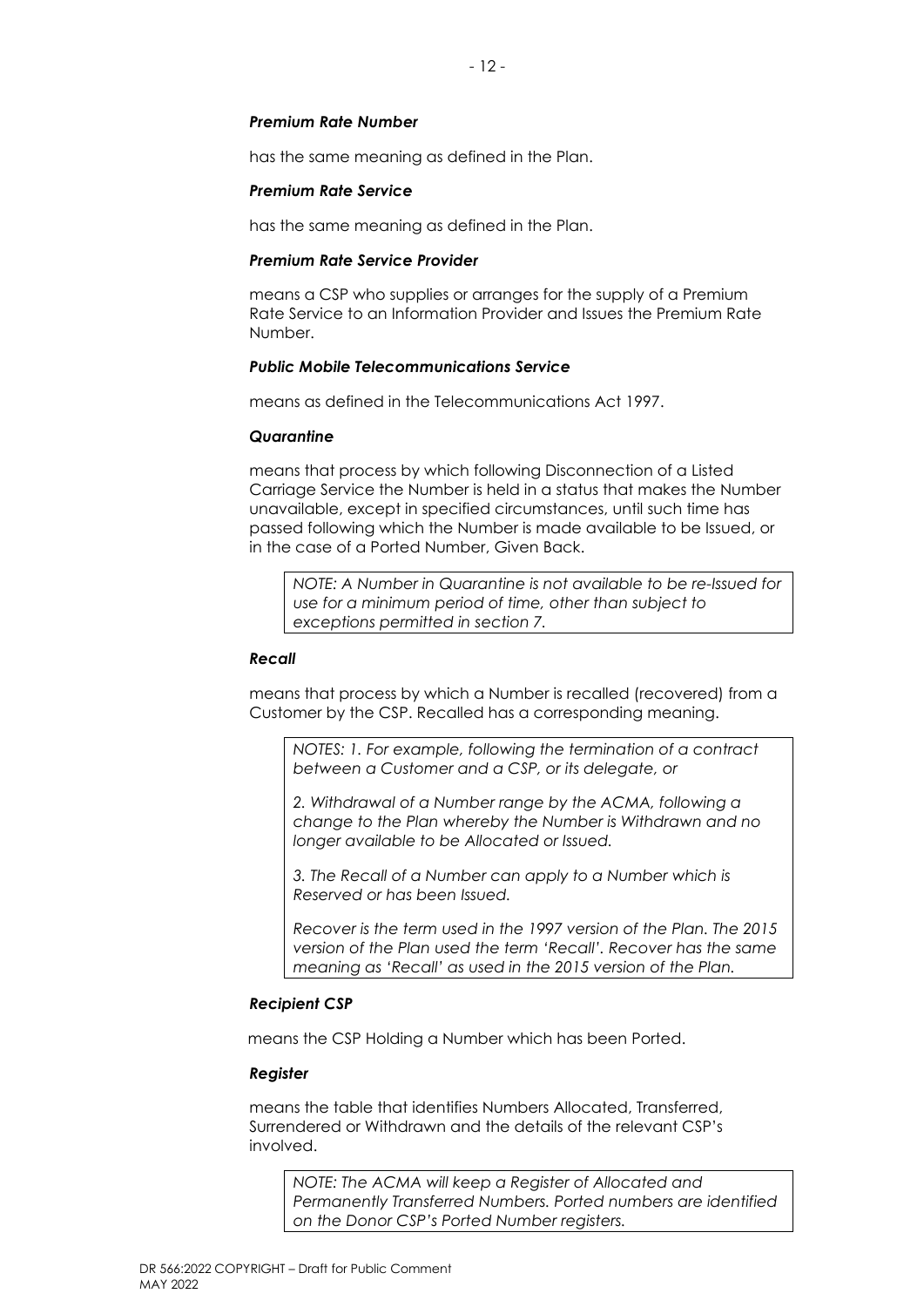## *Registration Premium Rate Service*

has the same meaning as defined in the Plan.

### *Replacement*

means the process by which a Number, or Number range, is Replaced by another Number, or Number range as the former Number is no longer available for use and is required to be Recalled and Replaced. Replaced has a corresponding meaning.

*NOTE: For example, a change to the Plan may require the former Number range to be Withdrawn and replaced by another Number range.* 

### *Reserved (Number)*

means the state of a Number as a result of a contract between a Customer and a CSP or its delegate, where the Customer requests an option to use the Number for the supply of a Listed Carriage Service at some time in the future and the CSP agrees to keep that Number for that Customer's future use. Reserved and Reservation have corresponding meaning.

*NOTE: Reserved Numbers are not considered as Issued. Numbers that are, Ported or Moved cannot be Reserved.* 

### *Rights Of Use*

means the Customer's right, subject to certain provisions, of the Code, the Plan and the Act, to enjoy the use of an Issued Number, and includes the ability to authorise a Port of the Number (where Portability exists) and the Customer's ongoing use of that Number while a Listed Carriage Service is provided on that Number.

*NOTE: To avoid any doubt, a Customer only has a right to use a Number while the Listed Carriage Service provided by the CSP that Holds that Number is an Active Service.* 

*Disconnection of the Listed Carriage Services initiated by either the Customer, or the CSP, extinguishes all Rights Of Use of a Number previously Issued to a Customer. Rights Of Use are also extinguished if there is a need to Recall a Number.*

### *ROU Holder*

means the person to whom a Number is Issued and has ROU of that Number.

#### *NOTES:*

- *1. A ROU Holder is analogous to the defined term Customer, used in C540:2013 Local Number Portability Industry Code and C570:2009 Mobile Number Portability Industry Code.*
- *2. For avoidance of doubt, the ROU Holder is the person with a contractual relationship with the CSP and to whom the CSP has Issued the Number. The ROU Holder is not necessarily the End User of that Listed Carriage Service.*
- *3. Where the ROU Holder changes CSP, either as a result of Porting, entering into a reseller arrangement, Assignment or Transfer of the Number range to another CSP, the new CSP recognises the ROU Holder's ROU. The ROU Holder maintains ROU with the new CSP.*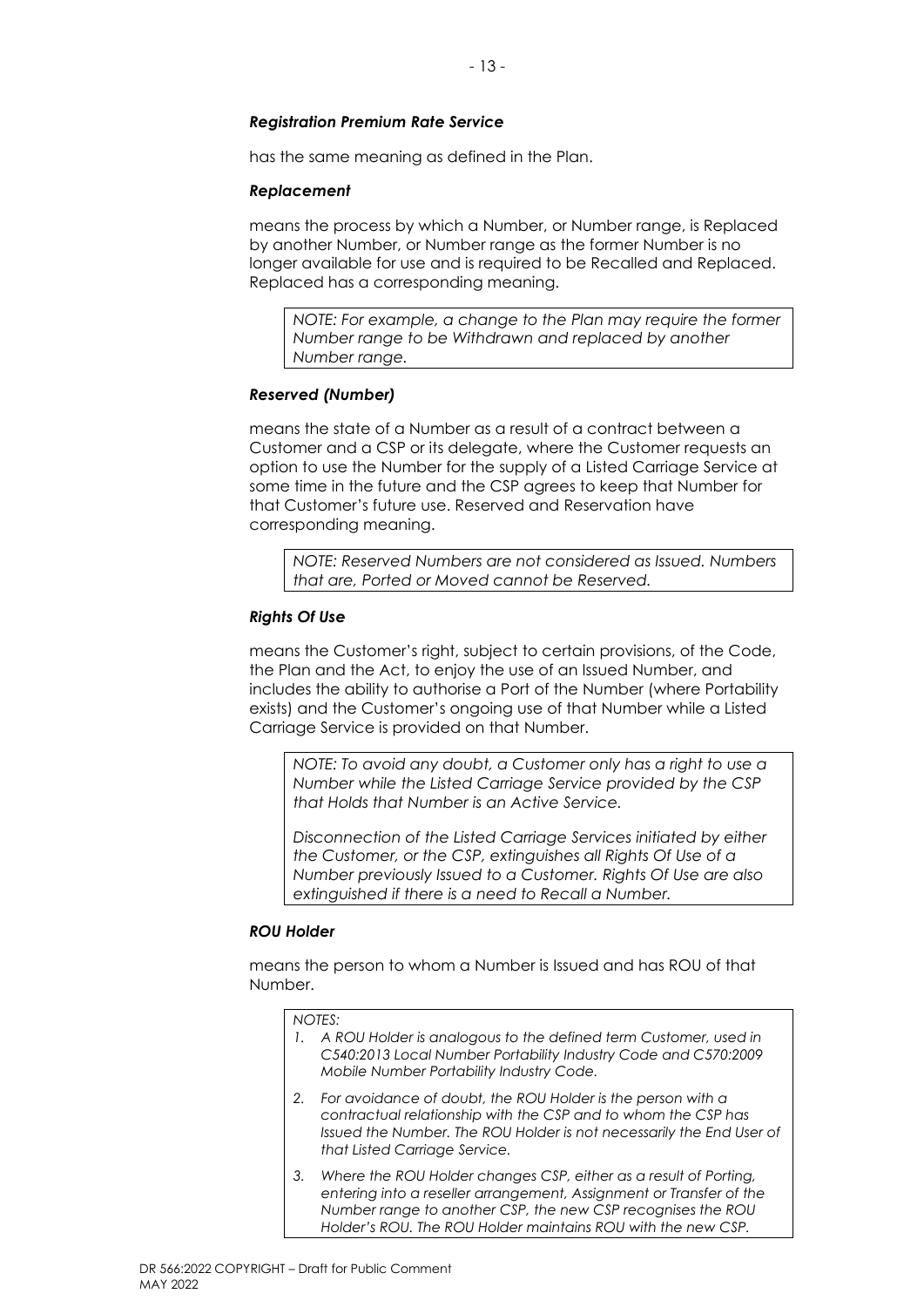#### *Satellite Number*

has the same meaning as defined in the Plan.

#### *Smartnumber*

means a Number that is of the following type:

- (a) a Freephone Number (1800) that is specified in the Plan; or
- (b) a Local Rate Number (13,1300) that is specified in the Plan,

that has either a distinctive patterned numbers or can make up a phone word to which EROU applies.

#### *Standard Zone Unit*

has the same meaning as defined in the Plan.

#### *Surrender*

means the return of the Number, or block of Numbers to the Numbering System.

#### *Suspended*

means the state of a Listed Carriage Service that is restricted as a result of Customer request or CSP action (e.g. credit management activity). Suspension has corresponding meaning.

*NOTE: For example, restrictions may include disabling of certain call types.* 

#### *Transfer*

means a Transfer of a Number or block of Numbers between CSPs using the Numbering System. Transferred has corresponding meaning.

*NOTE: There are two types of Transfer of Numbers between CSPs*

- *(a) Transfers via the Numbering System; and*
- *(b) Transfers in which the arrangements between CSP's is determined by commercial agreement. These are referred to as Assigned.*

*The definition of Transfer does not include Porting or Churn.* 

#### *Unassign*

means the process of reversing or terminating a commercial Transfer of a Number from one CSP to another CSP. Unassigned has corresponding meaning.

#### *Unassigned Unallocated Smartnumber*

means a Smartnumber for which there is not an EROU Holder and which is not held by any CSP.

#### *Unwelcome Communication*

has the same meaning as Industry Code C525 Life Threatening and Unwelcome Communications.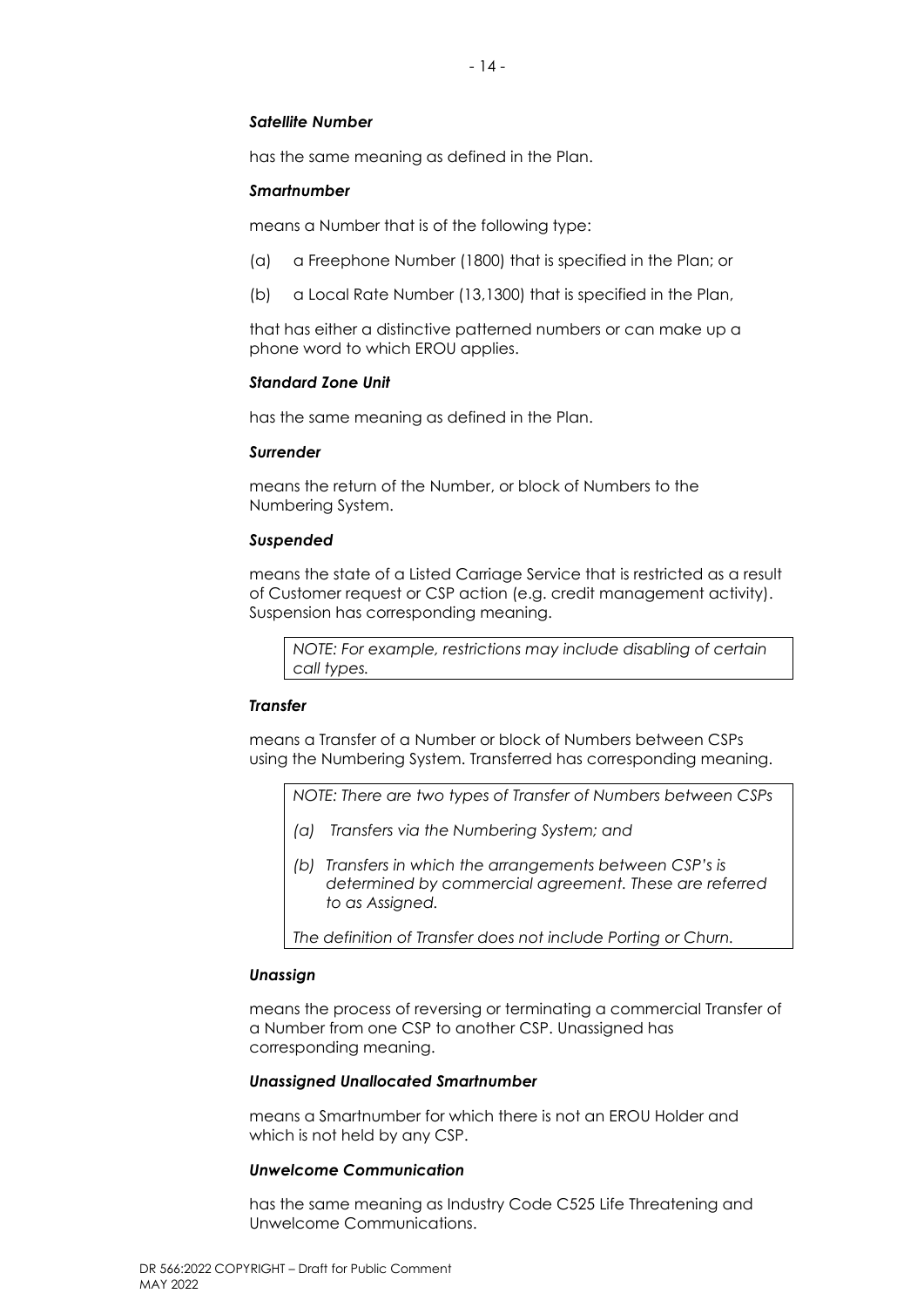#### *Withdrawal*

means the action whereby the ACMA withdraws the Allocation of a Number, or Number block from a CSP or ROU Holder. Withdrawn has corresponding meaning.

> *NOTE: For example, where a Number, or Number block, has been Allocated, Assigned, Transferred, Issued or used in a way that is in conflict with the Plan or the Code.*

### <span id="page-22-0"></span>**2.3 Interpretations**

In this Code, unless the contrary appears:

- (a) headings are for convenience only and do not affect interpretation;
- (b) a reference to a statute, ordinance, code or other law includes regulations and other instruments under it and consolidations, amendments, re-enactments or replacements of any of them;
- (c) words in the singular includes the plural and vice versa;
- (d) words importing persons include a body whether corporate, politic or otherwise;
- (e) where a word or phrase is defined, its other grammatical forms have a corresponding meaning;
- (f) mentioning anything after include, includes or including does not limit what else might be included;
- (g) words and expressions which are not defined have the meanings given to them in the Act; and
- (h) a reference to a person includes a reference to the person's executors, administrators, successors, agents, assignees and novatees.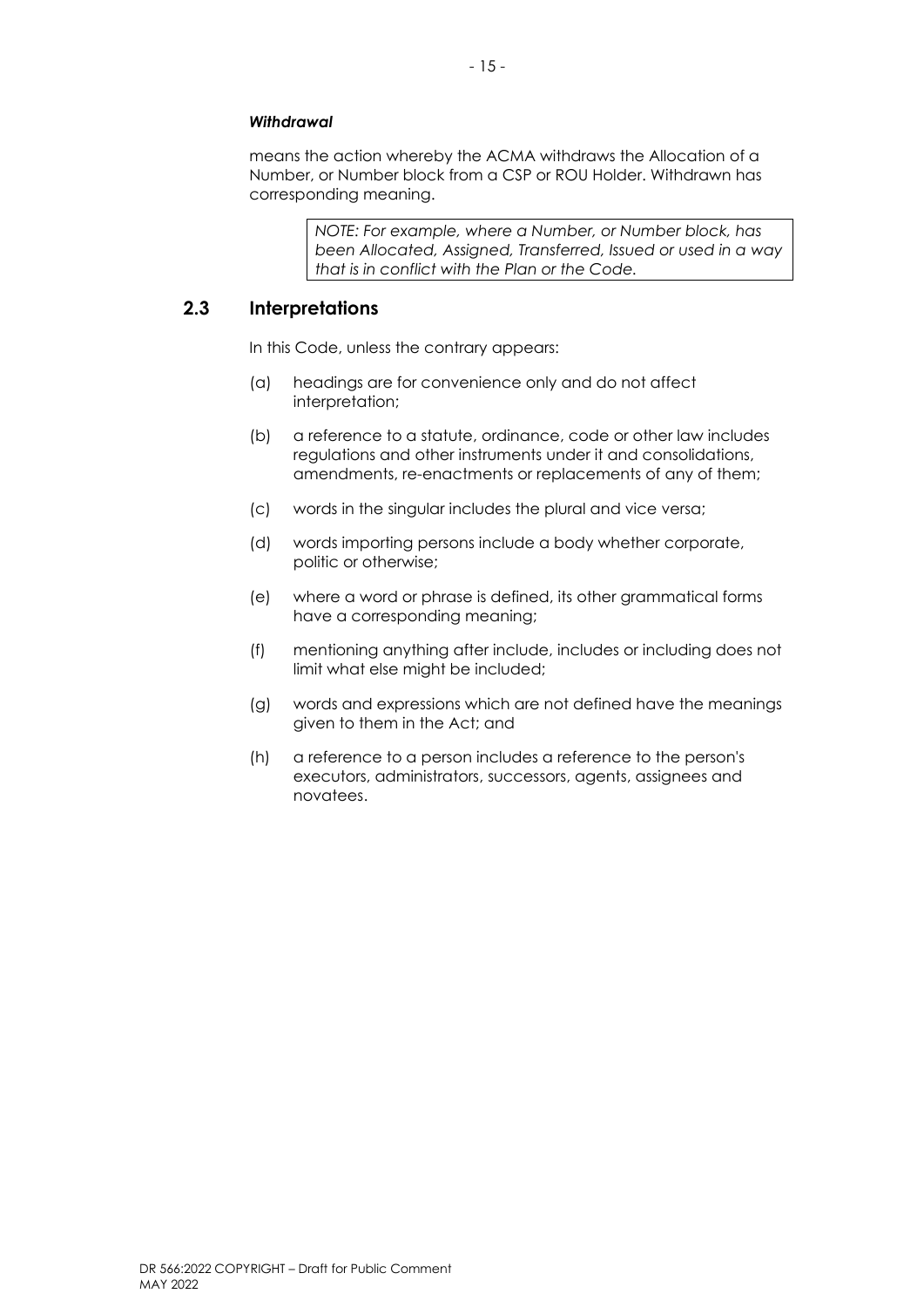## <span id="page-23-0"></span>**3 CSP AUTHORITY TO ISSUE AND RECOVER PUBLIC NUMBERS (2ND TIER)**

### <span id="page-23-2"></span><span id="page-23-1"></span>**3.1 CSP Holding the Number**

- 3.1.1 A CSP must recognise that it only Holds a Number in the following circumstances:
	- (a) when a Number has been Allocated or Transferred to it;
	- (b) when a ROU Holder contracts with a CSP to provide service on a Smartnumber for which they have ROU;
	- (c) when a Number has been Assigned to it;
	- (d) when a Number has been Churned to it; or
	- (e) when a Number has been Ported to the CSP in accordance with the Plan and the relevant Industry Code for Number Portability.
- 3.1.2 Before a CSP Assigns or Churns a Number(s) to another CSP it must obtain the name and contact details of that CSP.
- 3.1.3 A CSP that Assigns, or Churns an Allocated Number(s) to another CSP outside of the Numbering System, must maintain a record , for as long as that Number is Assigned or Churned, including the:
	- (a) Number Assigned or Churned;
	- (b) date of the assignment or Churn; and
	- (c) name and contact details of the CSP.

*NOTE: This is to ensure that solutions are in place to readily identify the CSP to whom the Number(s) have been Assigned or Churned, such that at any time a CSP that has Numbers identified as Allocated, Transferred, Assigned or Churned to it can readily identify the CSP to whom Number(s) have been Assigned or Churned.*

*For example: CSP A is Allocated Numbers via the Numbering System and Assigns some of those Numbers to CSP B. CSP A will keep records of the Assignment of Numbers to CSP B.*

*CSP B is Assigned numbers by CSP A and Assigns some of those Numbers to CSP C. CSP B will keep records of the Assignment of Numbers to CSP C.* 

*This is to ensure that equivalent records to those held in the Numbering System are available to identify the CSP Holding a Number at a particular point in time.*

*To establish whether a Number was correctly Issued to a Customer, it may be necessary to establish the identity of the CSP which Held the Number at the relevant time, and whether that CSP, or someone authorised by that CSP had the authority to Issue the Number to the Customer.*

*This is to facilitate compliance processes aimed at ensuring that Numbers are used in accordance with ROU provisions and not used in a way that is inconsistent with obligations relating to scam controls, data retention, IPND obligations and interception.*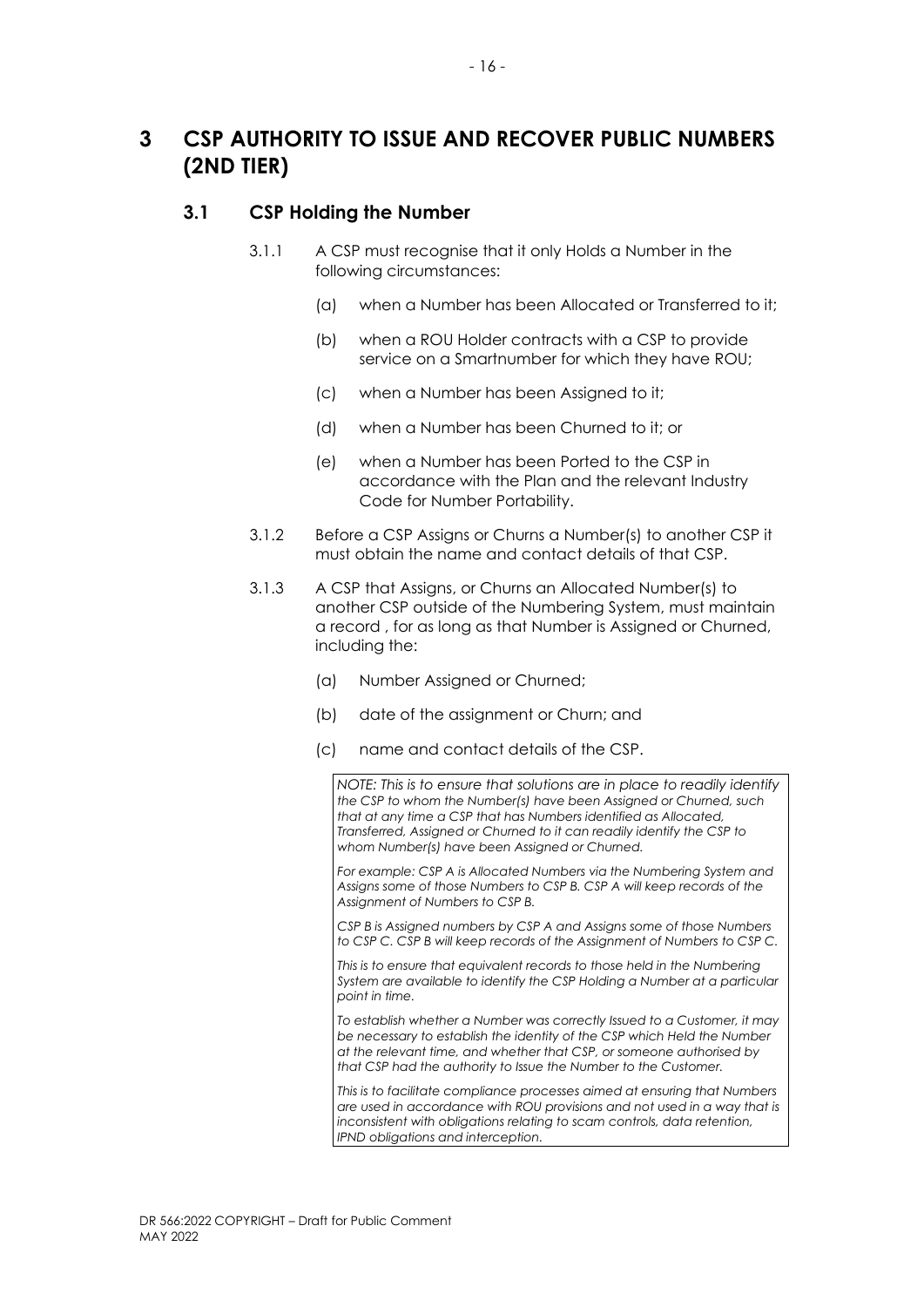- 17 -

### <span id="page-24-0"></span>**3.2 Authority to Issue and Recall Numbers**

- 3.2.1 A CSP must only Issue a Number that has been Allocated, Assigned or Transferred to them.
- 3.2.2 A CSP that Holds a Number as a result of the Number being Ported or Churned to them must only Issue a Ported or Churned Number subject to clause 4.7.3.

*NOTE: The CSP who Holds a Number has the authority to Issue and Recall a Number until such time as the Number is either:* 

- *(a) Transferred to another CSP;*
- *(b) Churned;*
- *(c) Unassigned;*
- *(d) Given Back;*
- *(e) Ported; or*
- *(f) Withdrawn.*

*A CSP that has Number Allocated, Assigned or Transferred to it may enter into an arrangement to authorise another person to Issue and Recall Numbers on its behalf.* 

### <span id="page-24-1"></span>**3.3 Notice of Geographic Number that may terminate in different locality (Out of Area Numbers)**

- 3.3.1 Where a CSP:
	- (a) offers to supply a Local Service using a Geographic Number; and where
	- (b) calls made to the Local Service may not terminate in the SZU for which the Geographic Number is Allocated; and where
	- (c) charges for outgoing calls may be incurred by the customer that may not be included in their Active Service bundle,

the CSP must, at the time of offering to supply the Local Service, give written notice to all potential Customers that:

- (d) if the Customer's service is located outside the SZU for which the Geographic Number Issued to the Customer was Allocated, calls to the Geographic Number may be charged as if the Customer's service was located within the SZU.
- (e) the Customer may not be able to Port the Geographic Number to another CSP.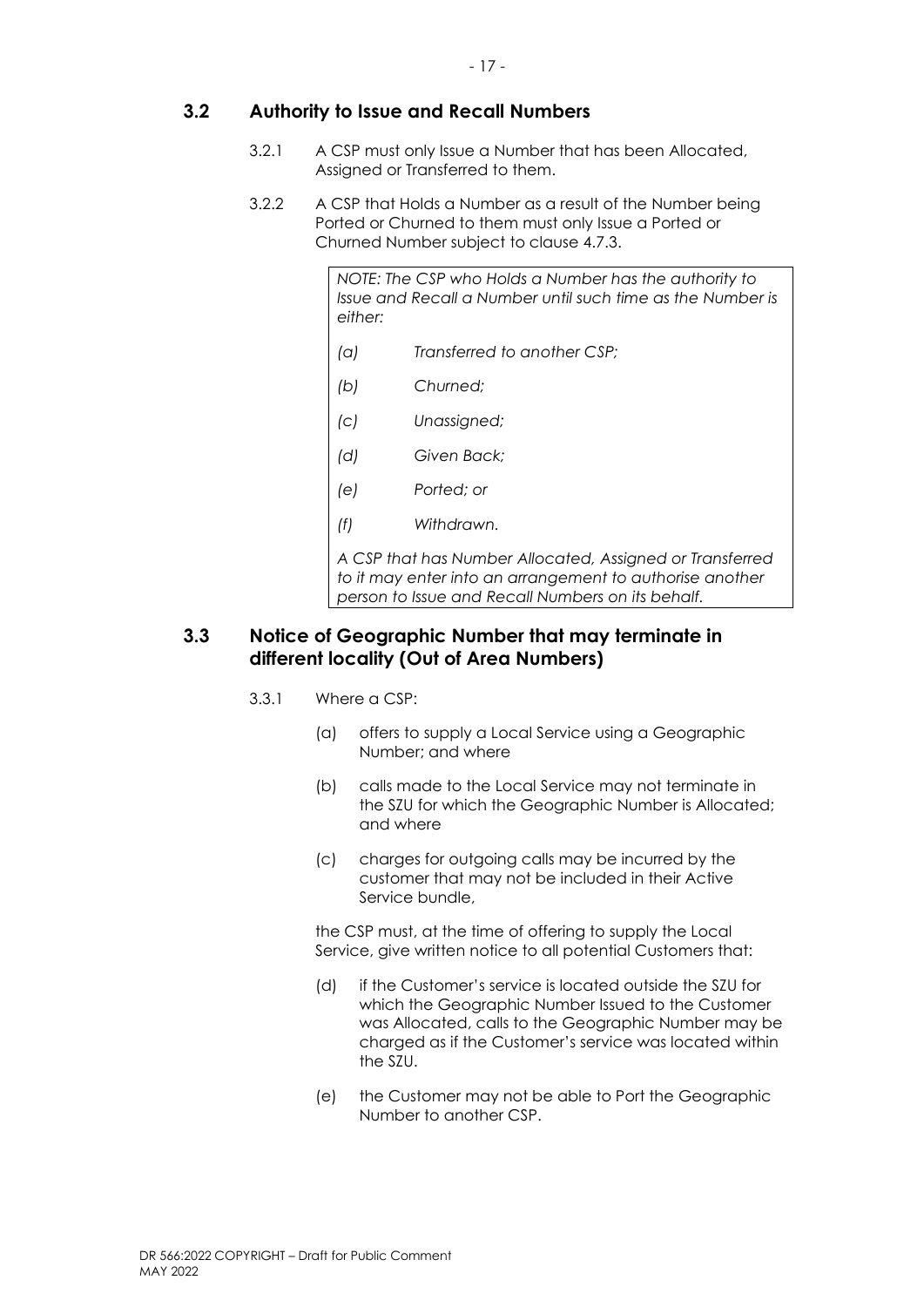*NOTE: Whether a Customer is able to Port a Geographic Number to another CSP would be determined by the gaining CSP.*

- 3.3.2 If the offer in accordance with clause 3.3.1 is made online, the CSP must ensure that the notice is prominently displayed on the primary webpage used to make the offer in legible text with a font size of at least 10 points, written in plain English.
- 3.3.3 At the time of entering into an arrangement with a Customer for supply of the Local Service, the CSP must obtain an acknowledgement from the Customer that the Customer understands the Local Service may be limited as described in the notice given under clause 3.3.1.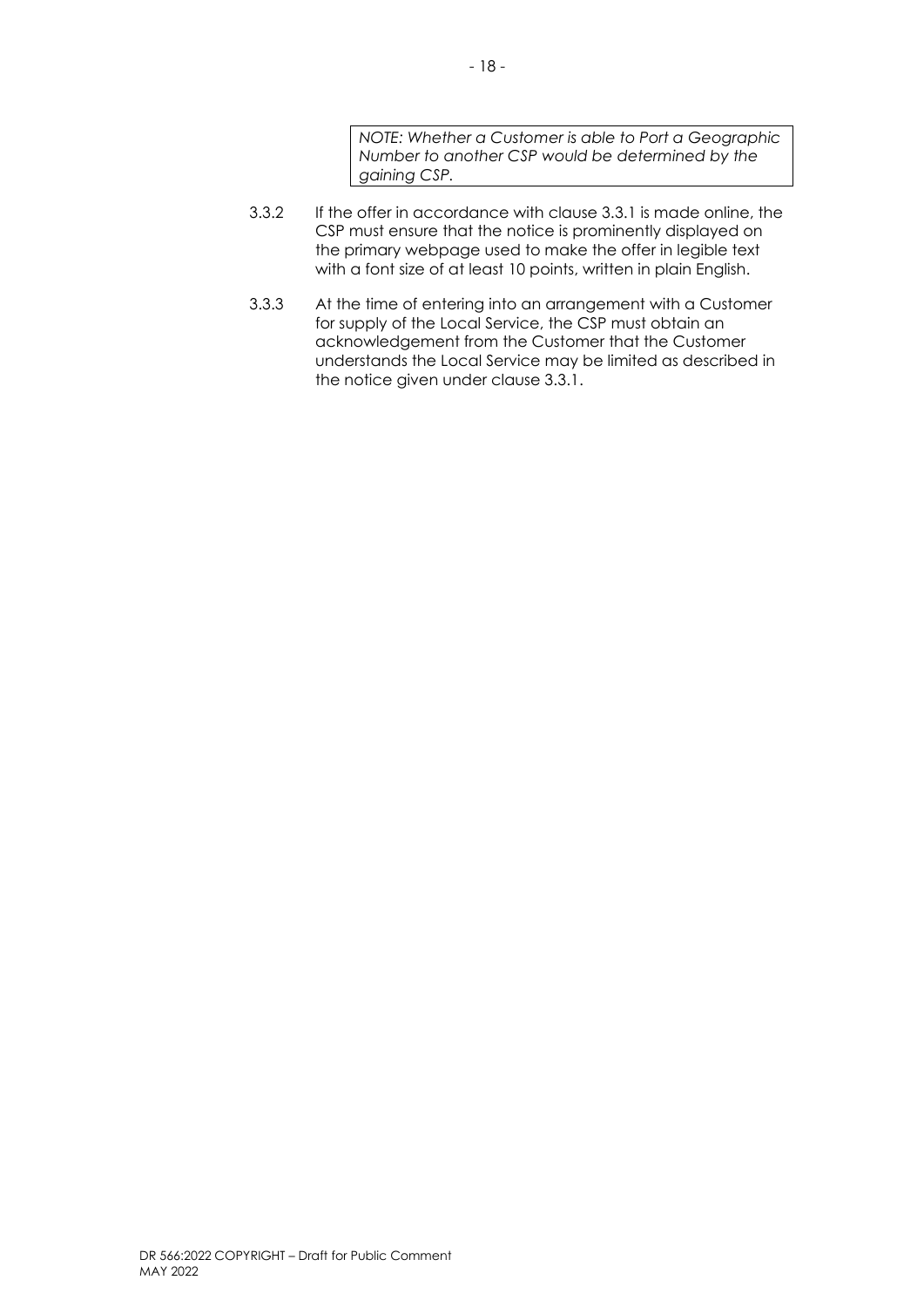- 19 -

## <span id="page-26-0"></span>**4 CSP OBLIGATIONS REGARDING USE OF NUMBERS FOR CUSTOMERS (3RD TIER)**

### <span id="page-26-1"></span>**4.1 3rd Tier Processes**

The 3<sup>rd</sup> tier processes in the use and management of Numbers are those involving CSPs and Customers.

- 4.1.1 In the 3rd tier processes, a CSP that Holds Numbers Allocated, Assigned or Transferred to them can:
	- (a) Reserve a Number for future Issue to a Customer;
	- (b) Issue a Number to a Customer in association with the supply of a Listed Carriage Service and provide ROU of that Number; and
	- (c) Recall an Issued Number and place the Number into Quarantine.

*NOTE: The Rights of Use Matrix in Appendix C (the Matrix) provides a chart showing when Numbers are considered to be Reserved, Issued and in Quarantine, and the implications for ROU arising from each state. It is recommended that the rules in this Code are read in conjunction with the Matrix.* 

### <span id="page-26-2"></span>**4.2 Number Reservation**

*NOTE: A CSP may agree with a person to Reserve a Number* for the future use of that person. (See Step 2 of the Matrix in *Appendix D for a description of the implications of numbers in this state.) Such Reservation of a Number does not infer ROU of that Number to the person.* 

- 4.2.1 When a CSP agrees with a person to Reserve a Number, it must not Issue or Reserve that Number to another person or CSP for the duration of the agreement.
- 4.2.2 A CSP must advise the person who has Reserved a Number not to trade the Number or make it available to another person unless they have obtained prior approval from the CSP.

*NOTE: If the person trades or makes available a reserved Number without prior approval of the CSP, the CSP is not required to recognise the Reservation of that Number for the second person.* 

### <span id="page-26-3"></span>**4.3 Issue of a Number**

*NOTE: A CSP Issues a Number to a Customer in association with the provision of a Listed Carriage Service(s) to that Customer. (See Step 3 of the Matrix for the implications of a Number being Issued.)*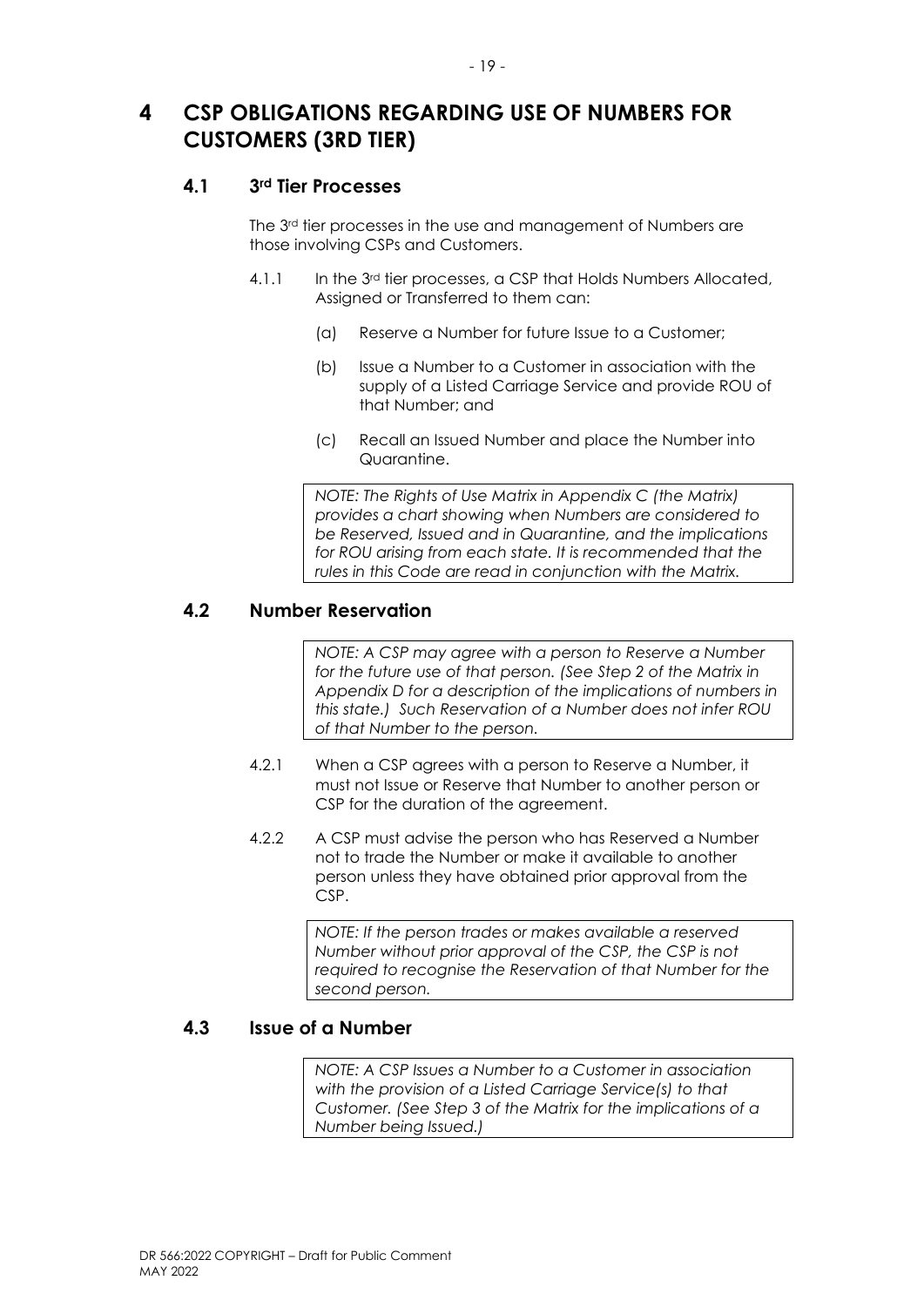- 4.3.1 Upon being Issued a Number the Customer gains Rights of Use of that Number.
- 4.3.2 A CSP must not make the use of a Number by a Customer subject to a condition that the Customer must:
	- (a) discharge a debt owed to the CSP by a Customer who was previously Issued the Number;
	- (b) not request to Port the Number to another CSP (where Portability exists);
	- (c) discharge a debt before Porting;
	- (d) not change CSP.
- 4.3.3 A CSP may make a Listed Carriage Service subject to terms and conditions as outlined in a Standard Form of Agreement and a breach of these terms or conditions may result in Disconnection of the Listed Carriage Service and the Customer will lose ROU of that Number.

*NOTE: e.g. In the case of a domestic or family violence situation a CSP may Disconnect a Number and remove ROU from a Customer and Issue that Number to an authenticated former End User of the Listed Carriage Service, regardless of how that CSP became the Holder of the Number. Refer Industry Guideline G660:2021 Assisting Customers Experiencing Domestic and Family Violence.* 

4.3.4 For the purposes of the Code a Number is considered Issued at the time that a CSP or its delegate and the Customer agree to the provision of a specific Number for the Customer's use in association with a Listed Carriage Service to be provided on the Network provided by that CSP.

> *NOTES: 1. A CSP that Holds Allocated, Assigned or Transferred Numbers can Issue a Number to itself in association with a Listed Carriage Service supplied to itself.*

> *2. The information that a Number is Issued when agreement is reached for the provision of a Listed Carriage Service in association with the Number can be provided to Customers in the standard terms and conditions of service or in SFOAs See also Clause [7.1](#page-43-1) on information provision.*

- 4.3.5 A CSP may accept a Customer's request to provide a specific Number that it Holds but is under no obligation to do so.
- 4.3.6 Where a CSP Issues multiple Numbers for use with a Listed Carriage Service, the CSP may agree to manage the Numbers as a Managed Number Block.
- 4.3.7 A CSP must manage a Managed Number Block in accordance with the Code.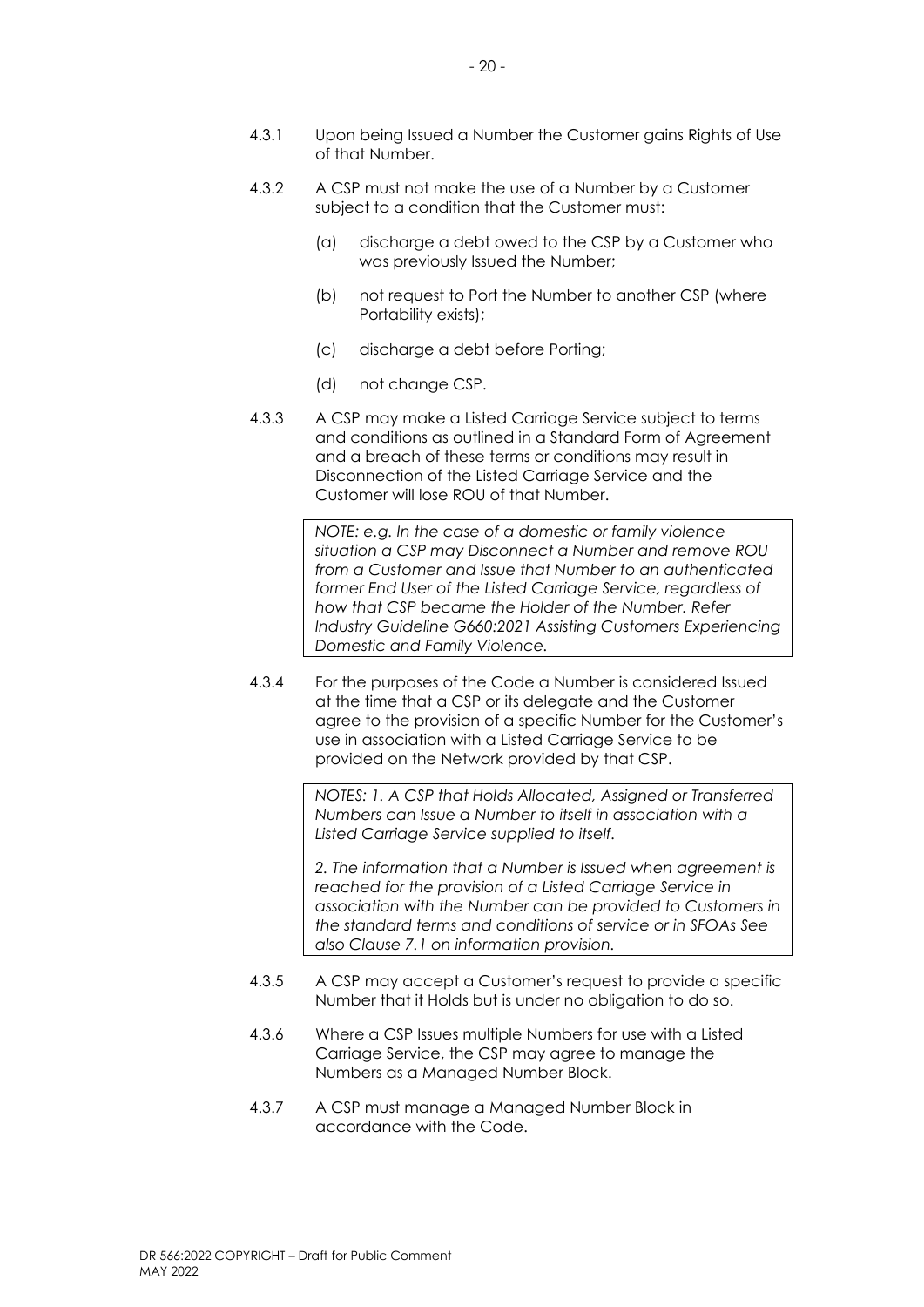4.3.8 Where a Managed Number Block has been Issued, the CSP must treat all Numbers in that Managed Number Block as Issued while any Associated Number in the Managed Number Block is Issued (see Appendix B) or until the ROU Holder advises the CSP that it no longer requires the Managed Number Block.

> *NOTE: A Customer becomes the ROU Holder of all the Associated Numbers in a Managed Number Block when the CSP Issues the Managed Number Block.*

### <span id="page-28-0"></span>**4.4 Issue of Premium Rate Numbers**

4.4.1 A PRSP must not supply a PRS in relation to a Premium rate Number unless that Premium Rate Number has been Issued.

*NOTE: A PRSP may Issue a Premium Rate Number to itself.* 

4.4.2 A PRSP must not do anything that is inconsistent with the rights of a person who has been Issued a Premium Rate Number to enjoy the beneficial use of that Number.

> *NOTE: The ROU to the Premium Rate Number are created when the Premium Rate Number is Issued. From that time a Premium Rate Number can only be taken away from the ROU Holder if the Plan or the Code allows this to happen.*

- 4.4.3 A PRSP must Issue a Premium Rate Number by means of a ROU Record.
- 4.4.4 A ROU Record must be in writing, signed by or on behalf of both parties, and in the form at Appendix E.

*NOTE: The form at Appendix E:* 

- *(a) specifies the Premium Rate Number to which the ROU Record applies;*
- *(b) identifies the parties;*
- *(c) clearly and unambiguously records whether it is the IP or PRSP to whom the Premium rate Number has been Issued;*
- *(d) specifies the date on which the Premium Rate Number is Issued;*
- *(e) must be executed and dated by the PRSP and the IP;*
- *(f) if executed by a corporation, must be executed by a person having the authority to do so.*
- 4.4.5 A PRSP must retain an original of the ROU Record and provide either an original or a copy of the ROU Record to the other party nominated in that ROU Record.
- 4.4.6 If a PRSP Issues a Premium Rate Number to itself it must complete a ROU Record and, given the absence of a second party nominated in that ROU Record, the PRSP must strike out the fields which are not applicable.
- 4.4.7 A PRSP must keep a copy of each executed ROU Record until the Premium Rate Number to which it applies is Recalled.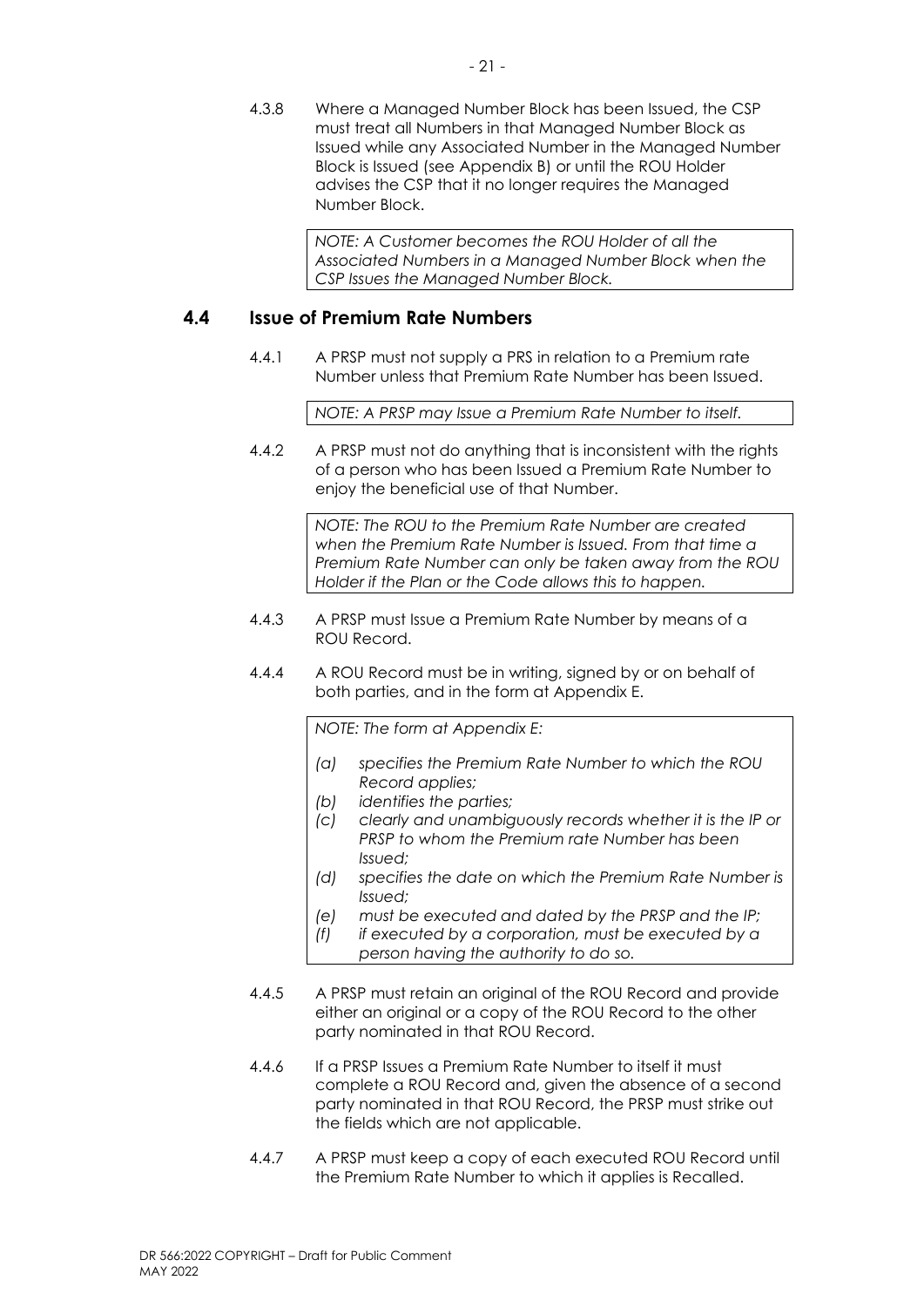### <span id="page-29-0"></span>**4.5 Issue of Smartnumbers**

4.5.1 Where a CSP and the Smartnumber EROU Holder have agreed about the delivery of services for the Smartnumber and the Smartnumber has been Allocated to the CSP, the CSP must Issue the Smartnumber to the EROU Holder as soon as practicable.

### <span id="page-29-3"></span><span id="page-29-1"></span>**4.6 Change of Number**

- 4.6.1 When a Customer requests a change of Number the CSP must Issue a new Number to the Customer and the new Number will be subject to the same obligations set out in clause [4.3.](#page-26-3)
- 4.6.2 Clause [4.6.1](#page-29-3) does not apply in cases where a Customer has made multiple requests for a change of Number(s) and the requests are vexatious, or malicious.
- 4.6.3 When a Customer requests a change of Number in circumstances where the Number has been compromised in a way that affects the Customers mental or physical safety, such as in cases of domestic or family violence, Life Threatening, or Unwelcome Communications being received via that Number, the Customer may request a change of Number and the CSP must Issue a new Number.
- 4.6.4 A CSP must not charge a fee or apply any form of financial penalty in providing the new Number, under clause 4.6.3.

### <span id="page-29-2"></span>**4.7 Issuing Numbers Held in Quarantine to a Customer**

CSP Issuing a Number held in Quarantine from a Number Range Allocated, Assigned or Transferred to Them.

- 4.7.1 A Number being held in Quarantine that has been Allocated, Assigned or Transferred to that CSP must not be removed from Quarantine and Issued to another Customer (the new Customer), unless:
	- (a) the Number was Recalled for a reason other than Life Threatening or Unwelcome Communications; and
	- (b) the CSP does not Hold any other suitable Numbers Allocated, Assigned or Transferred to them of that type and the new Customer:
	- (c) is informed that the Number has been Recalled from the previous Customer within the previous 6 months; and
	- (d) agrees to be Issued the new Number;
	- (e) the new Customer moves into premises at which calls to the Geographic Number previously terminated, and does not ask for a new Geographic Number when service is established;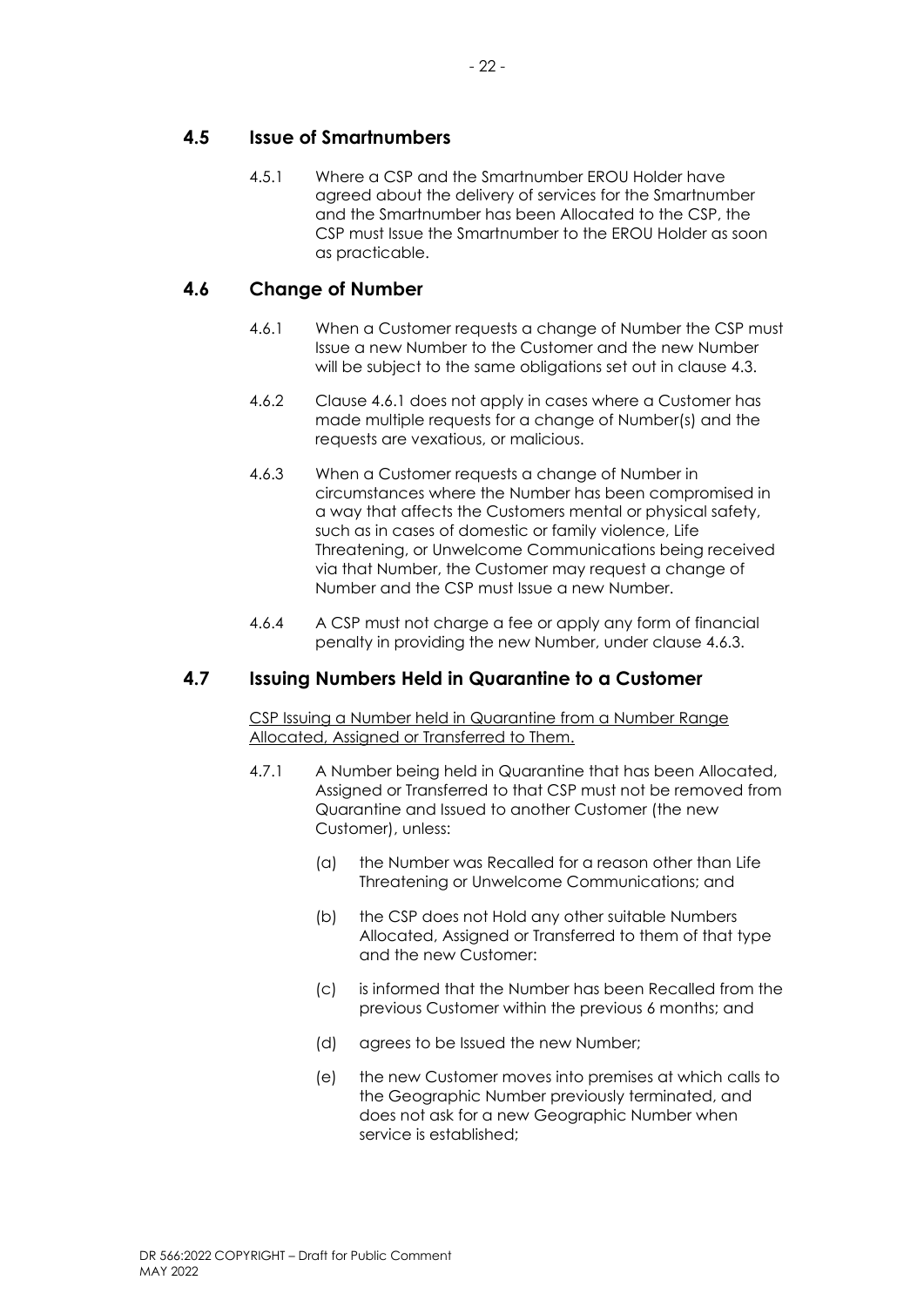- (f) the Number was Issued for a business that is still operating; and the ownership of the business has changed; or
- (g) the Number is to be Moved from a Customer to another Customer; and the new Customer and the CSP agree to the Issue.

*NOTES: 1. For example; a company's Mobile Number that is no longer needed by the company may be Moved 'intact' to a staff member, or another person.*

*2. The CSP that Holds a Number may for example, on the sale of a business, Recall the Number from the Customer to whom it was Issued, and then Issue it to the new Customer.* 

*When a Number is Recalled from a Customer, the Customer loses ROU to the Number.*

4.7.2 The CSP may remove a Number from Quarantine and Issue a Recalled Number to a Customer in a shorter period if the Customer is the previous ROU Holder or authenticated former End User.

> *NOTE: For example: the CSP may recall a Number for a breach of its terms and conditions and Issue the Number(s) to a previous End User of the Number(s), such as in a domestic or family violence situation.*

CSP Issuing a Number held in Quarantine from a Churned or Ported Number they Hold

- 4.7.3 A CSP Holding a Churned or Ported Number in Quarantine following Disconnection of the Listed Carriage Service must not Issue a Churned or Ported Number to a Customer, except where the CSP is Issuing the Number to:
	- (a) the former Customer;
	- (b) a member of the family of the former Customer;
	- (c) a former authenticated End User of that Number; or
	- (d) a person taking over the business that formerly used that Number.

*NOTE: For example, a Listed Carriage Service that uses a Churned or Ported number may be Disconnected in error, or the CSP may recall a Number for a breach of its terms and conditions, such as in a domestic or family violence situation. In these cases, the CSP may remove the Number from Quarantine and Issue the Number(s)as above.* 

*Where the Customer wants to Churn or Port a Number held in Quarantine to a CSP other than the current Holder of the Number. The CSP Holding the Number will need to authenticate the Customer under the [relevant regulations] and where satisfied of the authenticity of the request may Issue the Number as per 4.7.3 and following this action the Number may then be Ported or Churned to a different CSP, as per processes in the relevant Industry Code.*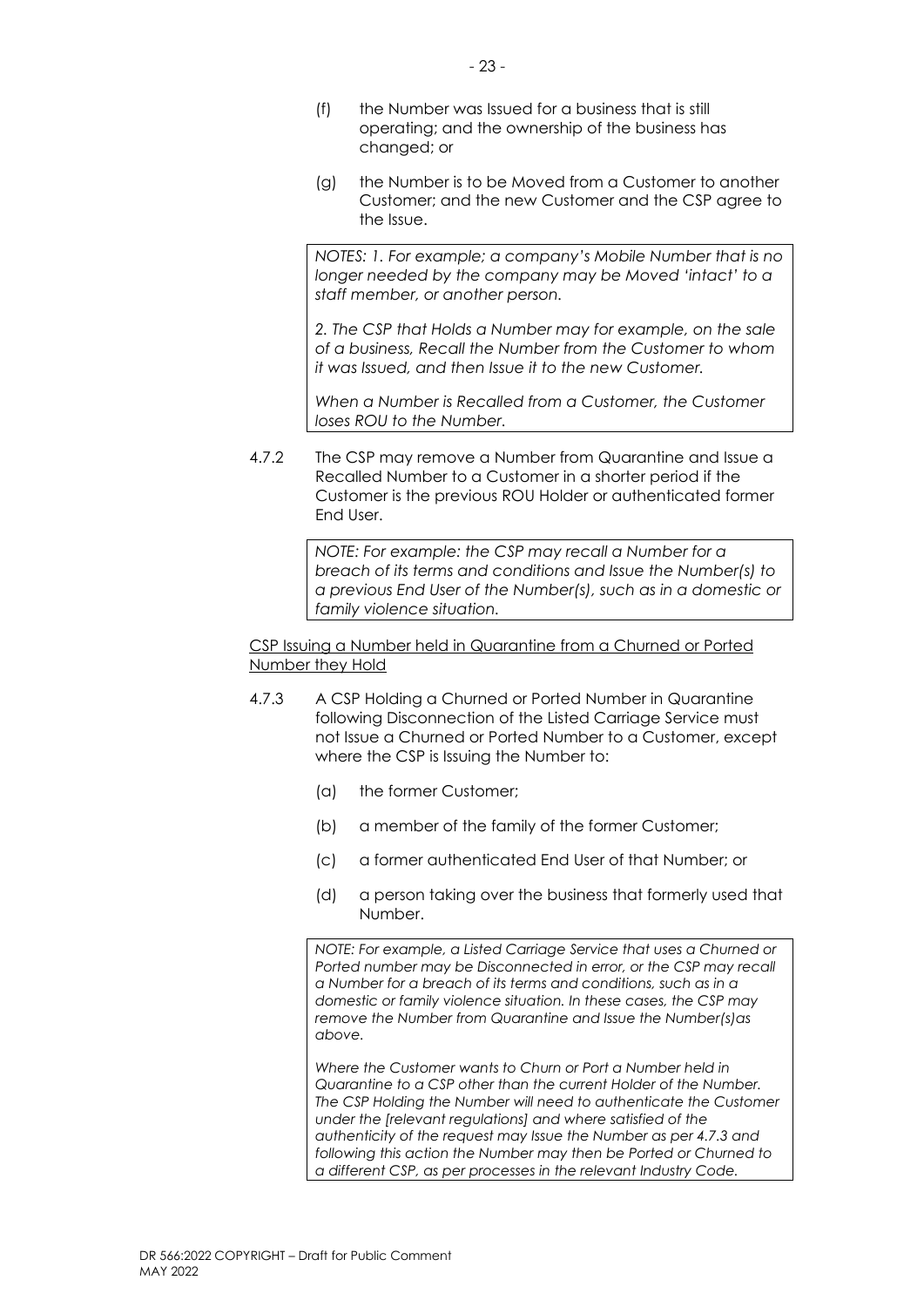### <span id="page-31-0"></span>**4.8 Number Portability**

*NOTE: The Plan identifies the Numbers that are Portable.*

- 4.8.1 A CSP or Carrier that is involved with providing a Portable Listed Carriage Service to a Customer must ensure that the Customer is able to exercise the Customer's ROU in relation to Number Portability.
- 4.8.2 A CSP must Port the Customer's Portable Number to another CSP if the other CSP has a valid Customer Authority, for the Number to be Ported.
- 4.8.3 CSPs or Carriers must use a Porting solution as described in the relevant Inbound, Local or Mobile Number Portability Industry Code.

*NOTE: At the time this Code was registered these included [C540 Local Number Portability](https://www.commsalliance.com.au/Documents/all/codes/c540) [C570 Mobile Number Portability.](https://www.commsalliance.com.au/Documents/all/codes/c570) [C657 Inbound Number Portability](https://www.commsalliance.com.au/Documents/all/codes/c657)*

- 4.8.4 The losing CSP must, to the extent that it is within the CSPs control, ensure that no action or inaction on its part prevents:
	- (a) the Customer from keeping the same Portable Number when changing to the new CSP.
	- (b) the gaining CSP from providing an equivalent Listed Carriage Service, in relation to the Ported Number, to the Customer to whom the Ported Number has been Issued; and
	- (c) an end-user, when using or calling the Ported Number, from receiving a Listed Carriage Service that is an equivalent Listed Carriage Service.

### <span id="page-31-1"></span>**4.9 Providing an Equivalent Porting Capability for a Listed Carriage Service**

- 4.9.1 A CSP or Carrier that is involved with providing a Listed Carriage Service using a Portable Number must ensure that it has:
	- (a) the technical capability required to give effect to Number Portability for the Portable Number; and
	- (b) technology available for use within its Network to give effect to the requirements of this instrument relating to Number Portability in a way that provides an equivalent Listed Carriage Service and enables end-to-end connectivity.
- 4.9.2 In determining whether a Listed Carriage Service is an equivalent Listed Carriage Service, regard may be had to the following matters: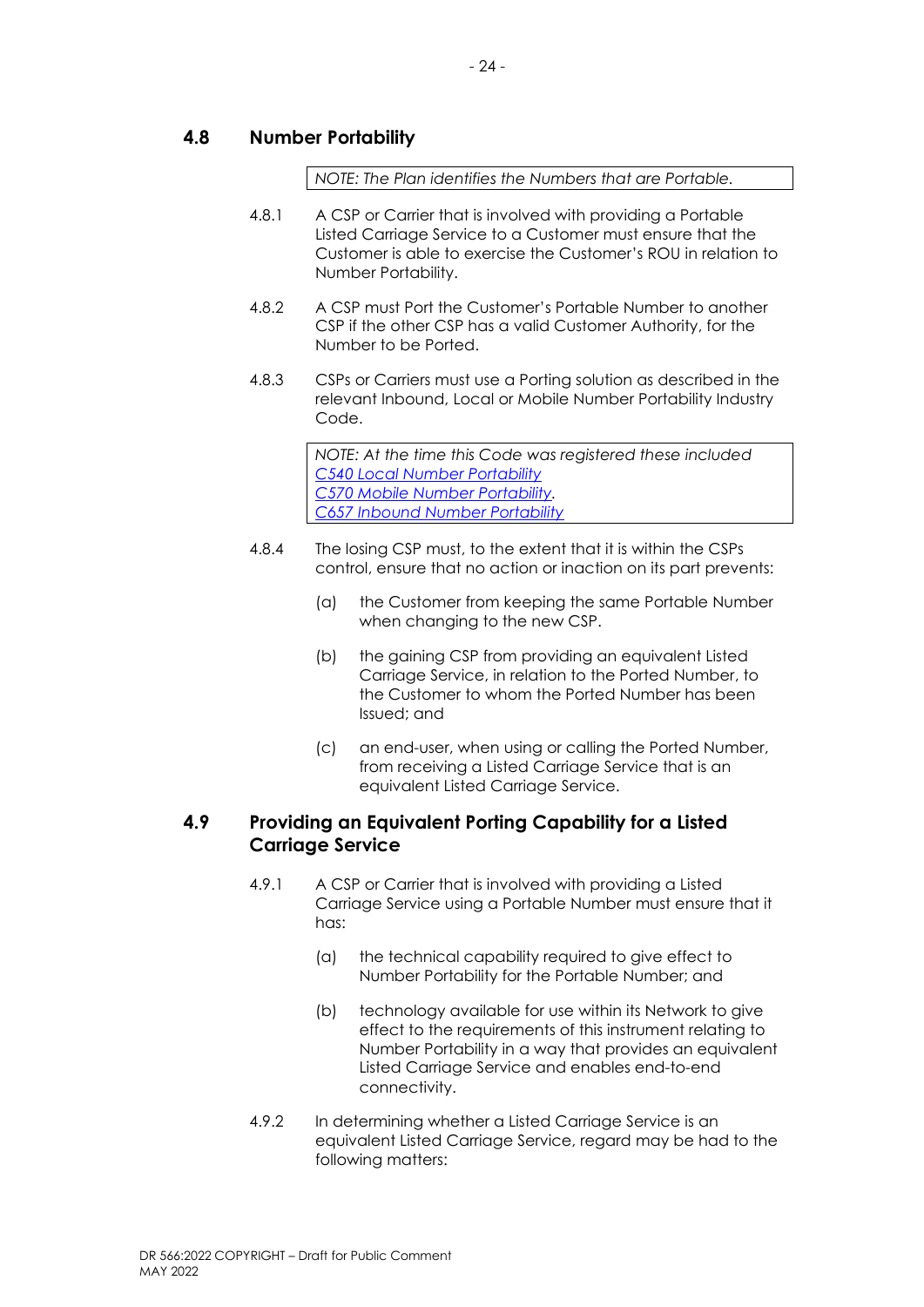- (a) any relevant criteria that have been specified by the ACMA for the purpose of identifying an equivalent Listed Carriage Service;
- (b) the Network capacity of the CSPs and Carriers concerned;
- (c) the support systems available to Carriers and CSPs;
- (d) any other matters relevant to providing Number Portability.

### <span id="page-32-0"></span>**4.10 Network Routing**

- 4.10.1 If a CSP has Issued a Number to a Customer, that CSP must determine the appropriate Network routing arrangements for a Number that it Holds.
- 4.10.2 The CSP Holding a Number must determine the appropriate Network routing to facilitate the ability of the Customer to use that Number to communication with any other Issued Number.

### <span id="page-32-1"></span>**4.11 Network Routing of Ported Numbers**

- 4.11.1 Where a Customer has Ported a Number to a CSP, that CSP must determine the appropriate Network routing arrangements for a Number that it Holds.
- 4.11.2 If a CSP or Carrier has routing responsibility in relation to facilitating communication to a Portable Number, the CSP or Carrier must enable connectivity to the Ported Number by:
	- (a) routing the communication appropriately; or
	- (b) ensuring correct routing of communications to the appropriate CSP or Carrier for calls to the Ported Number.

### <span id="page-32-2"></span>**4.12 Disconnection of Service to a Ported Number**

- 4.12.1 If a Number was Ported from one CSP to another and the Listed Carriage Service to which the Ported Number relates is Disconnected, the following applies:
	- (a) Freephone Number:
		- (i) the CSP to which the Freephone Number was Ported must Surrender the Freephone Number; and
		- (ii) the Number must be Quarantined and the Freephone Number flagged that the Freephone Number is unavailable until after the Quarantine period.
	- (b) Geographic Number: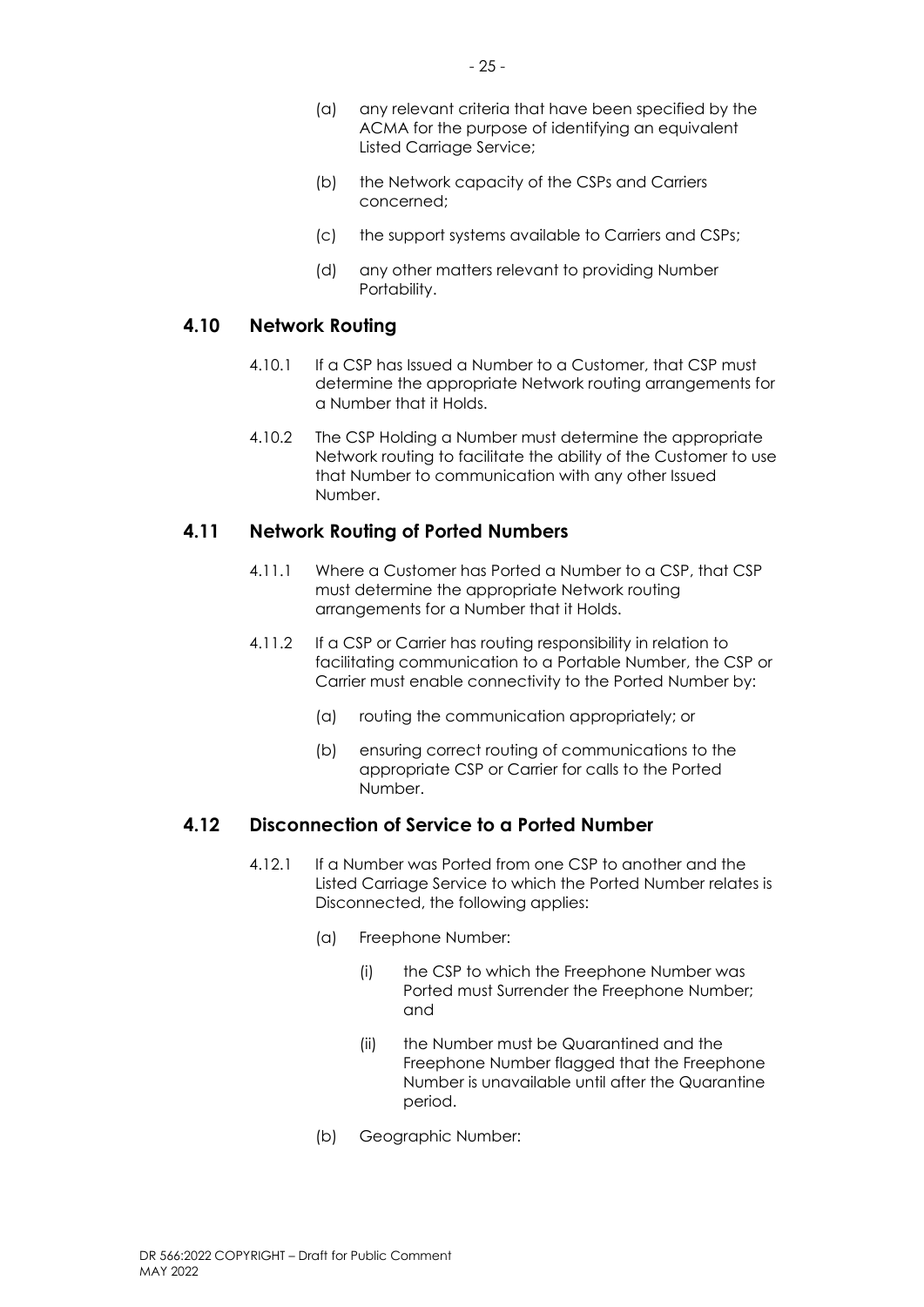- (i) the Recipient CSP that Holds the Geographic Number must retain the Geographic Number in Quarantine for the Quarantine period as defined in clause 4.7.1 and then;
- (ii) at the end of the Quarantine period the Recipient CSP must Give Back the Geographic Number to the CSP that Holds the relevant Geographic Number block within two Business Days;
- (iii) the CSP to which the Geographic Number was Ported must arrange update of the relevant Number Register that advises that the Geographic Number is no longer Ported and the Donor Carrier that will terminate calls to the Geographic Number.
- (c) Local Rate Number:
	- (i) the CSP to which the Local Rate Number was Ported must Surrender the Local Rate Number; and
	- (ii) the Local Rate Number must be Quarantined then flagged that the Local Rate Number is unavailable until after the Quarantine period.
- (d) Mobile Number:
	- (i) the Recipient CSP to which the Mobile Number was Ported must retain the Mobile Number in Quarantine for the Quarantine period as defined in clause 4.7.1,and then:
	- (ii) at the end of the Quarantine period the Recipient CSP must give the Mobile Number back to the CSP that Holds the relevant Mobile Number block within six Business Days;
	- (iii) upon being Given Back a Mobile Number that was Ported the Donor Carrier must update the relevant Number Register that advises that the Mobile Number is no longer Ported.

### <span id="page-33-0"></span>**4.13 Moving Numbers Between Customers**

Numbers other than Premium Rate Numbers

*NOTE: A CSP may agree on request by the ROU Holder, to Recall the Number the Customer has ROU for and Issue it to a different person, however the CSP is under no obligation to do so.* 

*A CSP should inform their Customers not to make promises to another party to the effect that a Number can be Moved to them without first consulting with the CSP.*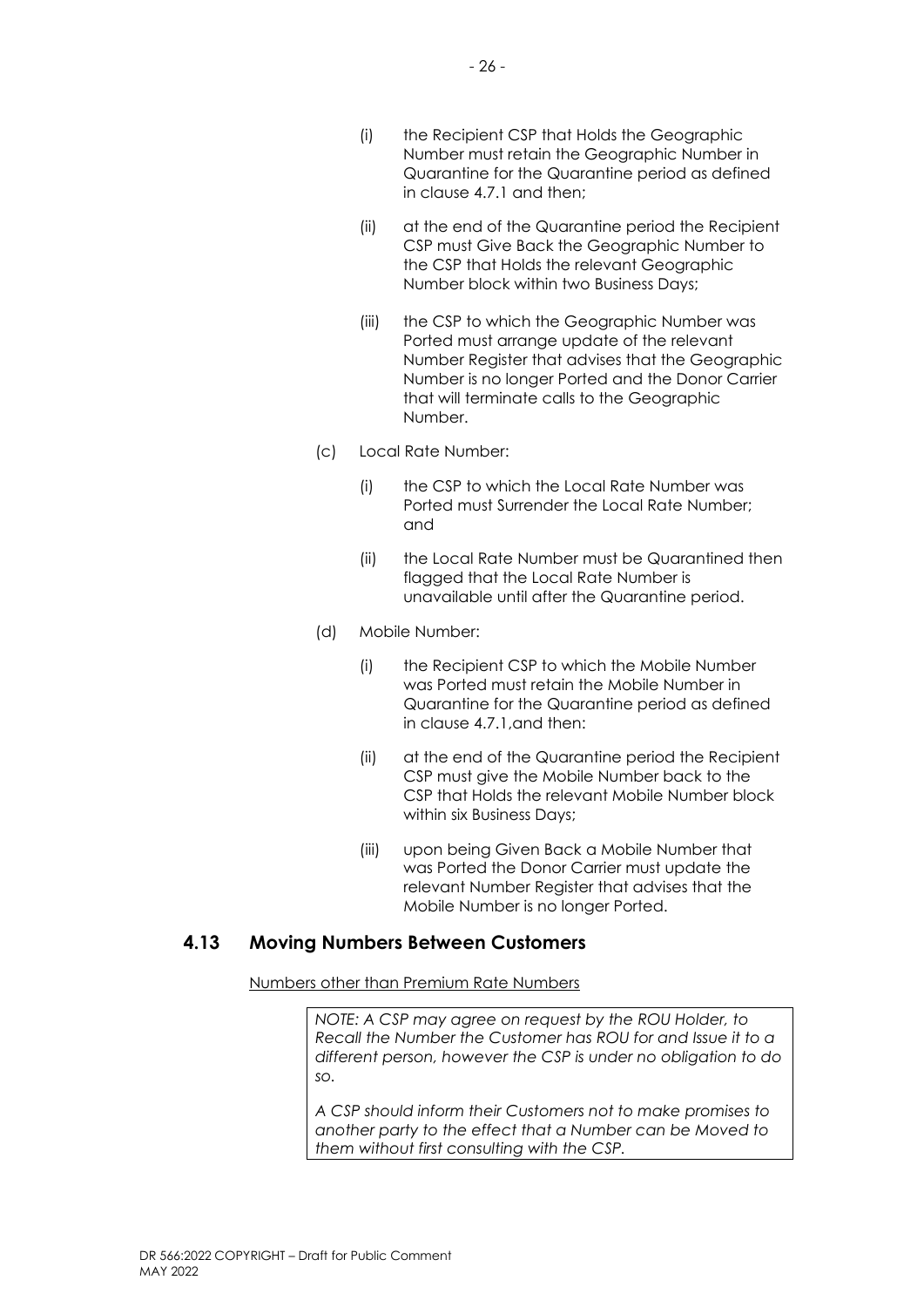- <span id="page-34-1"></span>4.13.1 A CSP must have authority from both the current ROU Holder and the other person before Recalling the Number from the current ROU Holder and Issuing it to that other person.
- 4.13.2 Subject to clause [4.13.1](#page-34-1) a CSP may use its own process for Recalling the Number from the Customer and Issuing the Number to another person.

#### Premium Rate Numbers

- 4.13.3 The process for changing ROU Holder of a Premium Rate Service is as follows:
	- (a) the PRSP agrees to Issue the Number Recalled from the current ROU Holder to the proposed new ROU Holder;
	- (b) the PRSP Recalls the Premium Rate Number from the current ROU Holder ensuring that the Recovery Record clearly indicates that the Recovery is conditional on the Premium Rate Number being Issued to the proposed new ROU Holder; and
	- (c) the PRSP Issues the Premium Rate Number to the proposed new ROU Holder.
- 4.13.4 If a Recovery Record for a Premium Rate Number is conditional on the Issue of that Premium Rate Number to another person, the PRSP must not Recover the Premium Rate Number if it has not agreed under to the provision of a PRS in relation to that Premium Rate Number, to the proposed new ROU Holder.

*NOTE: In this situation, the current ROU Holder would have to Move their PRS and the associated Number to another PRSP that would agree to provide a PRS to the proposed new ROU Holder and change the ROU of the Premium Rate Number.*

### <span id="page-34-0"></span>**4.14 Premium Rate Numbers - Recovery Record**

- 4.14.1 A PRSP must Recover a Premium Rate Number from a ROU Holder by means of the Recovery Record.
- 4.14.2 A Recovery Record must be in writing, in the form at Appendix E and signed by or on behalf of both parties.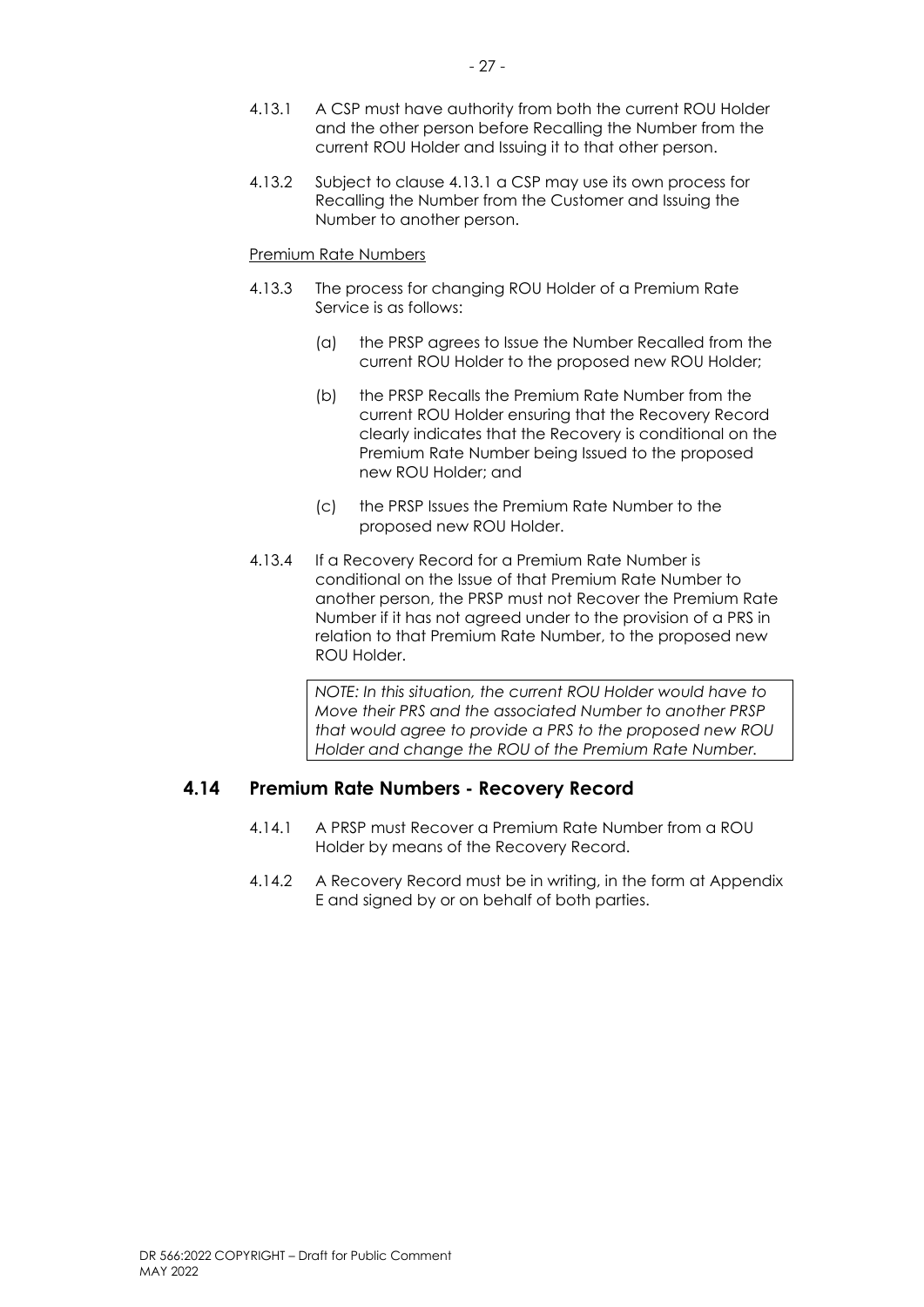*NOTE: The minimum requirements of the Recovery Record (Appendix E) are that it:*

- *(a) specifies the Premium Rate Number to which the Recovery Record applies;*
- *(b) identifies the parties;*
- *(c) clearly and unambiguously records that the Premium Rate Number has been Recalled;*
- *(d) clearly identifies if the Recovery is conditional on (re)Issue of the Premium Rate Number to a person nominated by the ROU Holder agreeing to the Recovery of the Premium Rate Number;*
- *(e) clearly identifies if the Premium Rate Number had to be Recalled by the PRSP in accordance with section 8 in the absence of the ROU Holder;*
- *(f) contains an acknowledgment that the ROU Holder loses ROU to the Premium Rate Number;*
- *(g) specifies the date on which the Premium Rate Number is Recalled and the ROU are lost;*
- *(h) must be executed and dated by the PRSP and the ROU Holder; and*
- *(i) if executed by a corporation, must be executed by a person having the authority to do so.*
- 4.14.3 A PRSP must:
	- (a) keep a copy of each executed Recovery Record and any notices given for clauses 4.13.3 [\(a\)](#page-35-1) and 4.13.3 [\(b\);](#page-35-2) and
	- (b) give an original or copy of the ROU Record for the Premium Rate Number and also give that person a copy of the Recovery Record in respect of the Premium Rate Number and any notices given for clauses 4.13.3 [\(a\)](#page-35-1) and 4.13.3[.\(b\);](#page-35-2) and
	- (c) if requested at any other time, give a copy of a Recovery Record to the other person that executed it, or to the person to whom the ROU are changed.

### <span id="page-35-1"></span><span id="page-35-0"></span>**4.15 Premium Service Cancellation and Recall of Numbers**

- <span id="page-35-2"></span>4.15.1 If a PRS is to be cancelled by the PRSP other than at the request of the ROU Holder.
	- (a) A PRSP must give a ROU Holder at least 30 Business Days written notice of its intention to cease providing a PRS in relation to a Number, unless the ROU Holder agrees to a shorter notice period.
	- (b) If a Movement Advice Form is not received, and the PRSP must confirm this with the Carrier in writing, then, the PRSP may only Recover the Number from the ROU Holder at the expiry of the notice period, by completing Part B of the Recovery Record (refer to the form at Appendix E) including the section which confirms that: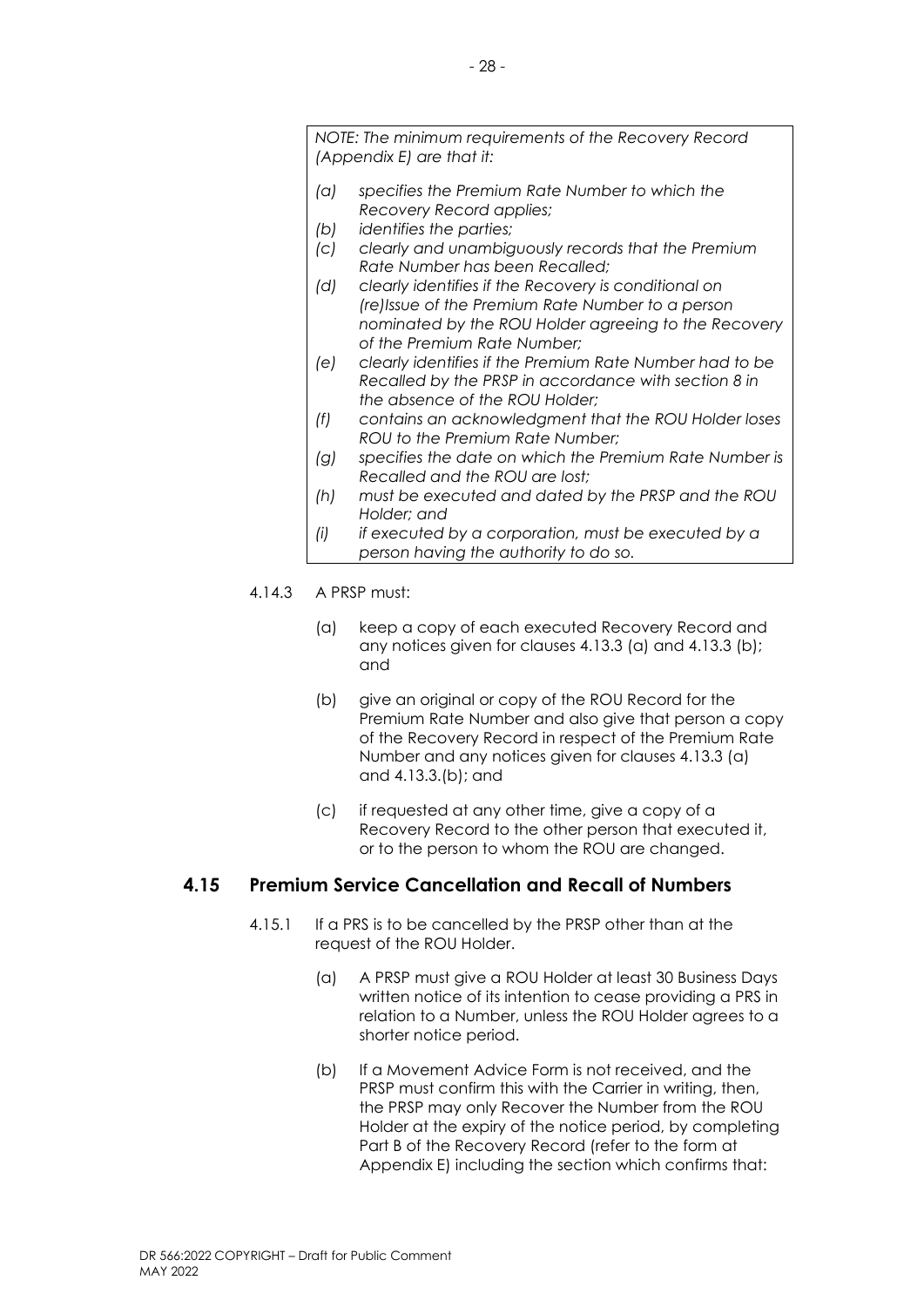- (i) the company has provided 30 days' notice to the ROU Holder with no response;
- (ii) a Movement Advice Form has not been received; and
- (iii) the PRSP is Recalling the Number.

### <span id="page-36-0"></span>**4.16 Restriction on providing Registration Premium Rate Service on other Numbers**

4.16.1 A CSP supplying a PMTS must not supply a Registration Premium Rate Service otherwise than on a Premium Rate Number beginning with "1901".

> *NOTE: A Premium Rate Number may only be used only for a type of Listed Carriage Service as specified in the Plan.*

### <span id="page-36-1"></span>**4.17 Application to Surrender Smartnumber**

4.17.1 If the EROU Holder for the Smartnumber makes a request to the CSP to Surrender the Smartnumber, and there is no Listed Carriage Service being provided, the CSP must make an application to ACMA no later than 5 business days after receiving the request.

> *NOTE: The EROU Holder retains the rights to trade the enhanced rights of use for the Smartnumber and to ask a CSP to apply for allocation of the Smartnumber.*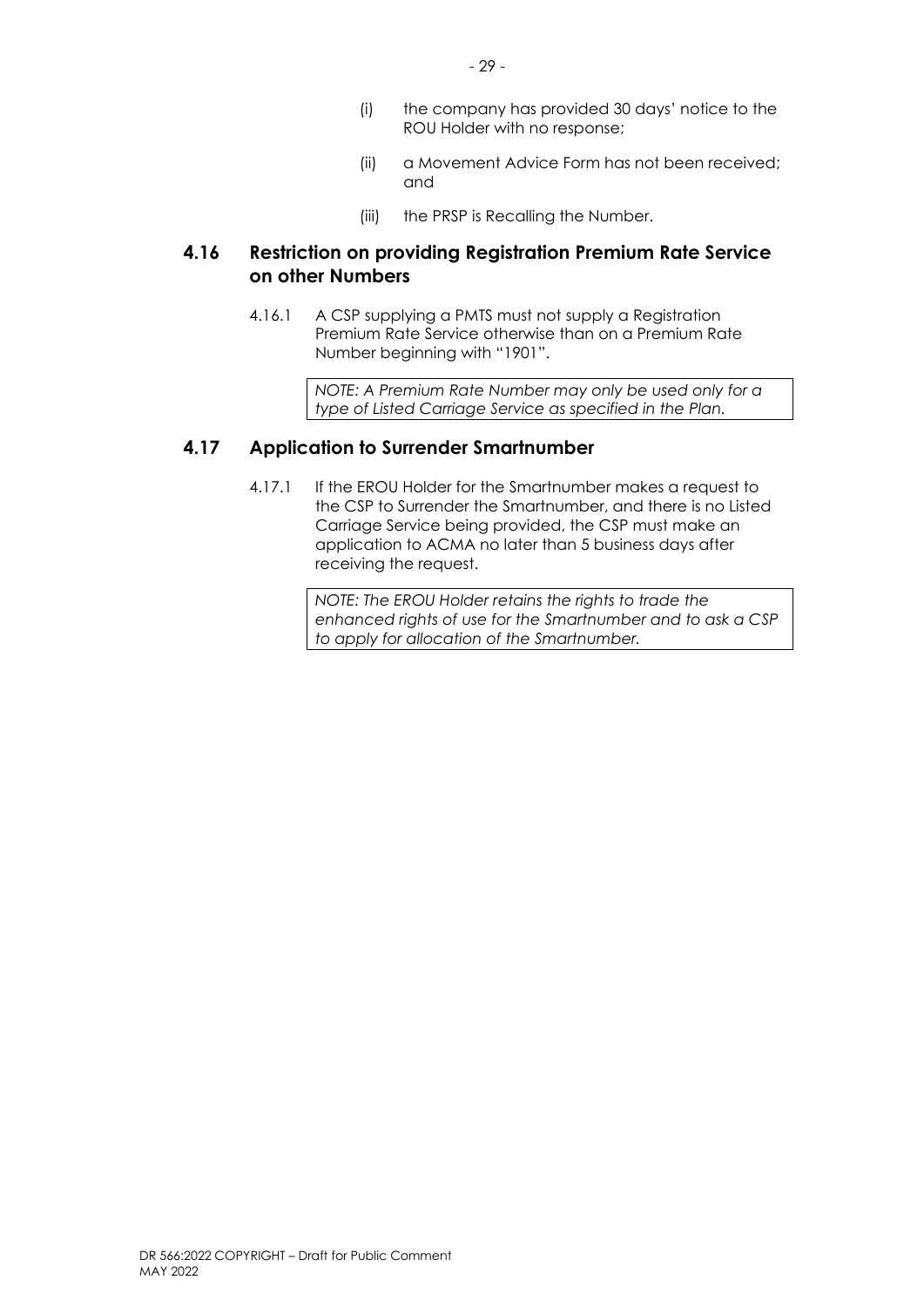## <span id="page-37-0"></span>**5 CSP'S OBLIGATIONS: RECALLING AND REPLACING NUMBERS**

*NOTES: 1. This Section limits the circumstances in which a CSP can Recall and replace a Number Issued to a Customer.* 

*2. A CSP is not required to agree to Recall a Number from the ROU Holder and Issue it to another Customer if requested. It is in the ROU Holder's interest to make arrangements with their CSP before considering such a change*

### <span id="page-37-1"></span>**5.1 CSP must not Recall and replace Numbers**

5.1.1 A CSP must not Recall a Number from a Customer that it does not Hold, unless it has been authorised to do so by the ACMA.

> *NOTE: In some circumstances of failure of a CSP an alternate CSP or Carrier may be requested by the failed CSP or the ACMA to assist in service Recall arrangements.*

- 5.1.2 A CSP must not Recall and then replace a Number Issued to a Customer except where one of the following applies:
	- (a) the Plan requires the Recall and Replacement of the Number;
	- (b) the Customer asks for, or agrees to, the Recall and Replacement of the Number;
	- (c) it would avoid modifying or replacing plant or equipment in a way that would:
		- (i) have significant technical and financial consequences for the CSP or Customers; or
		- (ii) cause significant difficulties for the Customer.
	- (d) The CSP applies to the ACMA to Recall and replace the Number, giving reasons for the Number Recall and Replacement.

### <span id="page-37-2"></span>**5.2 Deciding the application for Recall and Replacement**

*NOTE: The ACMA will consider any matters it considers relevant when deciding the application for Recall and Replacement*. *The ACMA will decide the application within 65 Business Days of receiving it.* 

*The 65 Business Days do not include a period:* 

*(a) starting when the ACMA asks the applicant for further information to allow it to consider the application; and*

*(b) ending when it receives information.*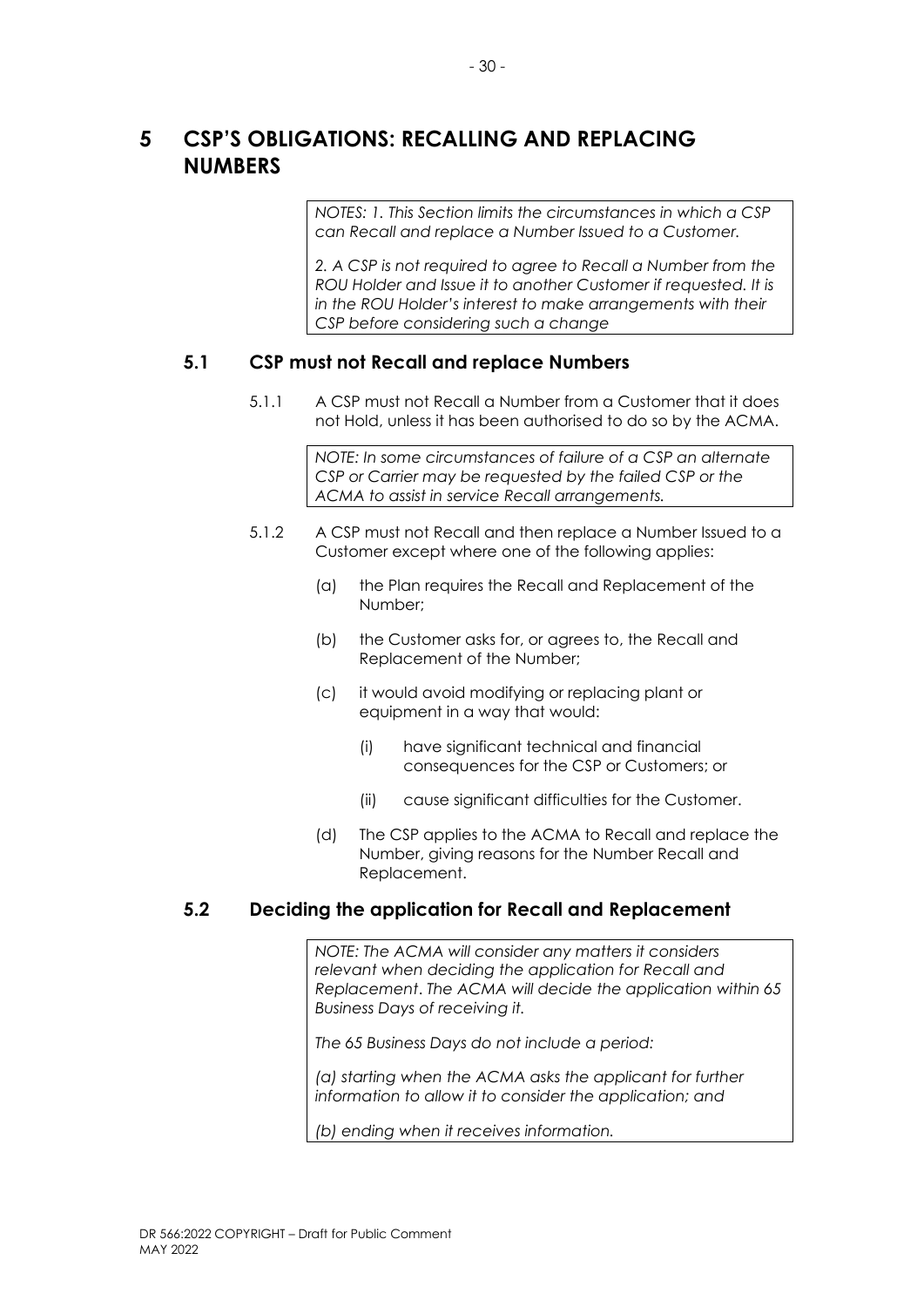### <span id="page-38-0"></span>**5.3 The ACMA may ask for further information about application**

*NOTE: The ACMA may ask an applicant to give it further information on matters mentioned in the application to enable it to decide the application.* 

### <span id="page-38-1"></span>**5.4 The ACMA may ask for advice from appropriate bodies**

*NOTE: In deciding whether to grant the application the ACMA may consider a recommendation of an advisory committee, any relevant Industry committee or Reference Panel of the ACCC.* 

### <span id="page-38-2"></span>**5.5 CSP must tell the Customer about Recall and Replacement**

5.5.1 A CSP wishing to Recall and replace a Customer's Number must tell the Customer, in a way that can be audited, that the CSP wishes to change the Number and the reason for doing so.

### <span id="page-38-3"></span>**5.6 Notification period**

5.6.1 The period of notice a CSP must provide prior to Recalling and Replacing a Number is 30 Business Days.

> *NOTE: A CSP may use differing terminology for a detrimental impact notice, this will generally be included within the CSPs terms of service.*

- <span id="page-38-5"></span><span id="page-38-4"></span>5.6.2 The period may be shorter if the Customer:
	- (a) agrees to a shorter notice period;
	- (b) asks for the Number to be Recalled.
	- (c) has not used the Number for a continuous period, ending immediately before notification, that is at least as long as the period of notice.
	- (d) is the ROU Holder of a PRS and the CSP provides at least 30 Business Days notice of its intention to cease providing a PRS in relation to a Number, unless the ROU Holder agrees to a shorter notice period.
		- (i) a notice given under clause [5.6.2](#page-38-4)[\(c\)](#page-38-5) must contain advice that if the Number is not Moved to another PRSP, the service will be terminated and the current PRSP may Recall the Number.

*NOTES: 1. If clause 5.6.2 (c)occurs, the ROU Holder may then seek another PRSP to provide a PRS on the same Number on the same Carrier's Network, prior to expiry of the notice.*

*2. The process for Moving a Number from one PRSP to another is set out in clause 4.14.*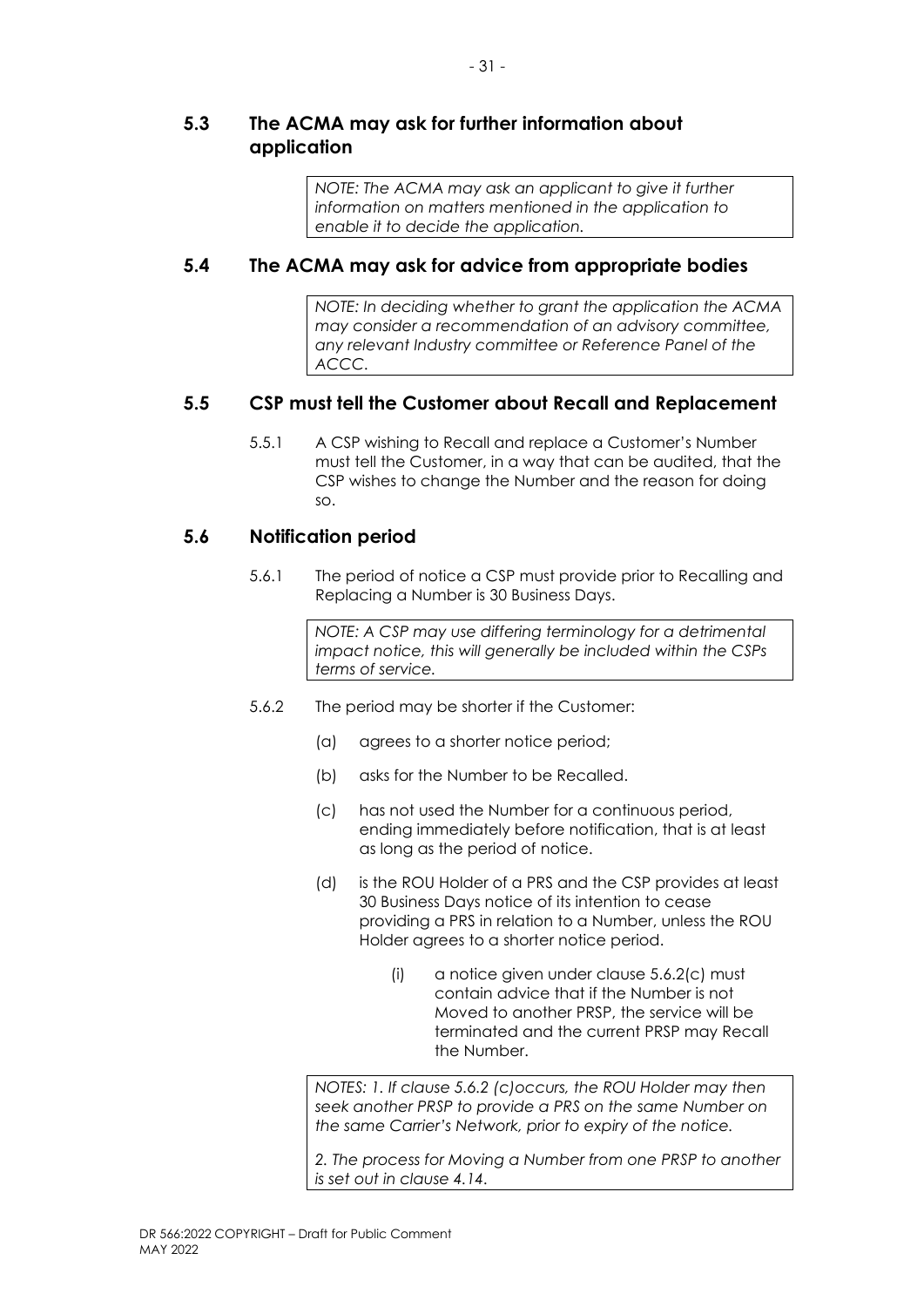## <span id="page-39-0"></span>**6 CSP'S OBLIGATIONS: RECALLING NUMBERS WITHOUT REPLACING THEM**

This Section sets out the circumstances in which a CSP can Recall (without Replacement) a Number Issued to a Customer and the obligations imposed on a CSP that Issues a Recalled Number to a new Customer.

### <span id="page-39-1"></span>**6.1 CSP must not Recall Numbers without Replacing them**

- 6.1.1 A CSP must not Recall a Number Issued to a Customer (without Replacement) except in the following circumstances:
	- (a) the Customer has breached the terms and conditions associated with the Listed Carriage Service or other applicable regulation; or
	- (b) the Customer asks for, or agrees to, the Recall of the Number; or
	- (c) the Customer asks the CSP to Move the Number to another Customer and the CSP agrees to the Move

*NOTES: The ACMA may give written directions to a CSP: see section 581 of the Act.* 

*A CSP should inform their Customers not to make promises to another party to the effect that a Number can be Moved to them without first consulting with the CSP*

- 6.1.2 The CSP must not Recall the Number (without Replacement) except where the CSP ceases:
	- (a) to offer the type of Listed Carriage Service associated with the Number; or
	- (b) to offer the type of Listed Carriage Service to Customers in the same location as the Customer;
	- (c) supply of the Listed Carriage Service to the Customer.
- 6.1.3 The CSP must not Recall the Number (without Replacement) except where;
	- (a) the Customer does not subscribe, within a time agreed between the CSP and the Customer, to the Listed Carriage Service for which the Number was Reserved; or
	- (b) it was Issued on a temporary basis, or the Number was Issued to the Customer on the condition that it would be Recalled on, or from, a specified date;
	- (c) the supply of the Listed Carriage Service to the Customer is terminated for any reason.
- 6.1.4 The CSP must Recall the Number (without Replacement) if the ACMA directs the CSP to Recall the Number.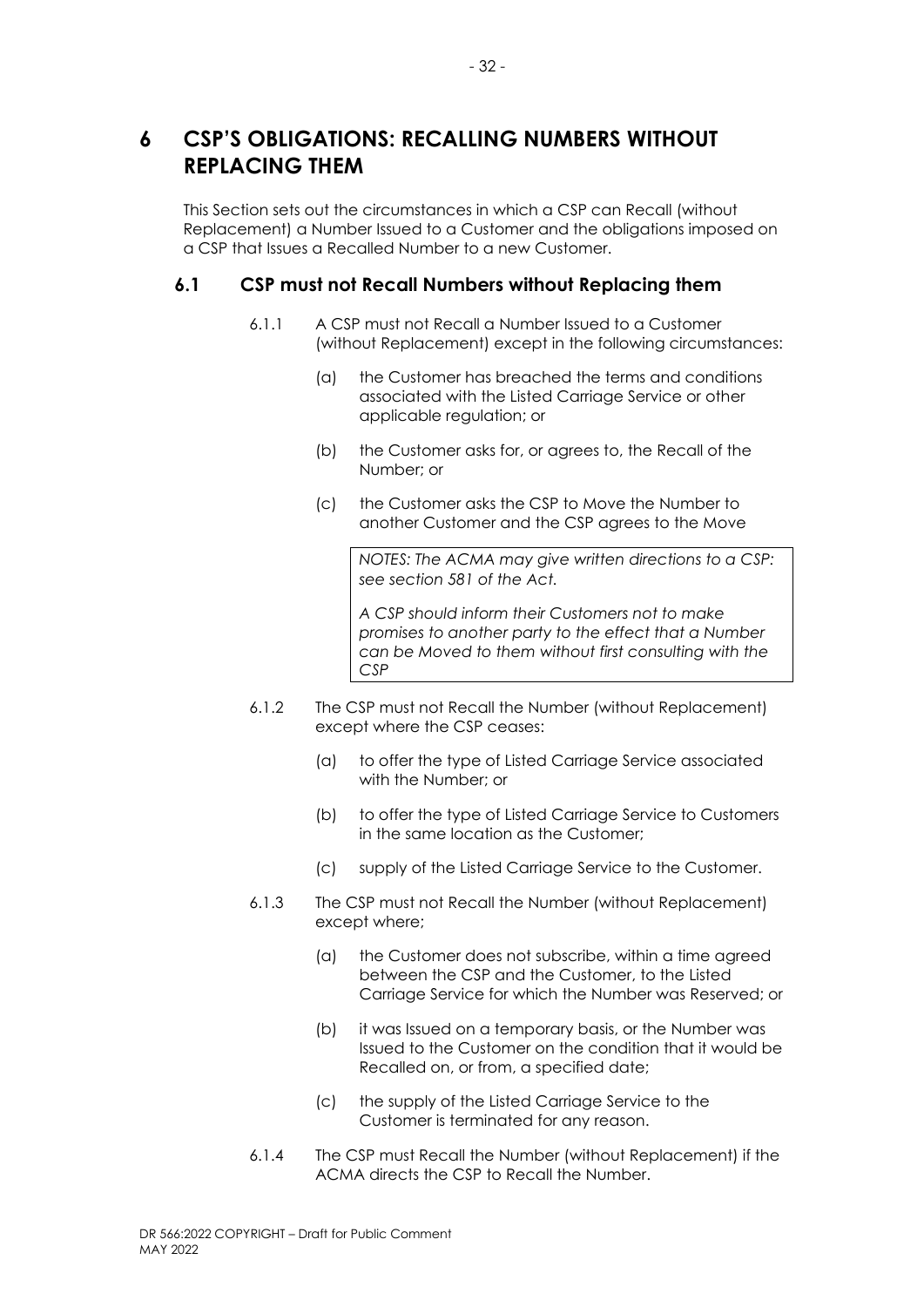## <span id="page-40-0"></span>**7 DISCONNECTION AND QUARANTINE**

### <span id="page-40-1"></span>**7.1 Disconnection**

*NOTE: The Disconnection of a Listed Carriage Service can be either at the request of the ROU Holder or initiated by a CSP (see Appendix C, Table 3, Step 6 for Disconnection and Step 7 for Quarantine).* 

7.1.1 A CSP must act on the basis that the ROU Holder's rights continue until the Listed Carriage Service associated with the Number is Disconnected. A Customer ceases to be the ROU Holder of the Associated Numbers in a Managed Number Block when all the Listed Carriage Services associated with those Numbers have been Disconnected or the ROU Holder advises the CSP that it no longer requires the Managed Number Block.

> *NOTE: When a Managed Number Block is no longer required, the Numbers that were part of that Managed Number Block revert to the applicable status had that Managed Number Block not existed e.g. Numbers associated with a Disconnected Listed Carriage Service will go into Quarantine.*

7.1.2 If a ROU Holder wishes to Port their Number, the gaining CSP must advise the ROU Holder not to Disconnect their Listed Carriage Service prior to Porting.

> *NOTE: A ROU Holder may not be aware that concurrent requests for Disconnection with their current CSP and Porting of their Number to a new CSP in the same time frame may result in a ROU Holder having to request their CSP to reactivate their Listed Carriage Service.*

7.1.3 If a CSP identifies or is advised of an incorrectly Disconnected Listed Carriage Service and the CSP Holds the associated Number in Quarantine, the CSP must Re-Issue the Number to the ROU Holder within one Business Day of the Disconnection error coming to the CSP's attention, regardless of whether the relevant Listed Carriage Service remains Disconnected.

> *NOTE: The timing of any remediation by the CSP of the incorrectly Disconnected Listed Carriage Service is unaffected by the timing of the Re-Issue of the associated Number.*

*If the previous ROU Holder seeks access to the Number after the Quarantine period (minimum six months) has ended and the Number has been Given Back, the Number will no longer be available to the previous ROU Holder despite the Listed Carriage Service previously associated with the Number having been incorrectly Disconnected.*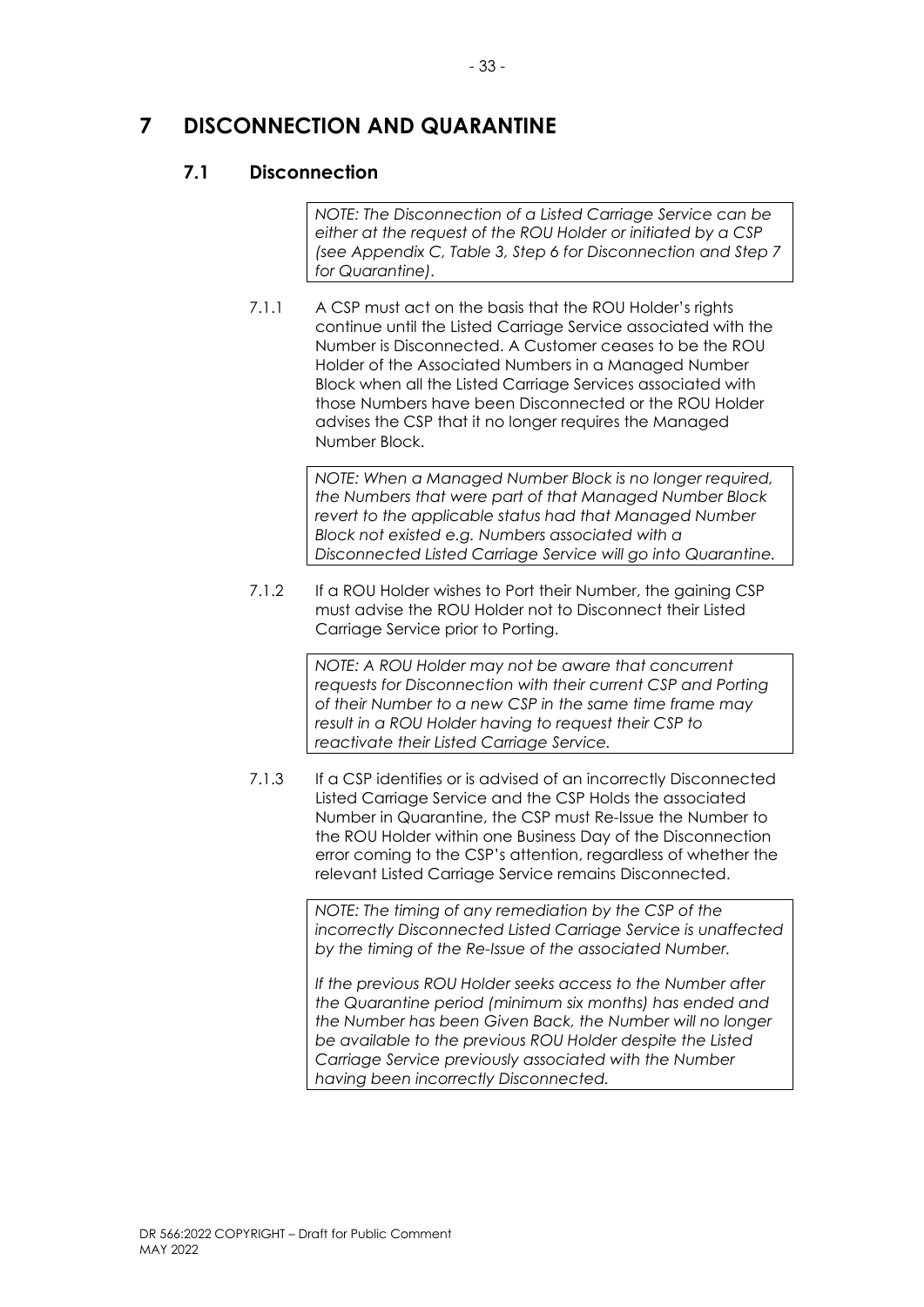### <span id="page-41-0"></span>**7.2 Number Quarantine**

*NOTE: Upon Disconnection of a Listed Carriage Service either at the request of the ROU Holder or initiated by a CSP the Number is placed into Quarantine. (see Appendix C, Table 3, Step 7 for Quarantine.)* 

- 7.2.1 The CSP must upon Disconnection of a Listed Carriage Service place the Number, including Churned or Ported Numbers into Quarantine, subject to the following:
	- (a) In the case that the Listed Carriage Service has not been Disconnected as a result of Unwelcome Communication or Life-Threatening Communications, the standard Quarantine period is six months;
	- (b) Where the Listed Carriage Service has been Disconnected as a result of Unwelcome Communication or Life-Threatening Communications, the Number must be placed into Quarantine for a period of at least 12 months and may be longer depending upon the circumstances, where a longer period may be applied at the discretion of the CSP Holding the Number

*NOTES:1. In certain circumstances the CSP may need to ensure that the Number not be made available to be Issued for a period that is longer than the 12-month Quarantine period e.g. the Number has been associated with a person, place or action and has been in the public domain and the Issue of that Number may have a detrimental effect on the Customer to whom it is Issued, the CSP or to the broader community.*

*2. The ACMA and the CSP may negotiate any such arrangements that would have the required result of limiting the Issue of such Numbers for the required period.* 

7.2.2 A Recipient CSP must not Give Back the Number until the full Quarantine period has been served.

> *NOTE: A Recipient CSP may remove a Number from Quarantine and Issue the Number as per clause 4.7.3.*

- 7.2.3 A CSP must comply with 7.2.2 within 12 months of Code commencement in alignment with corresponding changes in industry code C540 Local Number Portability.
- 7.2.4 After serving the relevant Quarantine period, a Number that has been subject to Churn or Porting must be Given Back to the Donor CSP, subject to clause 4.7.3.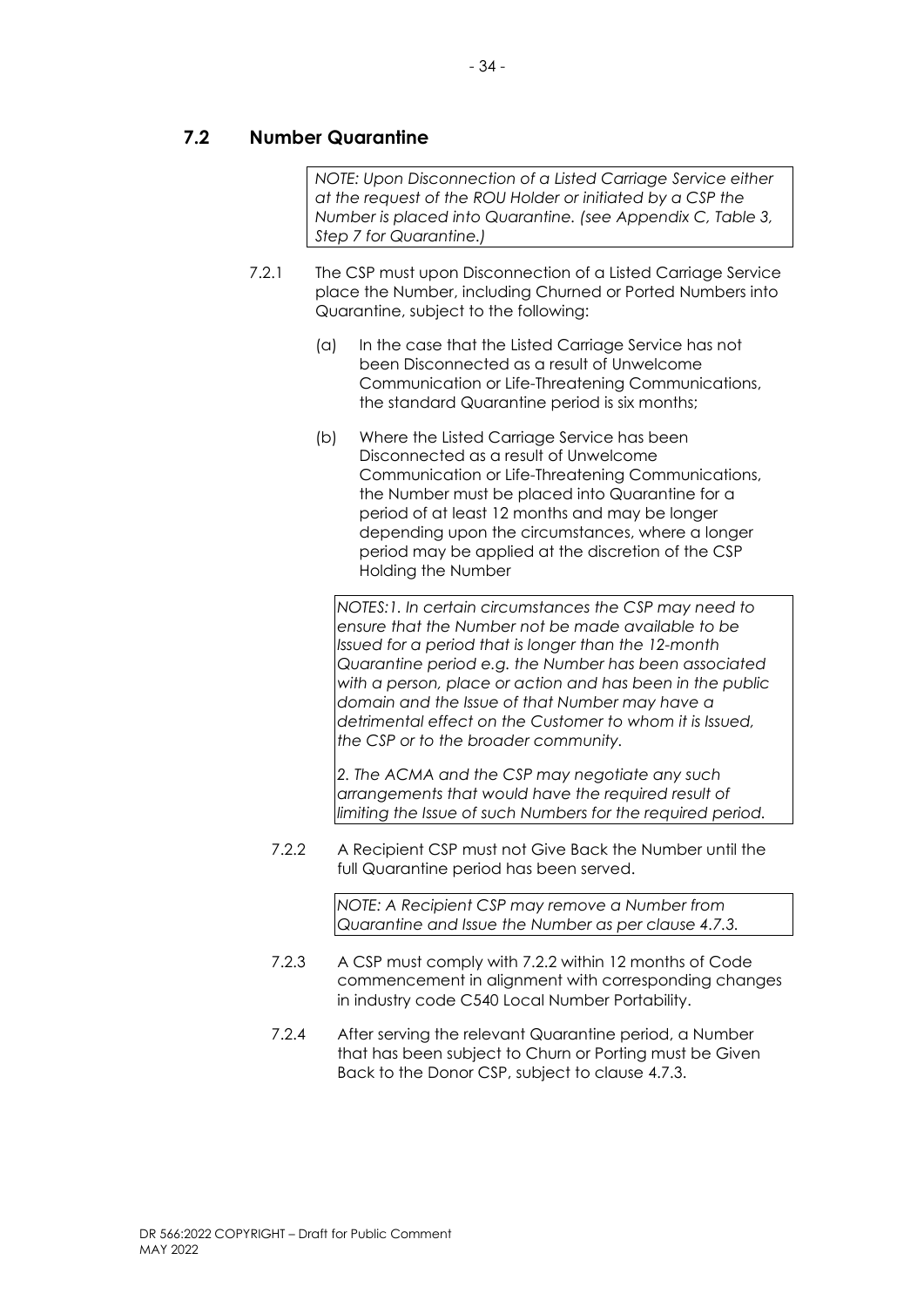*NOTE: The Give Back process is set out in the relevant Number Portability Code and associated Guidelines.*

*[C540 Local Number Portability](https://www.commsalliance.com.au/Documents/all/codes/c540) [C570 Mobile Number Portability](https://www.commsalliance.com.au/Documents/all/codes/c570) [C657 Inbound Number Portability](https://www.commsalliance.com.au/Documents/all/codes/c657)*

*Upon receiving a Ported Number via the Give Back process the Donor CSP is not required to hold the Number for a further Quarantine period. The Number will be available for immediate Issue to a Customer.*

7.2.5 Subject to clauses 4.7.3 and 7.2.2 a Churned or Ported Number that is Given Back will be considered to have met the Quarantine obligations and the Number may be immediately re-Issued by the Holder of that Number.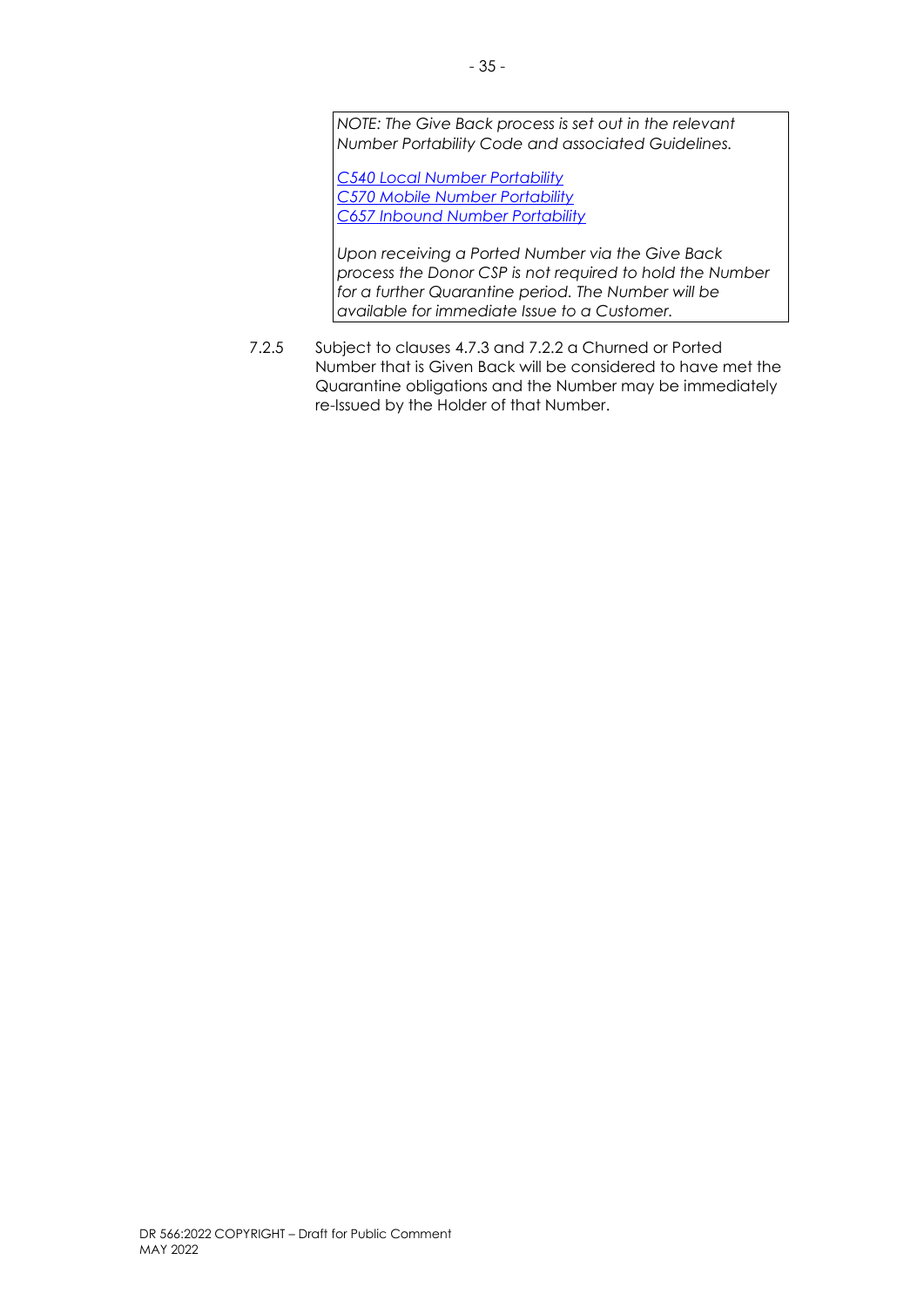## <span id="page-43-0"></span>**8 RIGHTS OF USE AND CUSTOMER INFORMATION**

### <span id="page-43-1"></span>**8.1 Informing Customers of their Rights Of Use**

### General Rights of Use and Customer Information

*A ROU Holder has the right to:* 

- (i) *use the Number while a Listed Carriage Service is provided on that Number;*
- (ii) *originate communication via a Listed Carriage Service on the Network provided by that CSP;*
- (iii) *have a communication of a type associated with that Listed Carriage Service terminate on that Number; and*
- (iv) *Port the Number, where that Number is Portable, while the Listed Carriage Service is an Active Service.*

*Where agreement has been reached with the Customer for the provision of a Listed Carriage Service at an agreed future date, in association with a specific Number, ROU of that Number arise from the commencement date of the agreement.*

*While a Customer has a right to Port a Number, CSP's are under no obligation to Port in a Number the Customer has ROU to.*

*The ROU of a Number is extinguished when the Listed Carriage Service is Disconnected, or the Number is Recalled.* 

- 8.1.1 The CSP that Issues a Number to a Customer must inform the Customer, at the time of contracting with them, that they become the ROU Holder of a Number when that Number is Issued to them and:
	- (a) that the CSP has obligations (per section 8.1 above) to the Customer in relation to that Number unless;
	- (b) the Number Issued is additional to Numbers previously Issued to the Customer by the provider; and
	- (c) the CSP's obligations in relation to the Number Issued do not differ from the obligations applicable when the provider last Issued a Number to the Customer.
- 8.1.2 The information given to a Customer by a CSP in accordance with clause 8.1.1:
	- (a) must explain the CSP's obligations mentioned in this Section; and
	- (b) may include details of other conditions imposed by the CSP on using Numbers Issued by the provider.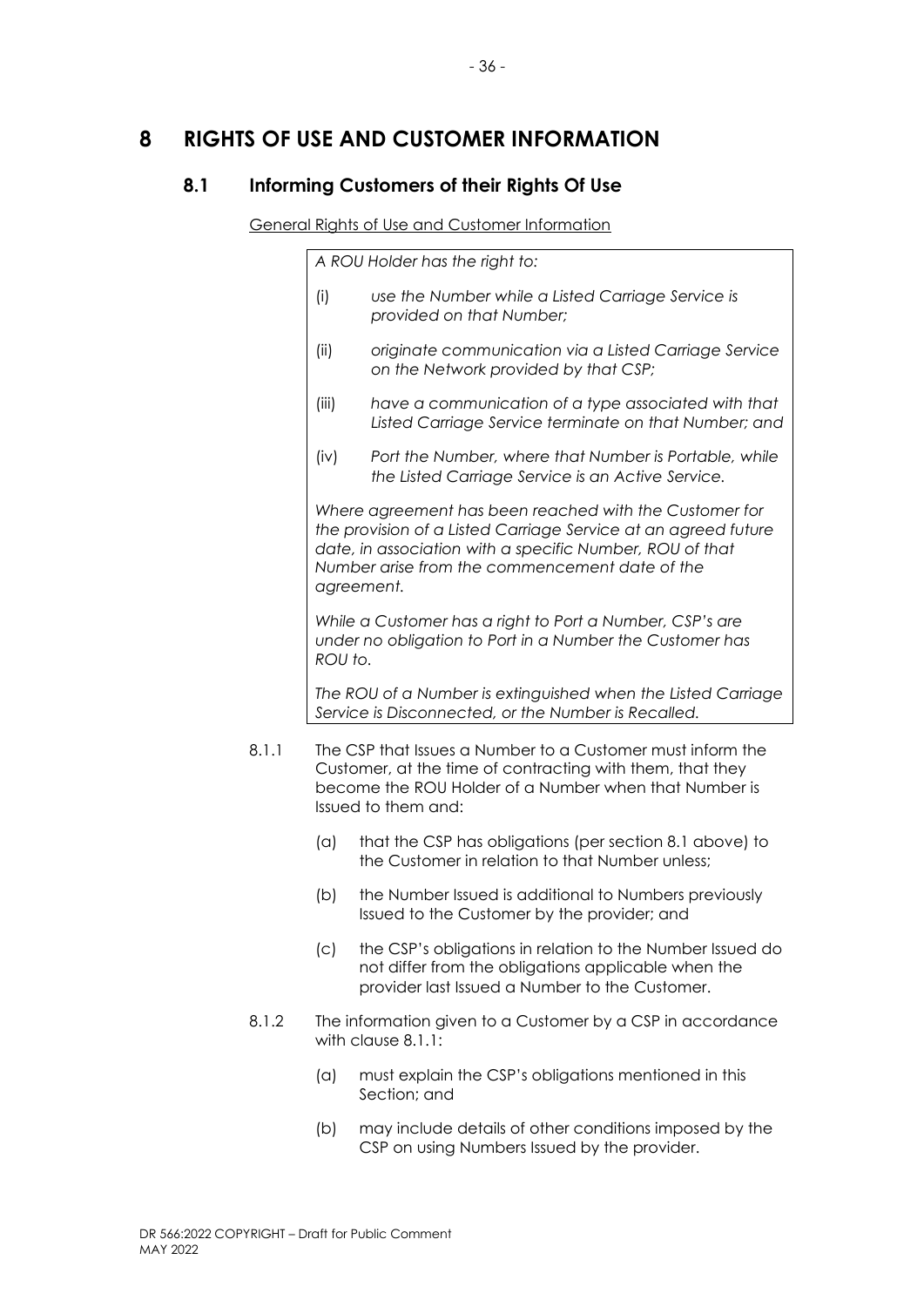8.1.3 Upon request by a Customer, a CSP must provide information to the Customer about ROU of a Number in a timely manner.

### <span id="page-44-0"></span>**8.2 Re-instating Use of a Number**

*NOTE: Until such time as a Number Held by that CSP is Issued to a new Customer, the CSP may re-instate a Customers ROU to the Number by making the Number available to a Customer upon request but is under no obligation to do so.* 

### <span id="page-44-1"></span>**8.3 Changes by a CSP or underlying Carrier**

8.3.1 A CSP and any underlying Carrier(s) must not do anything that affects the Customers ongoing Rights of Use of the Number while the Listed Carriage Service is an Active Service.

### <span id="page-44-2"></span>**8.4 Premium Rate Numbers – Rights of Use**

General Information for Rights of Use of Premium Rate Numbers

*A ROU Holder will lose ROU and the Premium Rate Number if the ACMA directs the Premium Rate Number to be Recalled.* 

*The ROU Holder may enjoy the beneficial use of the Premium Rate Number(s) freely, and without hindrance subject to their compliance with the Code, the Contract, applicable legislation, and applicable regulations.*

*Financial settlements between a ROU Holder and CSPs/PRSPs involved in providing the PRS are a commercial matter and do not affect the ROU Holder's rights in respect of the Premium Rate Number.*

*If this occurs outside the terms of the Contract the ROU Holder may incur a charge in accordance with the contract terms.*

*Subject to agreement by a gaining PRSP, the ROU Holder may Move the Premium Rate Number to that PRSP for continuation of the PRS.* 

*If this occurs outside the terms of the Contract the ROU Holder may incur a charge in accordance with the contract terms.*

*PRSPs cannot Move Premium Rate Numbers from one Carrier Network to another*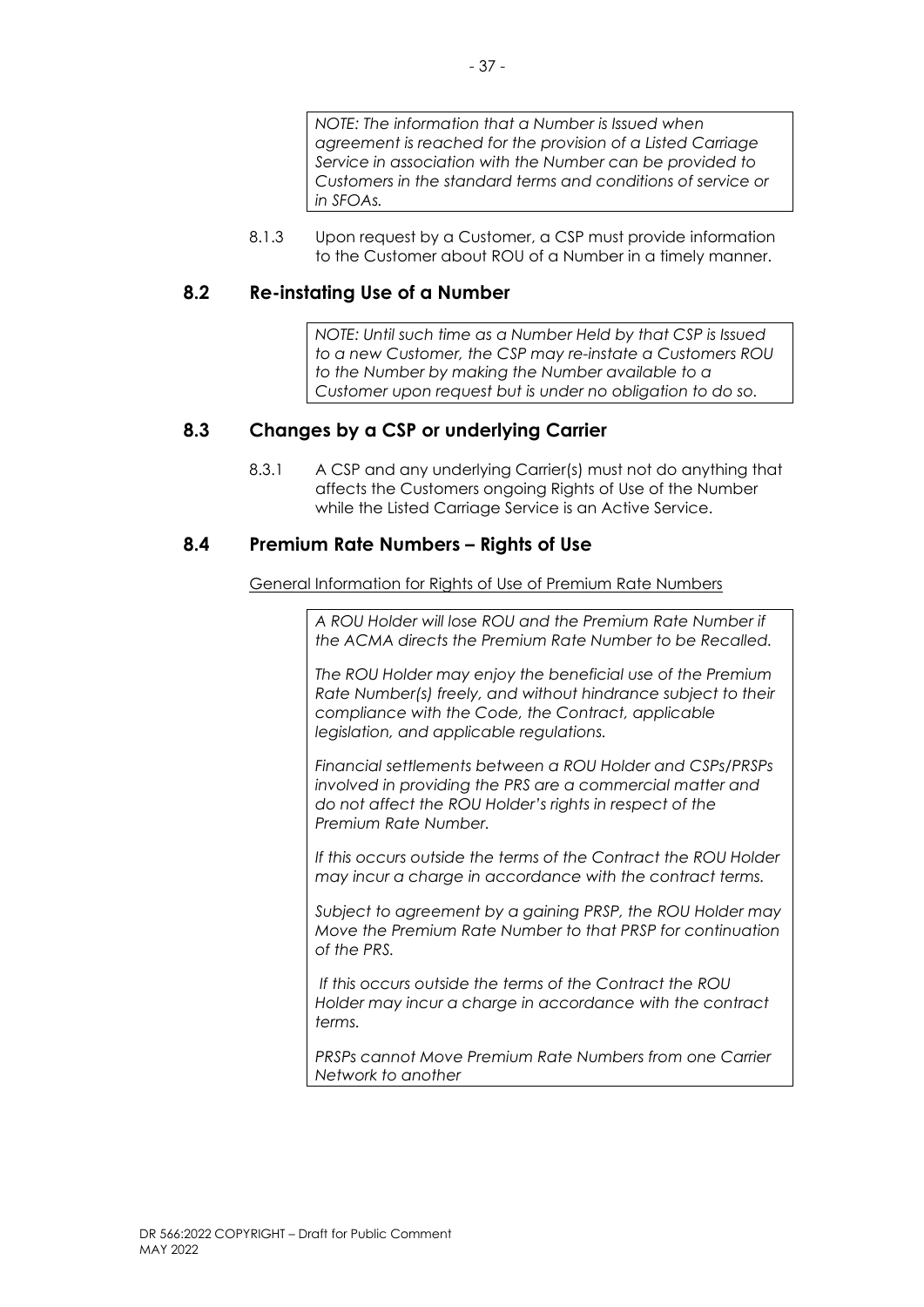### <span id="page-45-0"></span>**8.5 Premium Rate Numbers – Change of ROU Holder**

*A current ROU Holder and another person (the proposed new ROU Holder) may agree that they want to Move the ROU of a Number from one to the other.*

*To Move a Number from a ROU Holder to another person under the Plan, it must be first Recalled by a person that has the authority to Recall it, and then Issued to the new ROU Holder.*

*A PRSP is not required to provide a PRS to a person with whom it does not want to do business.*

Premium Rate Number – Change of ROU Process

#### 8.5.1 Where the PRSP:

- a) agrees to Issue the Number Recalled from the current ROU Holder to the proposed new ROU Holder; and
- b) Recalls the Number from current ROU Holder ensuring that the Recovery Record clearly indicates that the Recall is conditional on the Number being Issued to the proposed new ROU Holder; and
- c) Issues the Number to the proposed new ROU Holder; and
- d) a Recovery Record is conditional on the Issue of a Number to another person,

the PRSP must not Recall the Number if it has not agreed to the provision of a PRS in relation to that Number, to the proposed new ROU Holder.

*NOTE: In this situation, the current ROU Holder would have to Move their PRS and the associated Premium Rate Number to another PRSP that would agree to provide a PRS to the proposed new ROU Holder and change the ROU of the Premium Rate Number.*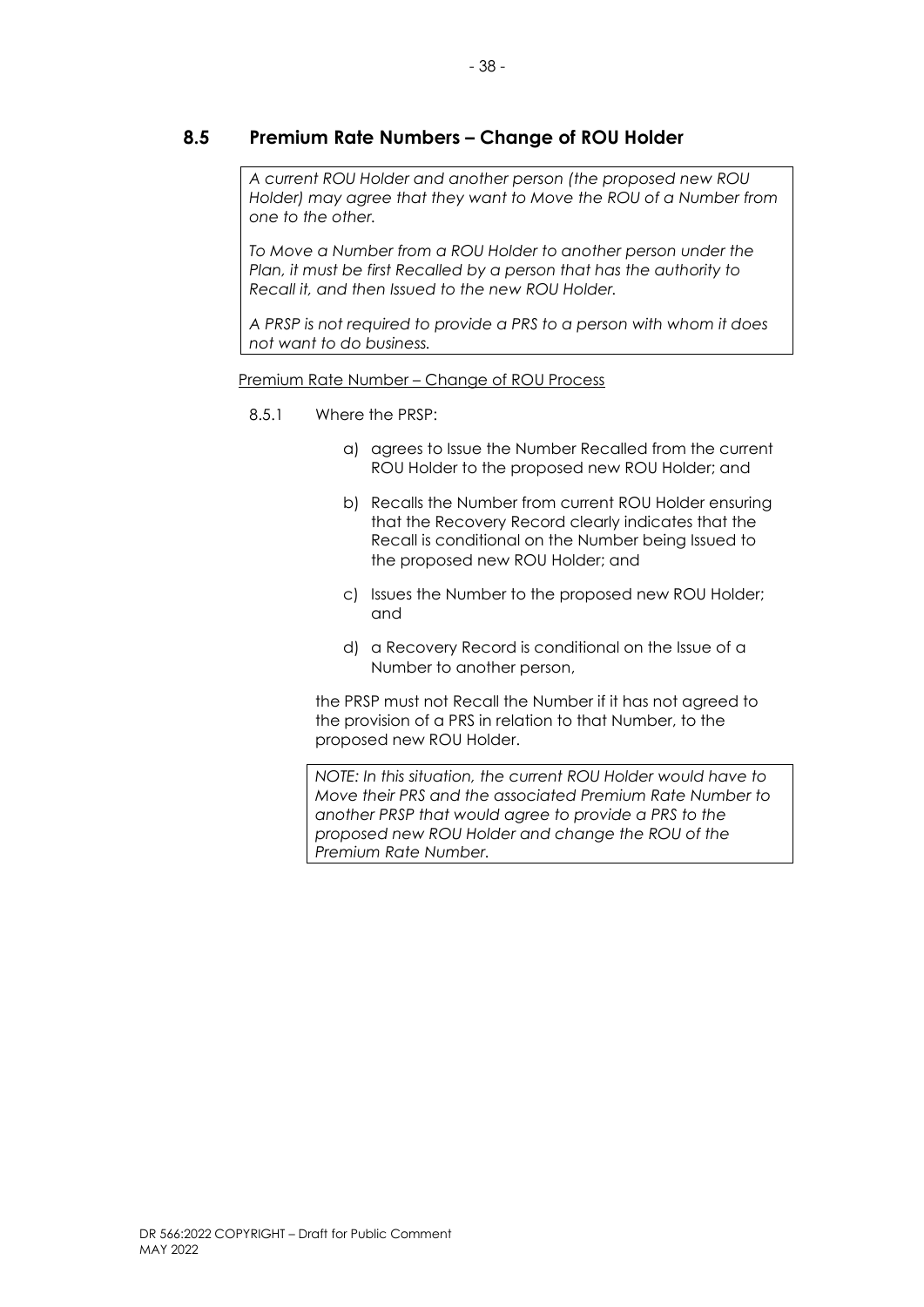### <span id="page-46-0"></span>**8.6 Smartnumbers – Enhanced Rights of Use**

*A ROU Holder for a Smartnumber has the following enhanced rights of use:*

- *(a) the right to request a CSP (which may be the provider that was the joint applicant for the Smartnumber) to supply a Listed Carriage Service on the Smartnumber;*
- *(b) the right to trade the enhanced rights of use;*
- *(c) the right to ask a CSP to Surrender the Smartnumber;*
- *(d) the right to give up all rights in relation to the Smartnumber;*
- *(e) except as set out in clause 8.10 the right to have no Active Service in place for the Smartnumber;*
- *(f) the right to ask a CSP to apply for the Allocation of the Smartnumber, if it is an assigned unallocated Smartnumber;*
- *(g) the right to Disconnection of an Active Service on the Smartnumber at any time.*

*The right to Disconnection of an Active Service does not affect the validity of any agreement for the delivery of Listed Carriage Services between the person to whom the Listed Carriage Services are provided and the CSP concerned.*

*A CSP need not act on a request by a person purporting to be the ROU Holder unless the CSP is satisfied that the person who made the request is the current ROU Holder.* 

*For the purpose of being so satisfied, the CSP is entitled to rely on the Register of Smartnumbers.*

### <span id="page-46-1"></span>**8.7 Trading the enhanced rights of use and licensing a Smartnumber**

- 8.7.1 A CSP must not hinder the Porting of a Smartnumber.
- 8.7.2 The CSP to which the Smartnumber is Allocated must not do anything to hinder the trading of the EROU or the licensing of the Smartnumber.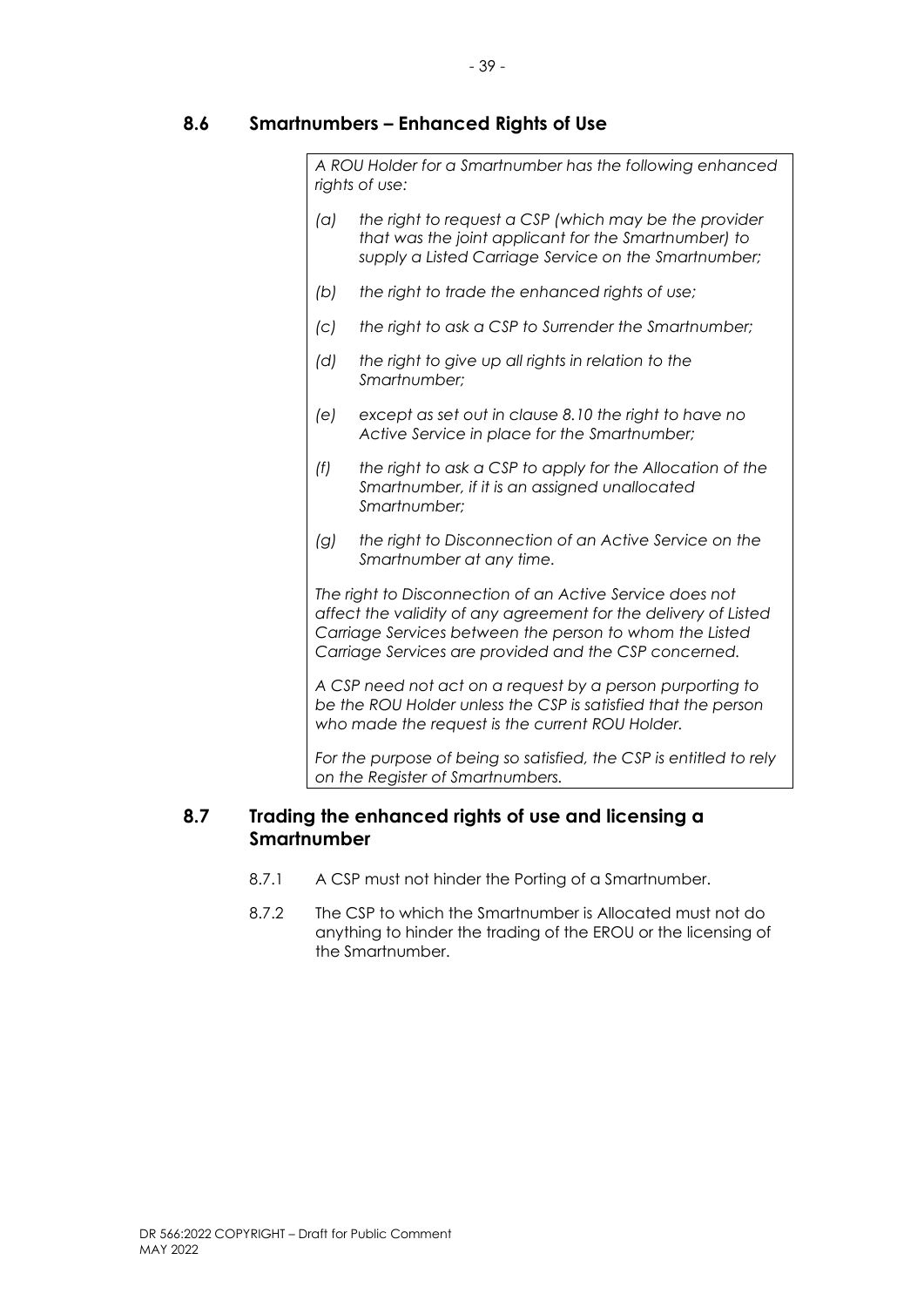*The EROU-Holder for a Smartnumber may trade all the EROU-Holder's EROU. However, this does not entitle the EROU-Holder to trade only some of the EROU.* 

*The Surrender of the Smartnumber does not prevent the EROU-holder from trading the EROU for the Smartnumber.* 

*The EROU-Holder for a Smartnumber may license another person to have an Active Service on the Smartnumber.*

*A trade of the EROU does not come into effect until the ACMA is notified of the trade in the form approved by the ACMA.* 

*A person who becomes the EROU-Holder as the result of a trade must ensure that the Register contains accurate information.*

*Strict compliance with the approved form is required.* 

### <span id="page-47-0"></span>**8.8 Waiver of EROU**

*The EROU-Holder for an assigned unallocated Smartnumber may notify the ACMA, in a form approved by the ACMA, that the EROU-holder no longer wants the EROU for the Smartnumber.* 

*If an EROU-Holder wants to give a notice in respect of an Allocated Smartnumber, the EROU-Holder would need to request that the CSP Surrender the Smartnumber: see clause 4.17.1* 

*Strict compliance with the approved form is required.*

*At the time when the ACMA receives a notice:* 

*- the Smartnumber becomes an Unassigned Unallocated Smartnumber; and* 

*- the EROU-Holder ceases to be the EROU-Holder for the Smartnumber.* 

*An application for the initial allocation of an Unassigned Unallocated Smartnumber must be made under section 73 of the Plan .* 

### <span id="page-47-1"></span>**8.9 Cancellation of EROU – false statement**

*This section applies if the EROU-Holder for a Smartnumber was the joint applicant for the Smartnumber and is convicted of making a false statement (within the meaning of subsection 136(1) of the Criminal Code) in the application.* 

*The ACMA will:* 

- cancel the **EROU**; and
- *Withdraw the Smartnumber from the CSP.*

*The ACMA will notify the EROU-Holder for the Smartnumber of its decision in writing.*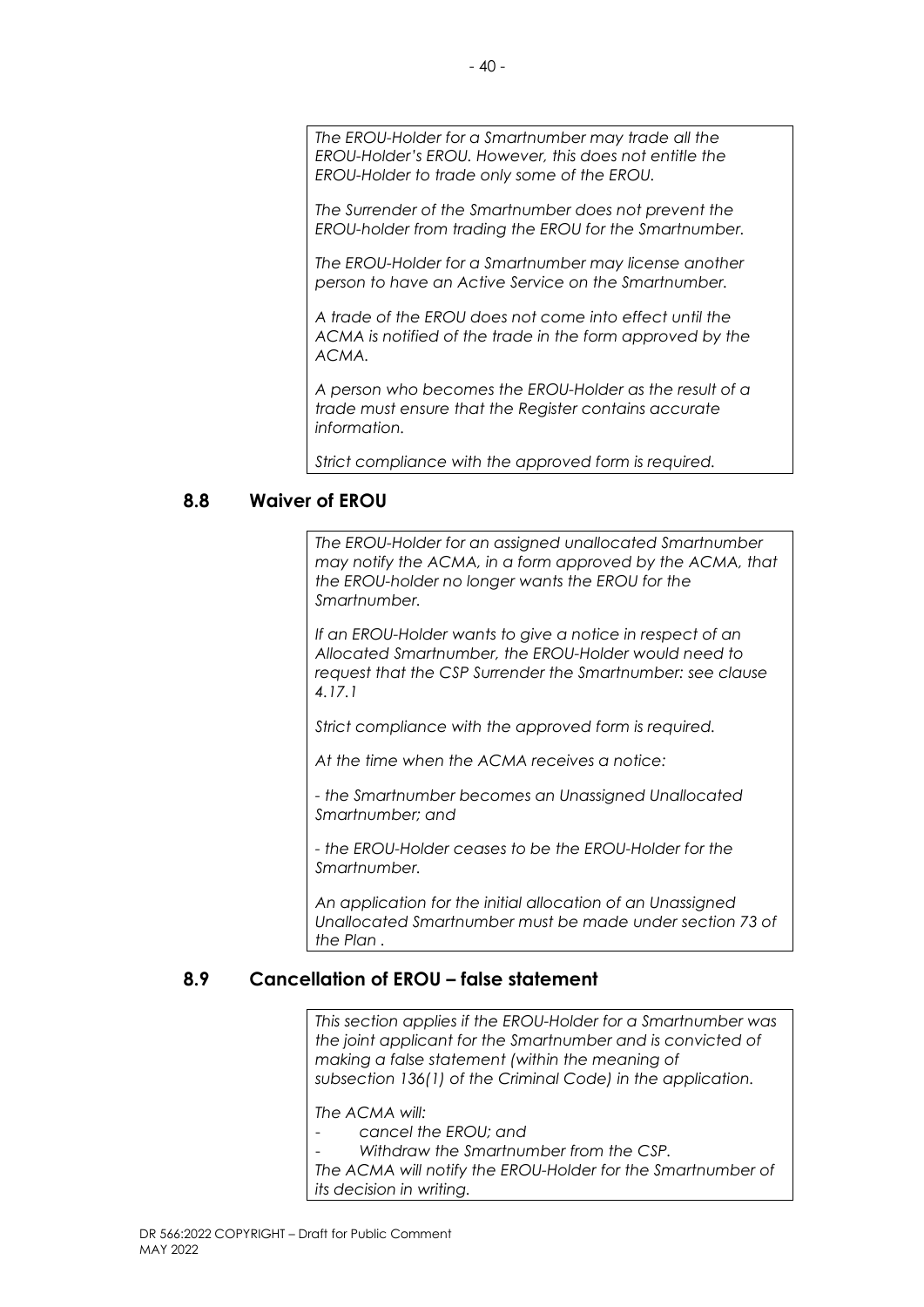## <span id="page-48-0"></span>**8.10 Cancellation of EROU – no allocation for 3 years**

*The ACMA will cancel the EROU for a Smartnumber if it has been an assigned unallocated Smartnumber for a continuous period of 3 years.*

*The ACMA will notify the EROU-Holder for the Smartnumber of its decision in writing.*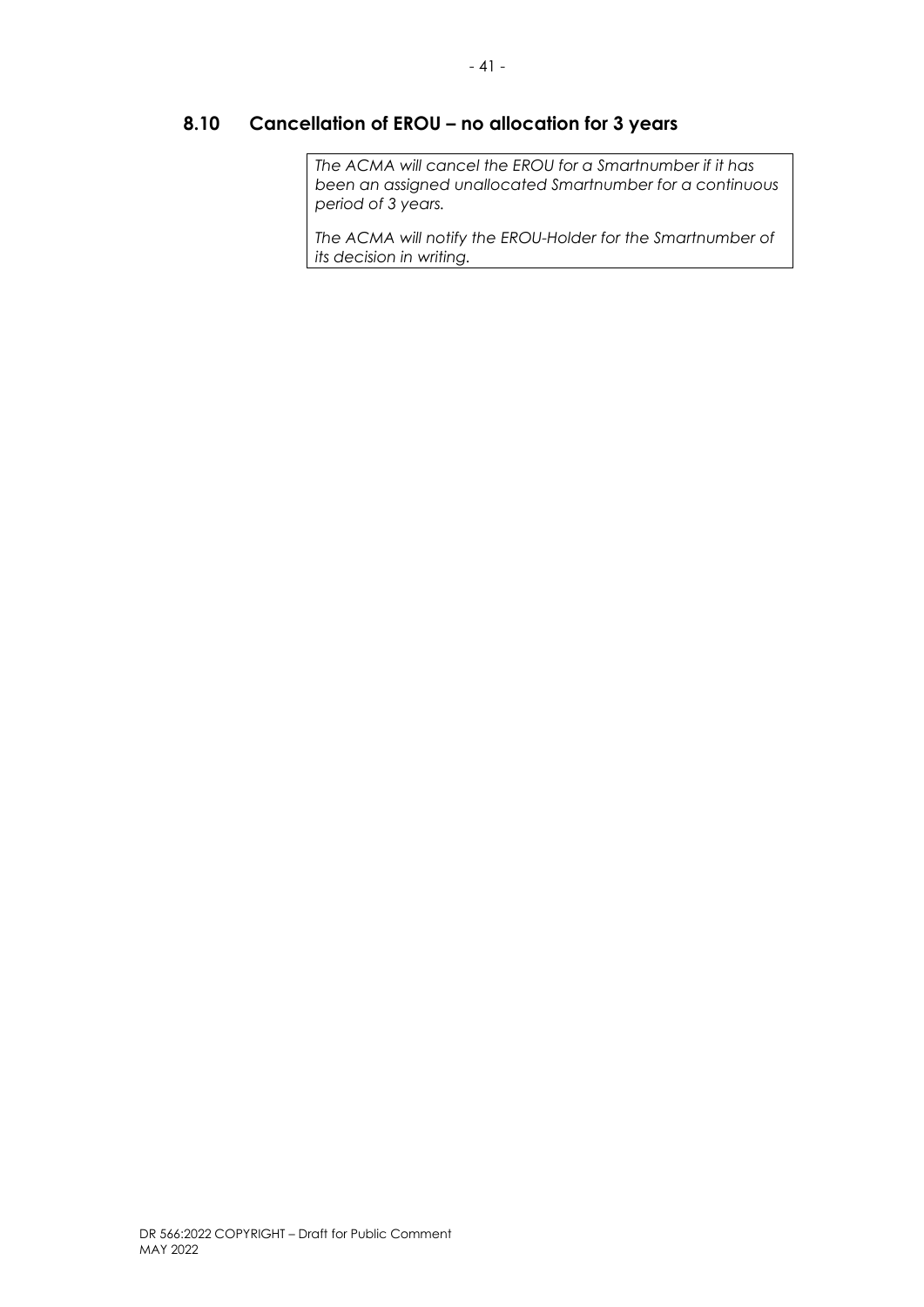### <span id="page-49-0"></span>**9 REFERENCES**

| <b>Publication</b>    | Title                                                                                 |
|-----------------------|---------------------------------------------------------------------------------------|
| <b>Industry Codes</b> |                                                                                       |
| C513:2015             | <b>Customer and Network Fault Management Industry Code</b>                            |
|                       | http://commsalliance.com.au/Documents/all/codes/c513                                  |
| C525:2017             | <b>Handling Life Threatening and Unwelcome Communications</b><br><b>Industry Code</b> |
|                       | http://commsalliance.com.au/Documents/all/codes/c525                                  |
| C540:2013             | <b>Local Number Portability Industry Code</b>                                         |
|                       | http://commsalliance.com.au/Documents/all/codes/c540                                  |
| C570:2009             | <b>Mobile Number Portability Industry Code</b>                                        |
|                       | http://commsalliance.com.au/Documents/all/codes/c570                                  |
| C657:2015             | <b>Inbound Number Portability Industry Code</b>                                       |
|                       | http://commsalliance.com.au/Documents/all/codes/c657                                  |

#### **Industry Documents**

G660:2018 Assisting Customers Experiencing Domestic and Family Violence

*<https://www.commsalliance.com.au/Documents/all/guidelines/G660>*

#### **Legislation**

*Competition and Consumer Act 2010*

<https://www.legislation.gov.au/Series/C2004A00109>

*Privacy Act 1988*

<https://www.legislation.gov.au/Series/C2004A03712>

*Telecommunications Act 1997*

<https://www.legislation.gov.au/Series/C2004A05145>

*Telecommunications (Numbering Charges) Act 1997*

<https://www.legislation.gov.au/Series/C2004A05149>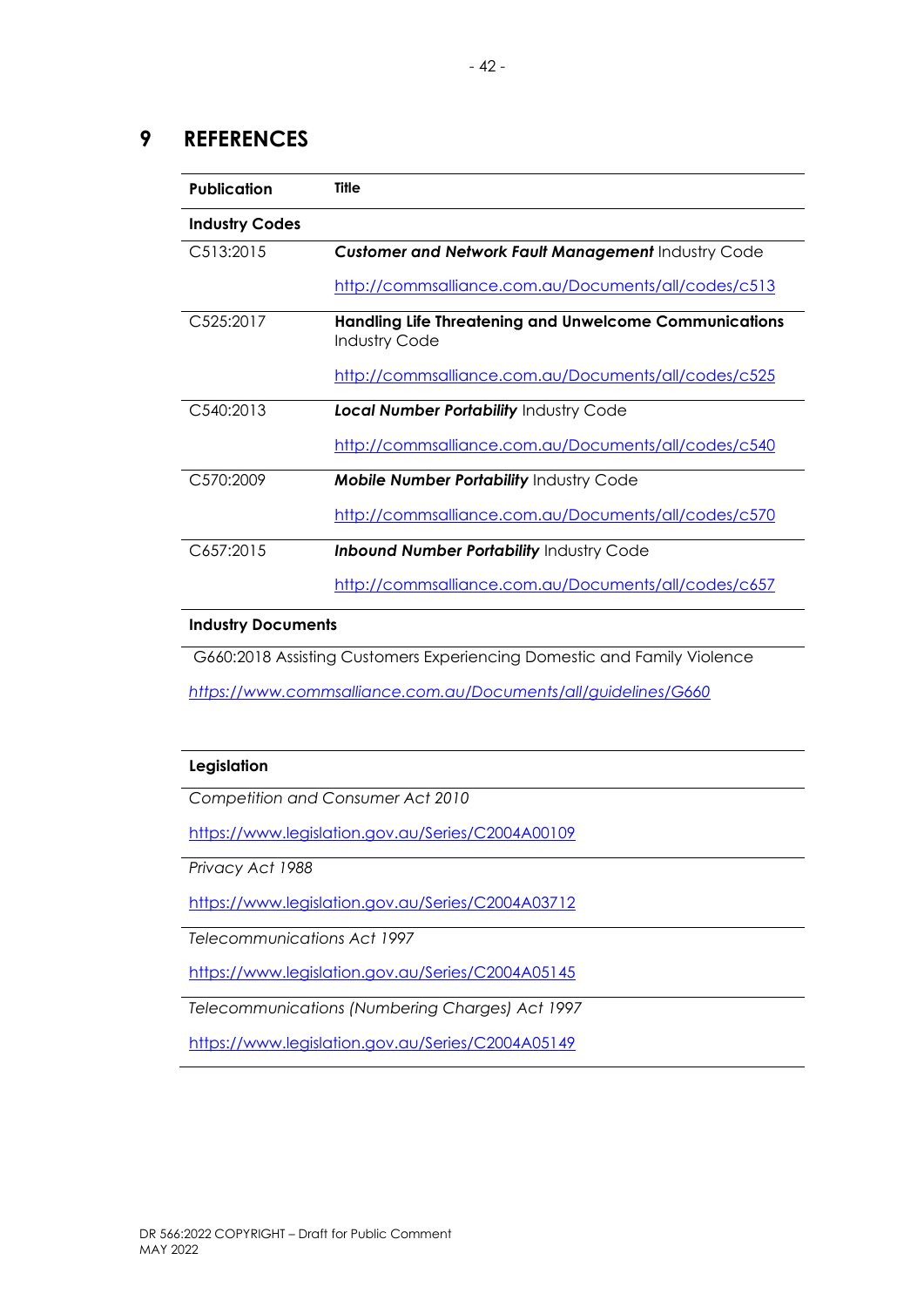## <span id="page-50-0"></span>**APPENDIX**

## <span id="page-50-1"></span>**A CSP OBLIGATIONS TO RECOGNISE ROU**

Table 1 identifies the relationship between CSPs and ROU Holders. The table does not deal with situations where the End User does not have a direct contractual relationship with a CSP for the provision of that Listed Carriage Service. Table 1 should be read in conjunction with Column 4 (Do ROU Exist) of Appendix C.

| TABLE 1<br><b>Relationships between CSPs and ROU Holders</b>                                                                           |                                                                                                                |                                                                                              |                                                                        |  |
|----------------------------------------------------------------------------------------------------------------------------------------|----------------------------------------------------------------------------------------------------------------|----------------------------------------------------------------------------------------------|------------------------------------------------------------------------|--|
|                                                                                                                                        | CSP(1)                                                                                                         | CSP(2)                                                                                       | <b>ROU Holder</b>                                                      |  |
| <b>Provision of Listed</b><br><b>Carriage Service</b><br>by $CSP(1)$                                                                   | Number Holder<br>recognises ROU of<br>the ROU Holder.                                                          | N/A                                                                                          | <b>ROU Holder has</b><br>commercial<br>relationship with<br>CSP(1)     |  |
| <b>Number</b><br><b>Transferred from</b><br>$CSP(1)$ to $CSP(2)$ -<br><b>Listed Carriage</b><br>Service provided<br>by $CSP(2)$        | Recognises CSP (2)<br>as the Number<br>Holder post-<br>Transfer                                                | Becomes the<br>Number Holder<br>and recognises<br>ROU of the ROU<br>Holder post-<br>Transfer | ROU Holder has<br>commercial<br>relationship with<br>CSP(2)            |  |
| <b>Number Ported to</b><br>CSP(2)                                                                                                      | Recognises CSP (2)<br>as the Number<br>Holder post-Porting                                                     | Becomes the<br>Number Holder<br>and recognises<br>ROU of the ROU<br>Holder post-<br>Porting. | <b>ROU Holder has</b><br>commercial<br>relationship with<br>CSP(2)     |  |
| <b>Provision of Listed</b><br><b>Carriage Service</b><br>by $CSP(2)$ .<br>CSP(2) resells<br>CSP(1)'s Listed<br><b>Carriage Service</b> | $CSP(1)$ has<br>contractual<br>relationship with<br>CSP(2) for resale of<br><b>Listed Carriage</b><br>Service. | Recognises ROU of<br>the ROU Holder                                                          | <b>ROU Holder has</b><br>commercial<br>relationship with<br>$CSP(2)$ . |  |
|                                                                                                                                        | CSP(1) recognises<br>$CSP(2)$ has<br>contractual<br>relationship with<br><b>ROU Holder</b>                     |                                                                                              |                                                                        |  |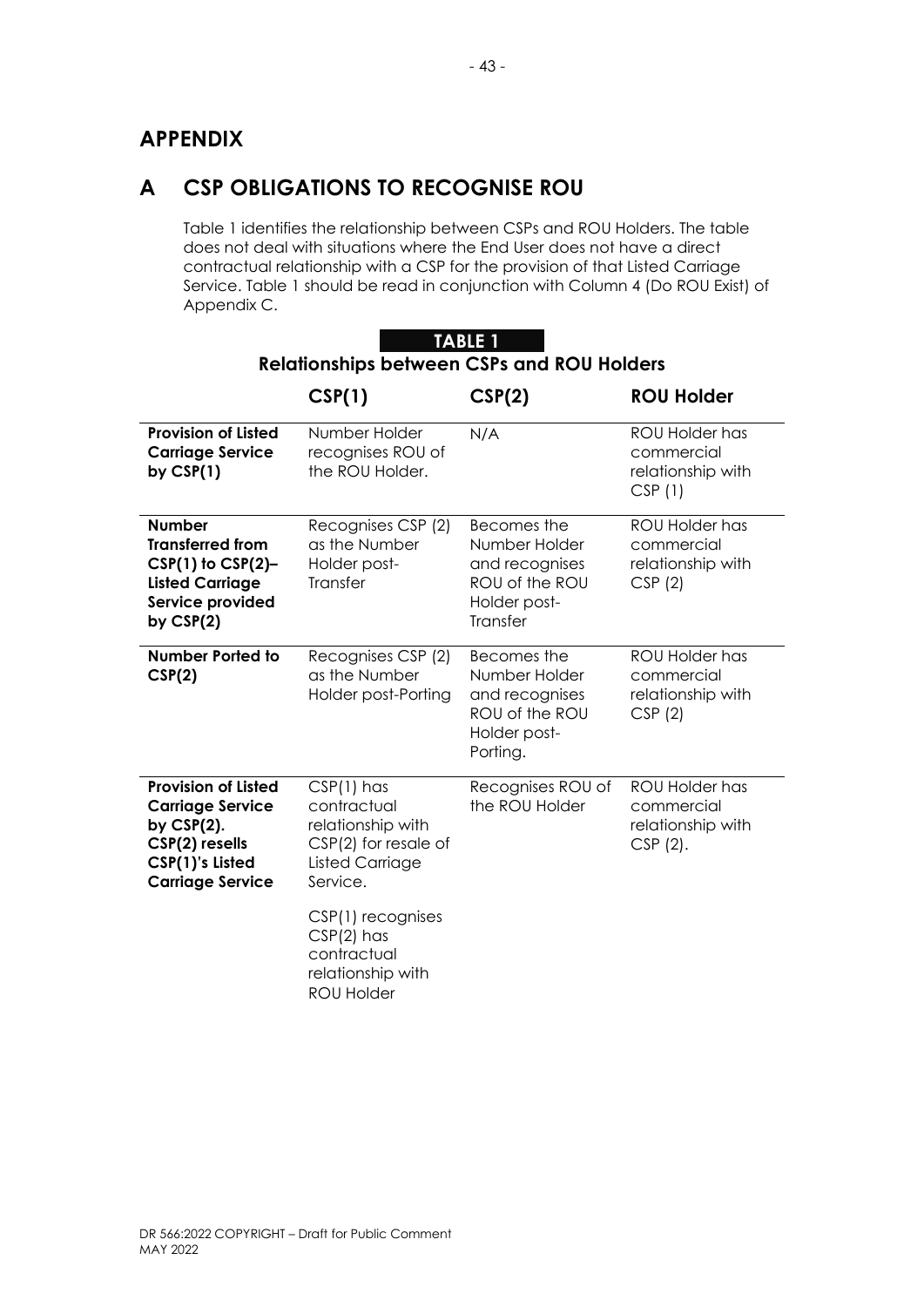## <span id="page-51-0"></span>**B STATE OF NUMBERS**

Table 2 below illustrates that there is a distinction between the state of an individual Number and a Number in a Managed Number Block, in the state of a Listed Carriage Service, and the possible relationships between the two.



| <b>STATE OF INDIVIDUAL</b><br><b>NUMBER</b> | <b>STATE OF LISTED</b><br><b>CARRIAGE SERVICE</b>                                  | <b>STATE OF MANAGED</b><br><b>NUMBER BLOCK</b> | <b>STATE OF LISTED</b><br><b>CARRIAGE SERVICES</b><br><b>WITHIN THE</b><br><b>MANAGED NUMBER</b><br><b>BLOCK</b>                                                                                                                                                                                                      |
|---------------------------------------------|------------------------------------------------------------------------------------|------------------------------------------------|-----------------------------------------------------------------------------------------------------------------------------------------------------------------------------------------------------------------------------------------------------------------------------------------------------------------------|
| Reserved                                    | Inactive                                                                           | Reserved                                       | Inactive                                                                                                                                                                                                                                                                                                              |
| Issued                                      | Can be:<br>Pending Activation<br>Active: or<br>$\bullet$<br>Suspended<br>$\bullet$ | Issued                                         | At least one Listed<br>Carriage Service in<br>the Managed<br>Number Block must<br>be:<br>Pending Activation<br>Active; or<br>$\bullet$<br>Suspended.<br>$\bullet$<br>The remainder of the<br><b>Listed Carriage</b><br>Services in the Block<br>can be in any of the<br>above states or<br>Disconnected.<br>$\bullet$ |
| Quarantine                                  | Disconnected                                                                       | Quarantine                                     | Disconnected (only<br>when all numbers in<br>the Managed<br>Number Block are<br>Disconnected)                                                                                                                                                                                                                         |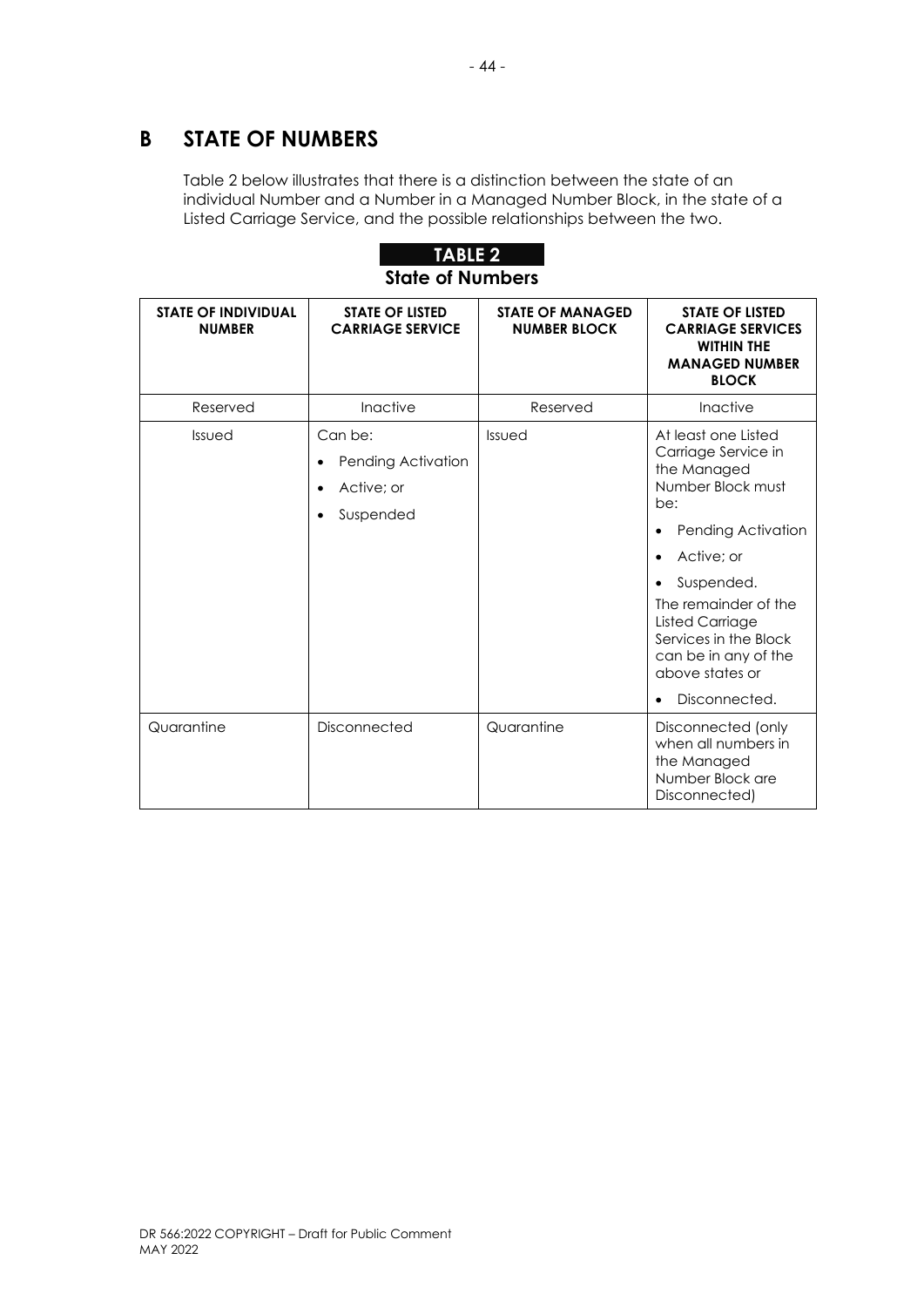The matrix in Table 3 below covers activities involving all numbers except Premium Service numbers where they are covered by the Rules.

<span id="page-52-0"></span>

| <b>COLUMN 1: Activity</b>                                                                                                                                                                                                                                                                    | <b>COLUMN 2:</b><br>Is the Number | <b>COLUMN 3:</b>                                                                           | <b>COLUMN 4:</b> | <b>COLUMN 5:</b>                                                                                                             |
|----------------------------------------------------------------------------------------------------------------------------------------------------------------------------------------------------------------------------------------------------------------------------------------------|-----------------------------------|--------------------------------------------------------------------------------------------|------------------|------------------------------------------------------------------------------------------------------------------------------|
|                                                                                                                                                                                                                                                                                              | Reserved?                         | Is the Number Issued?                                                                      | Do ROU exist?    | Can the Number be Ported or<br>Moved?                                                                                        |
| Step 1 Preliminary discussions about supply of a<br><b>Listed Carriage Service</b>                                                                                                                                                                                                           | <b>No</b>                         | <b>No</b>                                                                                  | <b>No</b>        | <b>No</b>                                                                                                                    |
| The CSP may have a conversation with a<br>potential Customer about supply of a Listed<br>Carriage Service that may include discussion of<br>the possible Number for use with the Listed<br>Carriage Service. However, there is no<br>agreement in place between the CSP and the<br>Customer. |                                   |                                                                                            |                  |                                                                                                                              |
| Step 2: Number Reservation                                                                                                                                                                                                                                                                   | $(a)$ No                          | $(a)$ No                                                                                   | $(a)$ No         | $(a)$ No                                                                                                                     |
| (a) A person may have identified the Number<br>that it would like to use for future Listed<br>Carriage Service but has not entered into<br>contractual arrangements with the CSP to<br>Reserve the Number                                                                                    | (b) Yes                           | $(b)$ No<br>Reserved for future use<br>and possible Issue<br>subject to the<br>contractual | $(b)$ No         | $(b)$ No<br>However, a Consumer may<br>choose to have the Number<br>Issued by the CSP that<br>Reserved the Number, following |
| The CSP enters into a contractual<br>(b)<br>arrangement to Reserve the Number for<br>that Consumer who then becomes the<br>Customer and is assigned ROU; (e.g. a<br>single Number, or a contiguous block of<br>numbers                                                                       |                                   | commitments being<br>satisfied                                                             |                  | which Porting may occur.                                                                                                     |
| NOTE: Purchase of a prepaid Listed Carriage<br>Service does not constitute entering into a<br>contractual arrangement for that Number until<br>the Listed Carriage Service is Activated.                                                                                                     |                                   |                                                                                            |                  |                                                                                                                              |

### **TABLE 3 Rights Of Use of Numbers Matrix**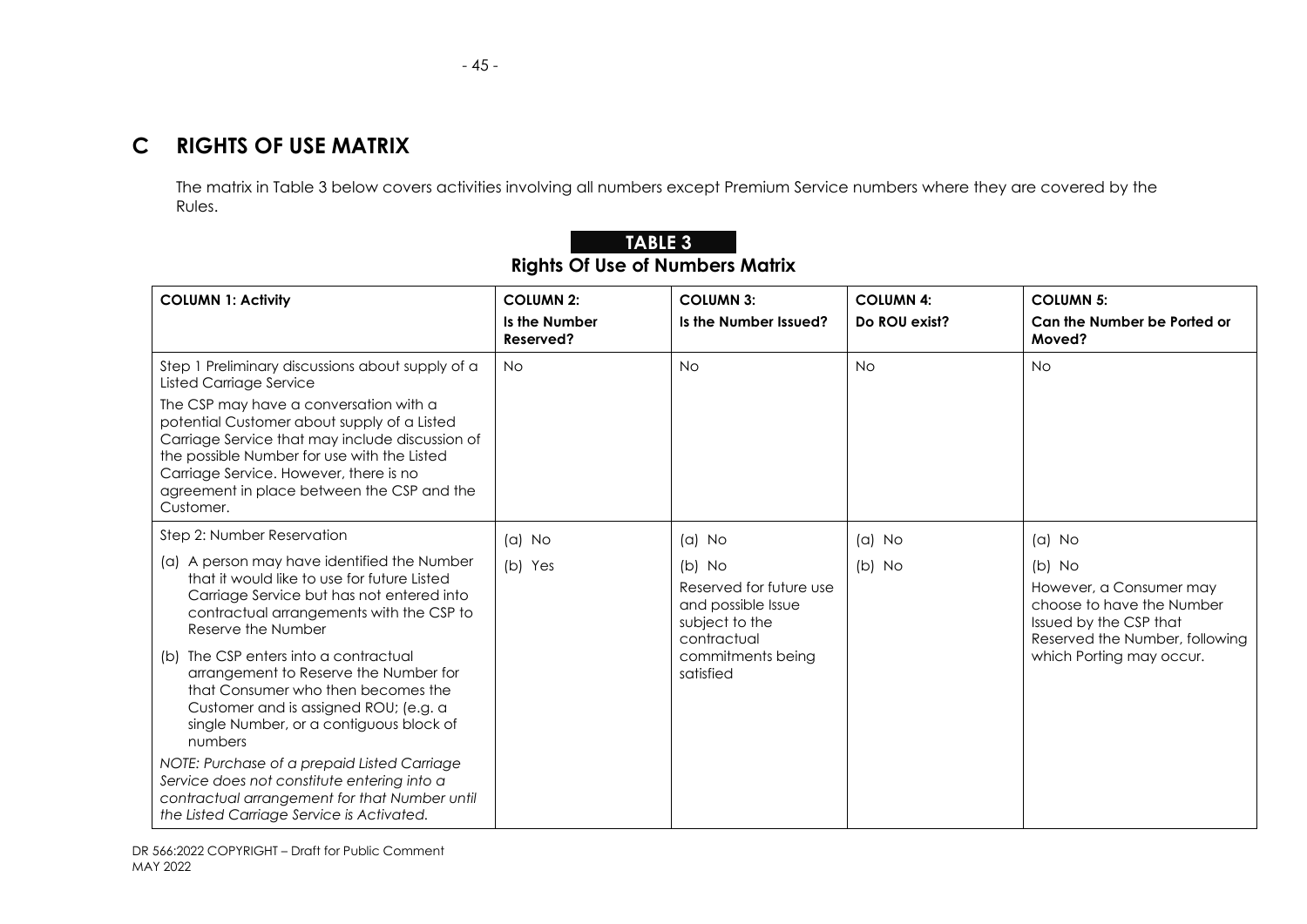| <b>Activity</b>                                                                                                                                                                                                                                                                                                                                                                                                                                                                                                                                                                                                                                                                                                                                                                                                                                                                                                                                  | Is the Number<br>Reserved?                                                                                                             | Is the Number Issued?                                                                                                                                                                                                                                                | Do ROU exist?                                                                                                                                                                                              | Can the Number be Ported or<br>Moved?                                                                                                                                                                                                                                                                         |
|--------------------------------------------------------------------------------------------------------------------------------------------------------------------------------------------------------------------------------------------------------------------------------------------------------------------------------------------------------------------------------------------------------------------------------------------------------------------------------------------------------------------------------------------------------------------------------------------------------------------------------------------------------------------------------------------------------------------------------------------------------------------------------------------------------------------------------------------------------------------------------------------------------------------------------------------------|----------------------------------------------------------------------------------------------------------------------------------------|----------------------------------------------------------------------------------------------------------------------------------------------------------------------------------------------------------------------------------------------------------------------|------------------------------------------------------------------------------------------------------------------------------------------------------------------------------------------------------------|---------------------------------------------------------------------------------------------------------------------------------------------------------------------------------------------------------------------------------------------------------------------------------------------------------------|
| Step 3 CSP agrees to provide a Listed Carriage<br>Service to the Customer for post-paid Listed<br>Carriage Service.<br>When the CSP agrees to provide Listed Carriage<br>Service:<br>associated with a Number, or<br>(i)<br>where the Listed Carriage Service is<br>(iii)<br>associated with a Managed Number<br>Block. (Note: Listed Carriage Services to<br>some or all of the numbers in that<br>Managed Number Block may be<br>Activated at the same time, or some may<br>be Activated at a later date.)                                                                                                                                                                                                                                                                                                                                                                                                                                     | (a)<br><b>No</b><br>(i)<br>No.<br>(ii)                                                                                                 | (a)<br>Yes<br>(i)<br>Yes<br>(ii)<br>All the numbers<br>which are part of the<br>Managed Number<br>Block are Issued.                                                                                                                                                  | (a)<br>Yes<br>(i)<br>Yes<br>(ii)<br>ROU commence<br>when the CSP<br>advises that they<br>have agreed to<br>provide a Listed<br>Carriage Service on<br>any Number in that<br>Managed Number<br><b>Block</b> | (a)<br>(i)<br>Yes<br>(ii)<br>Yes<br>Numbers in a Managed<br>Number Block may be Ported<br>or Moved.<br>NOTE: In practical terms, to<br>enable the Number to be<br>Ported or Moved the Customer<br>may have to wait until the<br>Listed Carriage Service is<br>Activated and logged into the<br>CSP's systems. |
| Step 3 CSP agrees to provide a Listed Carriage<br>Service to the Consumer for a prepaid Listed<br>Carriage Service.<br>The agreement from the CSP can only occur at<br>the point when the Customer has contacted<br>the CSP to Activate the Listed Carriage Service<br>and the Customer has fulfilled the legislated<br>identification obligations. The agreement must<br>include the Number that will be used for the<br>Listed Carriage Service and may include<br>confirmation of the time and date for<br>activation.<br>Note: The Number associated with some<br>prepaid Listed Carriage Services may be<br>subject to an expiry date after which the Listed<br>Carriage Service cannot be Activated on that<br>Number. The Listed Carriage Service may also<br>have an expiry date before which a Customer<br>may have to apply additional credit in order to<br>enable the Listed Carriage Service and the<br>associated ROU to continue. | $(b)$ No.<br>Because the Number is<br>Issued when the<br>agreement to provide<br><b>Listed Carriage Service</b><br>is made by the CSP. | (b) Yes.<br>The Number is Issued<br>with Listed Carriage<br>Service Activation<br>pending. After the CSP<br>agreement is made<br>there may be a period<br>of time between the<br>actual physical<br>Activation of the Listed<br>Carriage Service with<br>the Number. | (b) Yes                                                                                                                                                                                                    | (b) Yes, while it is in an<br>Activated status.<br>In practical terms, to be able<br>to give effect to the Port or<br>Move, the Customer may have<br>to wait until the Listed Carriage<br>Service is Activated and<br>logged into the CSPs systems,<br>so Porting can occur.                                  |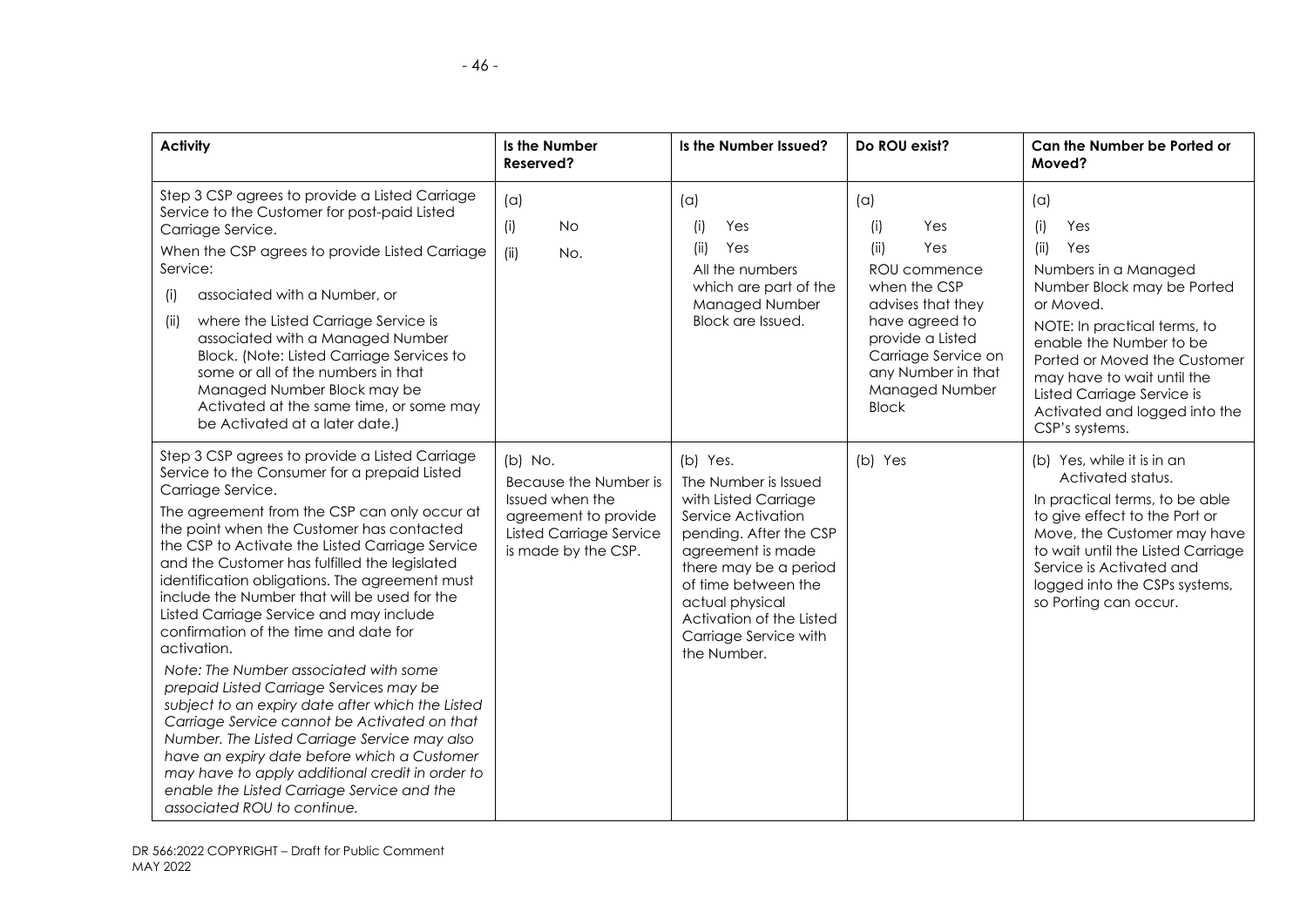| <b>Activity</b>                                                                                                                                                                                                                                                                             | Is the Number<br>Reserved? | Is the Number Issued? | Do ROU exist? | Can the Number be Ported or<br>Moved? |
|---------------------------------------------------------------------------------------------------------------------------------------------------------------------------------------------------------------------------------------------------------------------------------------------|----------------------------|-----------------------|---------------|---------------------------------------|
| Step 4: Active Listed Carriage Service                                                                                                                                                                                                                                                      | No.                        | Yes                   | Yes           | Yes                                   |
| Step 5: Listed Carriage Service Suspension<br>An arrangement for the temporary cessation of<br>Listed Carriage Service provision. This may be<br>initiated by:                                                                                                                              | No.                        | Yes.                  | Yes           | Yes                                   |
| the ROU Holder (e.g., holidays);<br>(i)                                                                                                                                                                                                                                                     |                            |                       |               |                                       |
| the CSP (e.g., debt concern being<br>(ii)<br>managed or, in the case of prepaid<br>Listed Carriage Services, the credit<br>balance has not been maintained); or                                                                                                                             |                            |                       |               |                                       |
| Disconnection/Suspension of a Listed<br>(iii)<br>Carriage Service in a block of numbers<br>associated with a particular ROU<br>Holder.                                                                                                                                                      |                            |                       |               |                                       |
| Contractual relationship continues and the<br>Listed Carriage Service is not Disconnected.<br>Number or Managed Number Block is still<br>associated with the Listed Carriage Service. The<br>Listed Carriage Service may still be enabled as<br>an inbound calling Listed Carriage Service. |                            |                       |               |                                       |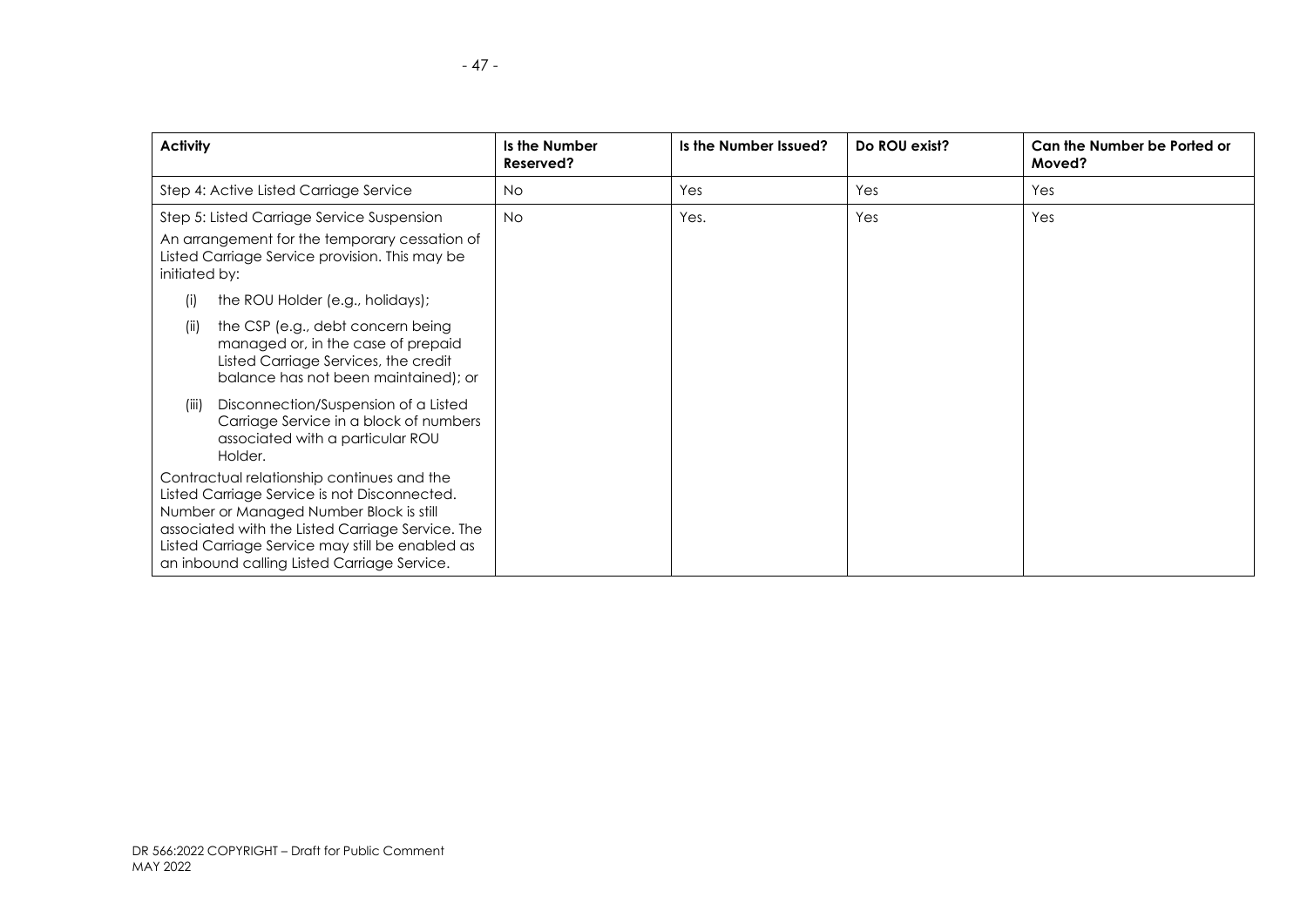| <b>Activity</b>                                                                                                                                                                                                                                                                                                                                                                                                                                                                                                                                                                            | Is the Number<br>Reserved? | Is the Number Issued? | Do ROU exist?                                                           | Can the Number be Ported or<br>Moved?                                                                                                                                                                                                                                                                  |
|--------------------------------------------------------------------------------------------------------------------------------------------------------------------------------------------------------------------------------------------------------------------------------------------------------------------------------------------------------------------------------------------------------------------------------------------------------------------------------------------------------------------------------------------------------------------------------------------|----------------------------|-----------------------|-------------------------------------------------------------------------|--------------------------------------------------------------------------------------------------------------------------------------------------------------------------------------------------------------------------------------------------------------------------------------------------------|
| Step 6: Listed Carriage Service Disconnection<br>The Listed Carriage Service and the Number are<br>disassociated and the Customer no longer has<br>a contractual arrangement with the CSP for the<br>Listed Carriage Service.<br>Note: Disconnection may be initiated by the<br>ROU Holder, or the CSP as a result of credit<br>management activity. In the case of pre-paid<br>Listed Carriage Services, if contractual<br>commitments, including maintaining a required<br>credit balance, are not maintained, the CSP<br>service eventually disconnects the Listed<br>Carriage Service. | <b>No</b>                  | <b>No</b>             | No. ROU cease when<br>the Listed Carriage<br>Service is<br>Disconnected | No.<br>The ability to Port or Move<br>ceases when the Listed<br>Carriage Service is<br>Disconnected, A ROU Holder<br>wishing to Port or Move a<br>Number in the process of<br>Disconnection may request the<br>CSP to stop the Disconnection<br>to allow the Number to be<br>Ported.                   |
| Step 7: Quarantine<br>After Listed Carriage Service Disconnection, the<br>Numbers is taken out of circulation and put into<br>Quarantine in accordance with requirements in<br>the Code and the Plan. Minimum period is 6<br>months (12 months for nuisance calls). Numbers<br>can be made available for use earlier subject<br>to the Code.                                                                                                                                                                                                                                               | <b>No</b>                  | <b>No</b>             | <b>No</b>                                                               | No.<br>A Customer wishing to<br>reactivate their Listed Carriage<br>Service, or Port or Move a<br>Number they previously used<br>may request the CSP to Issue<br>the Number to them in<br>association with a Listed<br>Carriage Service, following<br>Activation the Number can be<br>Ported or Moved. |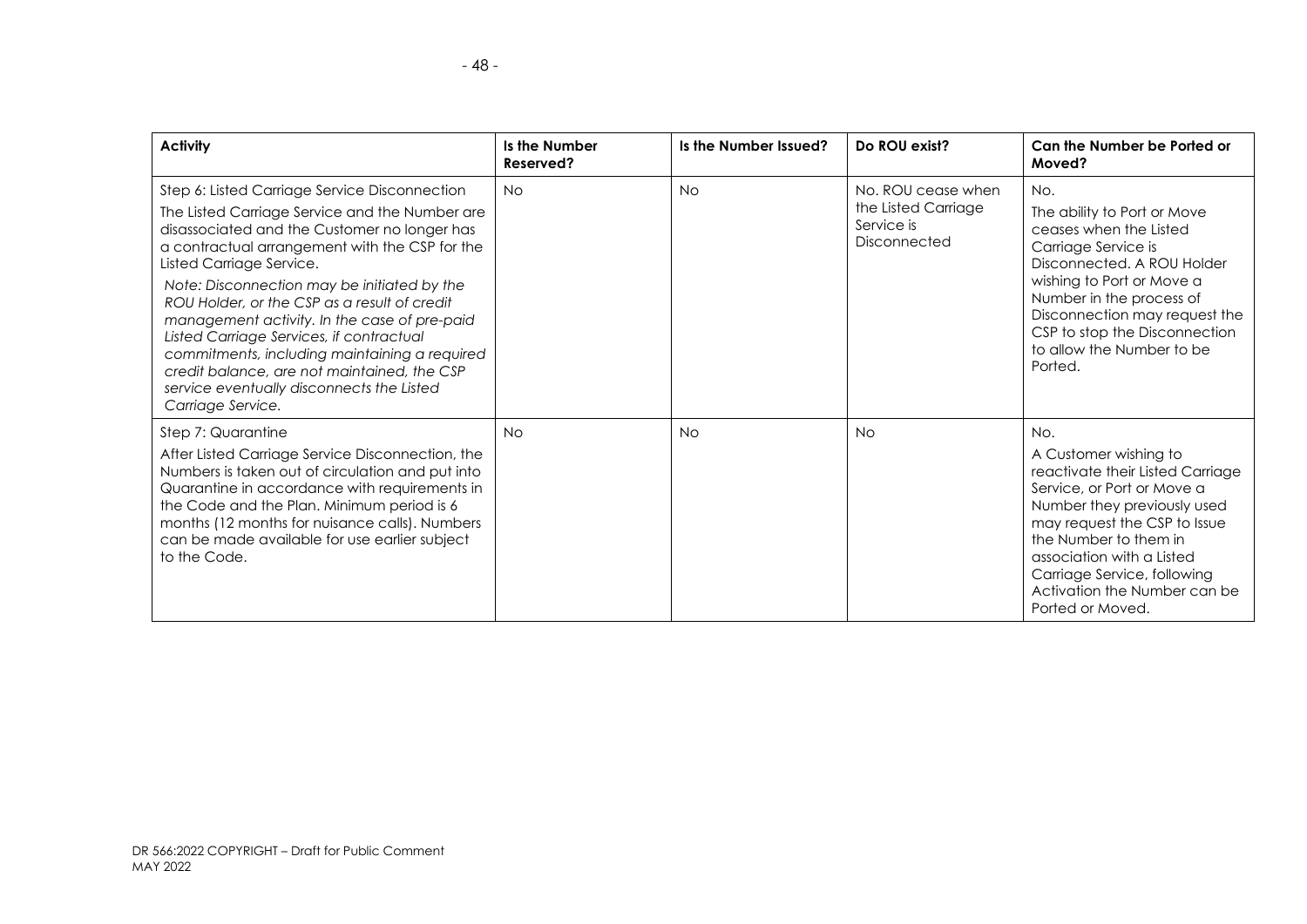### **D THE NUMBERING PROCESS**

#### **First Tier**

The ACMA specifies numbers in the Plan for Telecommunications Numbering.

#### **Second Tier (multi-level)**

Activity:

(a) CSPs may Hold Numbers based on an Allocation from the ACMA or are transferred/Assigned Number(s) from another CSP.

(b) The CSP (Allocatee) makes Numbers available for use by another CSP, either via the Numbering System (Transfer or Assigned), or commercial arrangement (Assignment).

#### <span id="page-56-0"></span>**Third Tier**

A CSP Issues numbers it Holds to Customers in association with providing a Listed Carriage Service.

The Consumer becomes the Customer and has the Rights Of Use (RoU) of their Number. The Customer is the "ROU Holder".

A Customer can change CSP providing the Listed Carriage Service on that Number via a Port or Movee.g. Customer changes their number from 'CSP X' to 'CSP Z'.

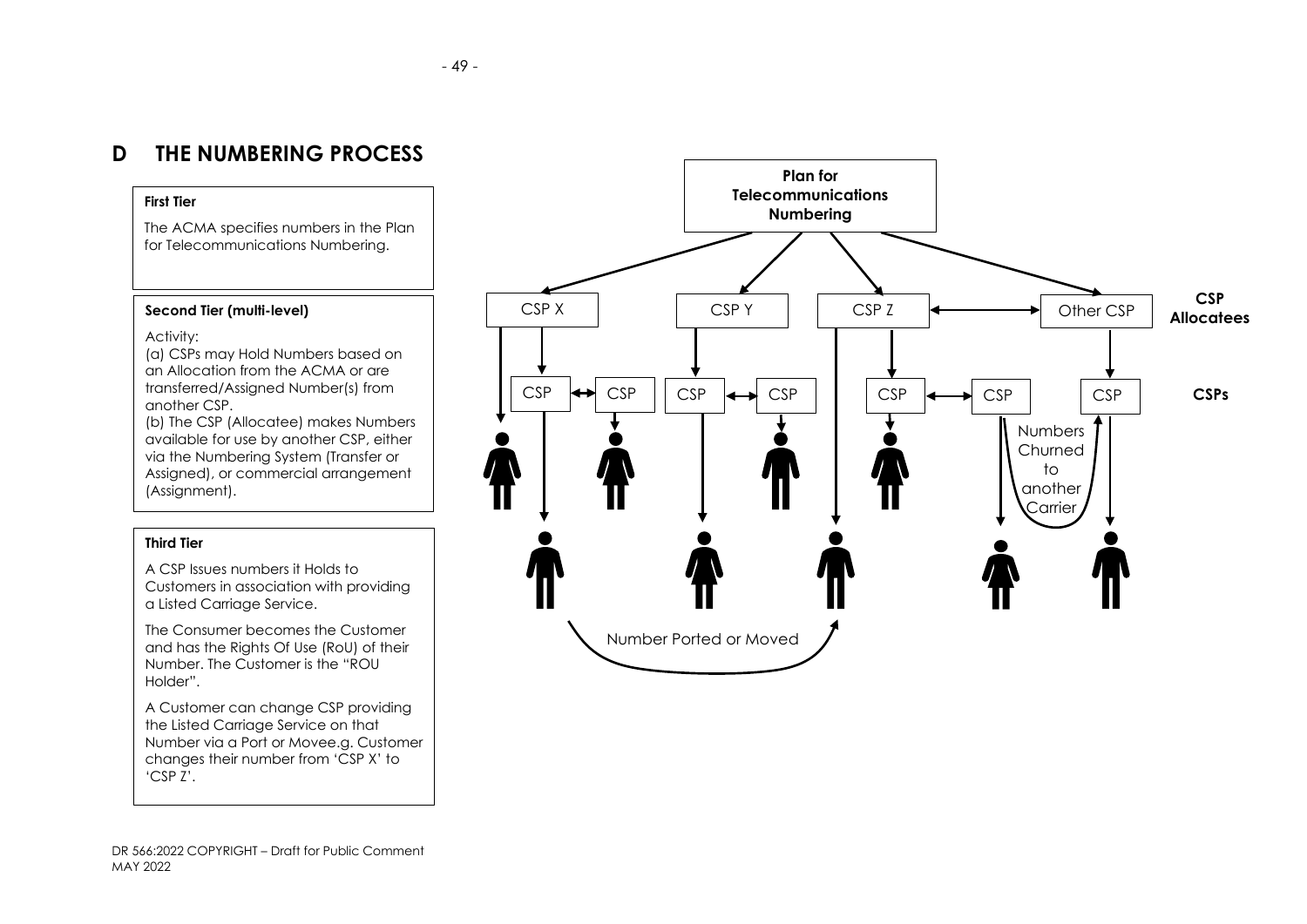## <span id="page-57-0"></span>**E ROU RECORD PROFORMA**

| <b>RIGHTS OF USE RECORD</b>                                                                                                                              |                                                                |  |  |  |  |
|----------------------------------------------------------------------------------------------------------------------------------------------------------|----------------------------------------------------------------|--|--|--|--|
| For the Issue & Rights of Use of a Premium Rate Service Number                                                                                           |                                                                |  |  |  |  |
| The Number is Issued by the Premium Rate Service Provider identified below.                                                                              |                                                                |  |  |  |  |
| NUMBER                                                                                                                                                   |                                                                |  |  |  |  |
| (State Name and/or Company<br>(if applicable) to whom the Number is Issued) agree to HAVE<br>Rights of Use and have been Issued with the above Number on |                                                                |  |  |  |  |
|                                                                                                                                                          | (Date)                                                         |  |  |  |  |
|                                                                                                                                                          | (State Name and/or Company                                     |  |  |  |  |
| (if applicable) of the other party) acknowledge that I do NOT HAVE                                                                                       |                                                                |  |  |  |  |
| Rights of Use and have NOT been Issued with the above Number.                                                                                            |                                                                |  |  |  |  |
| (Print name of signatory for Information Provider)                                                                                                       | (Print name of signatory for<br>Premium Rate Service Provider) |  |  |  |  |
| (Signature for Information Provider)                                                                                                                     | (Signature for Premium Rate Service Provider)                  |  |  |  |  |
| (Company Name of Information Provider<br>(if applicable))                                                                                                | (Company name of Premium Rate Service<br>Provider)             |  |  |  |  |
| (ABN of Information Provider)                                                                                                                            | (ABN of Premium Rate Service Provider)                         |  |  |  |  |
| (Date)                                                                                                                                                   | (Date)                                                         |  |  |  |  |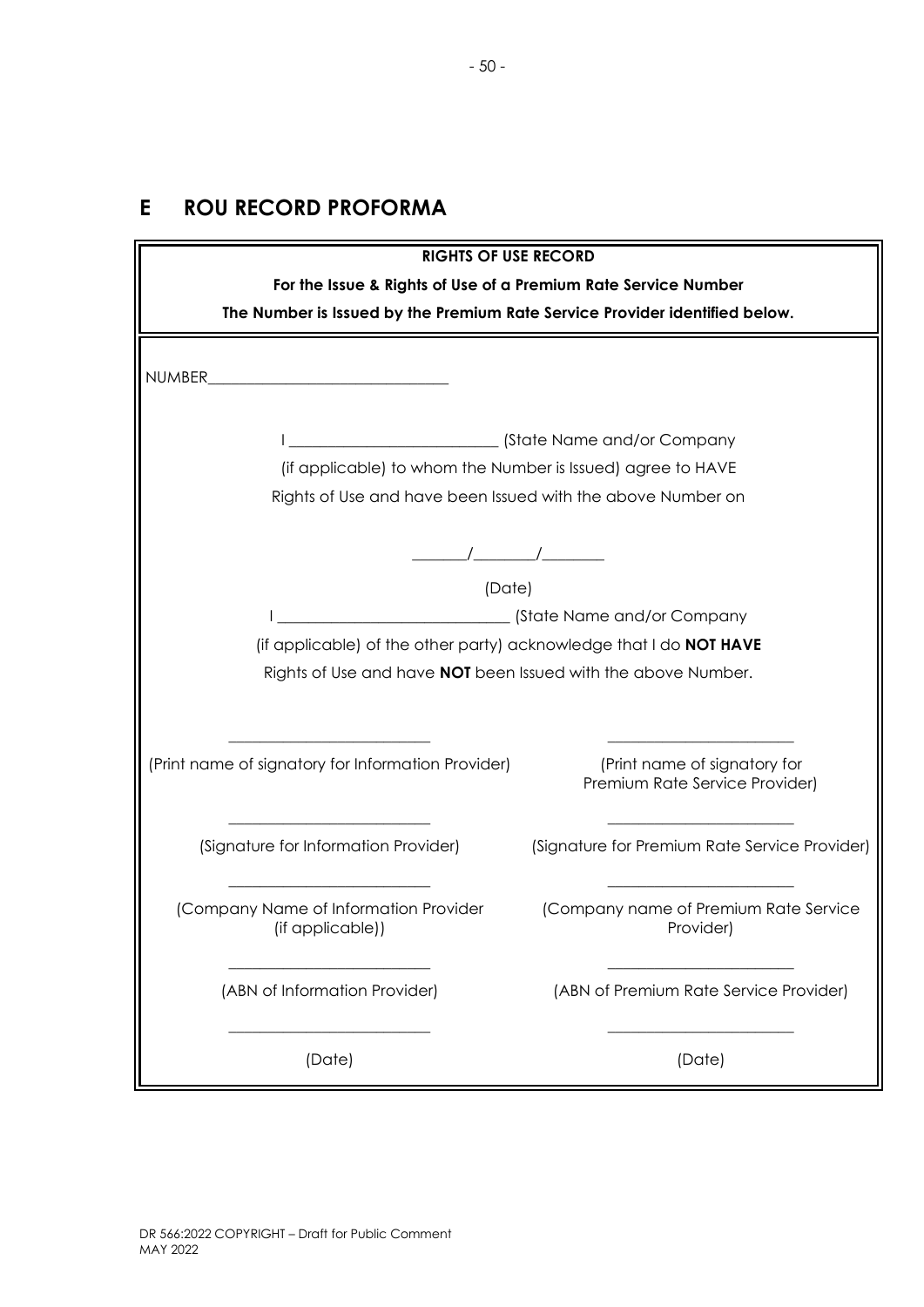## <span id="page-58-0"></span>**PARTICIPANTS**

The working committee that developed the Code consisted of the following organisations and their representatives:

| Organisation       | Membership | Representative         |
|--------------------|------------|------------------------|
| <b>ACMA</b>        | Non-voting | Emma Bain              |
| Aussie Broadband   | Voting     | Eric Erickson          |
| Macquarie Telecom  | Voting     | Matthew O'Rourke       |
| Optus              | Voting     | Dan Mandaru            |
| Optus              | Non-voting | Warren Hudson          |
| Paradigm One       | Voting     | Devendra Gupta         |
| Pivotel            | Voting     | Lachlan Highett        |
| Symbio             | Voting     | Geoff Brann            |
| Telstra            | Voting     | David Fabbian          |
| <b>TPG Telecom</b> | Non-voting | Alexander R. Osborne   |
| <b>TPG Telecom</b> | Voting     | Annie Leahy            |
| Twilio             | Voting     | Annemaree<br>McDonough |
| Verizon            | Voting     | <b>MJ</b> Salier       |
| Vocus              | Voting     | John Sexton            |

This Working Committee was chaired by Alexander R. Osborne. Craig Purdon of Communications Alliance provided project management support.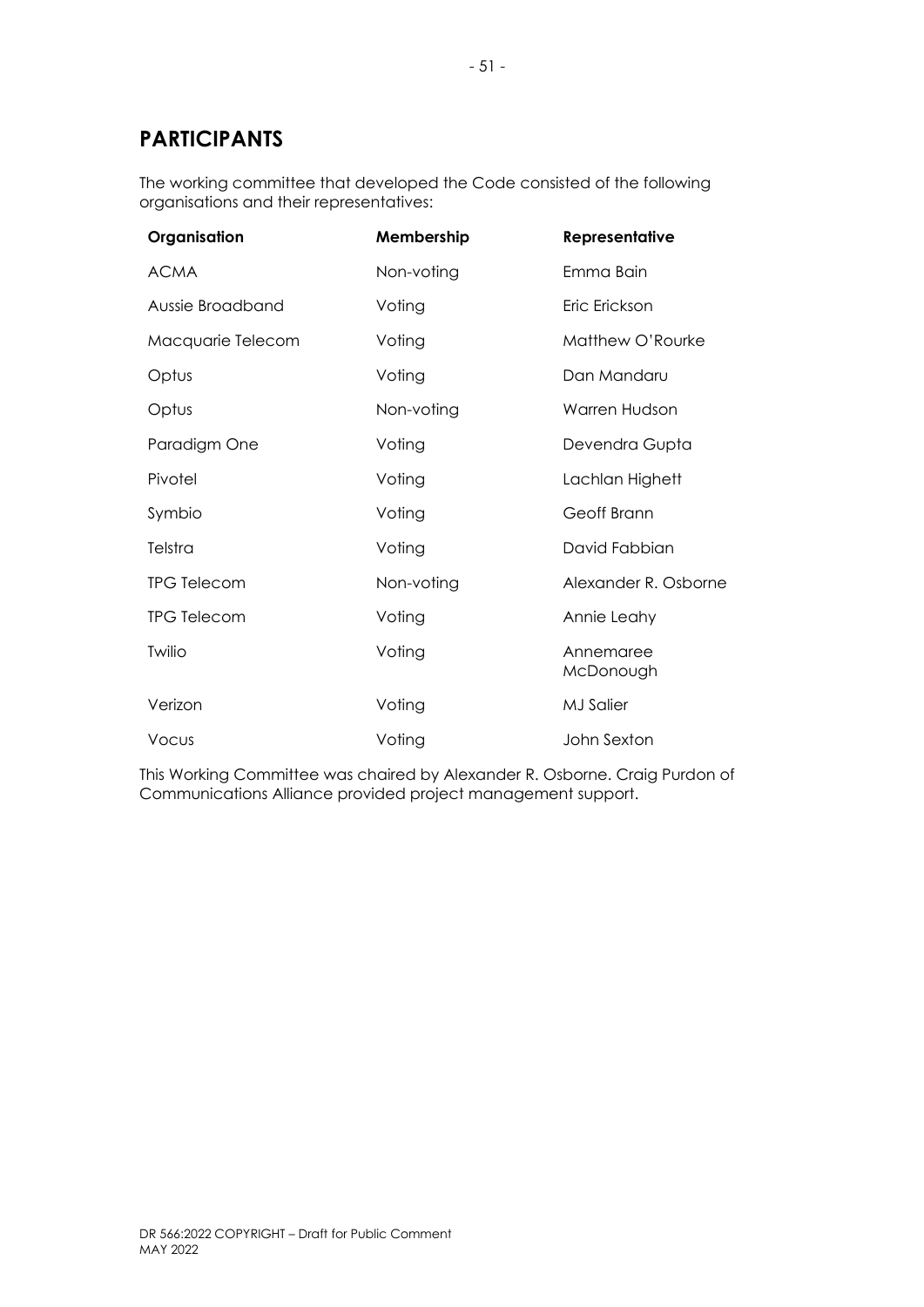Communications Alliance was formed in 1997 to provide a unified voice for the Australian communications industry and to lead it into the next generation of converging networks, technologies and services.

In pursuing its goals, Communications Alliance offers a forum for the industry to make coherent and constructive contributions to policy development and debate.

Communications Alliance seeks to facilitate open, effective and ethical competition between service providers while ensuring efficient, safe operation of networks, the provision of innovative services and the enhancement of consumer outcomes.

It is committed to the achievement of the policy objective of the *Telecommunications Act 1997 -* the greatest practicable use of industry self-regulation without imposing undue financial and administrative burdens on industry.